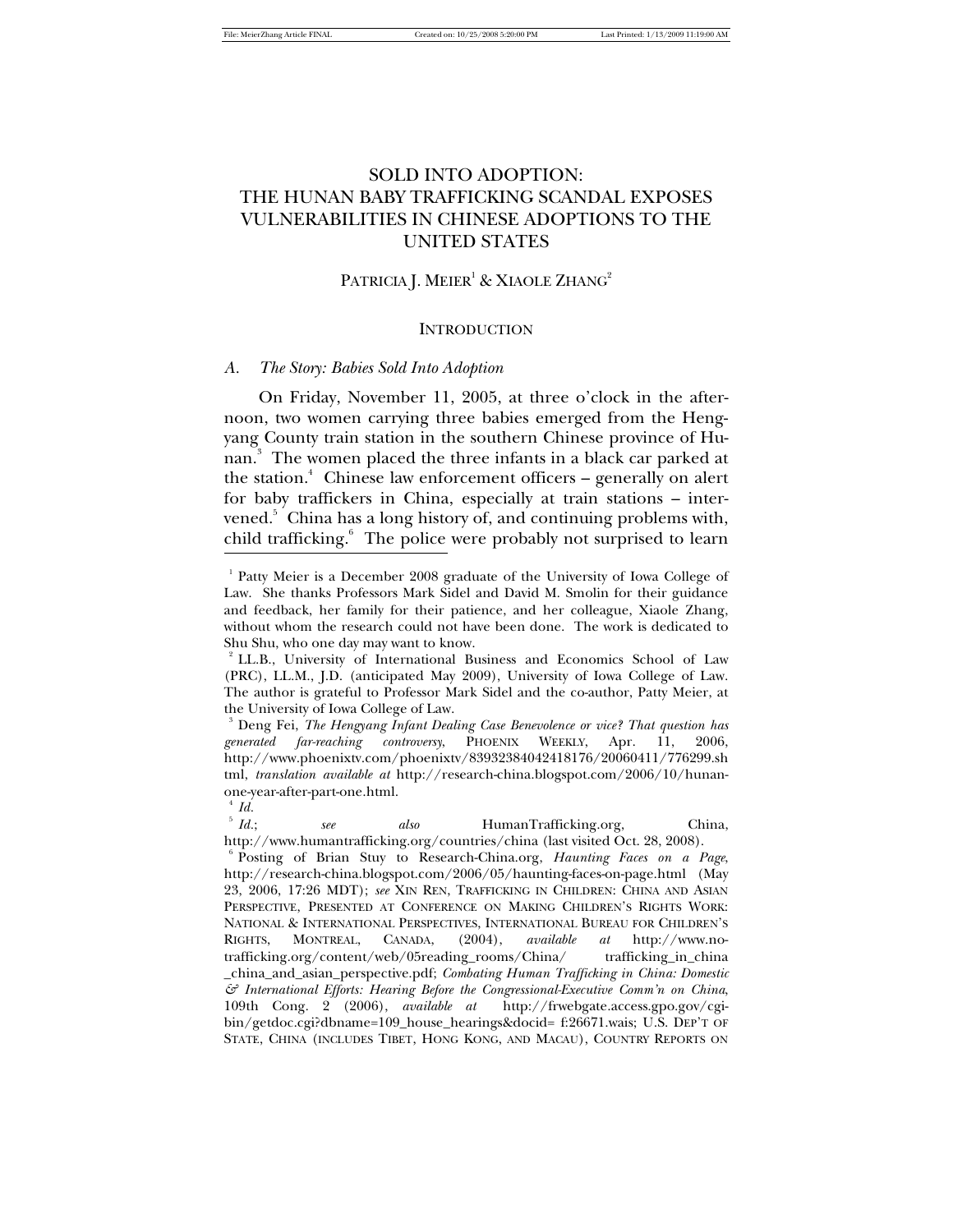the women were professional baby traffickers; however, they *were* likely surprised to learn who planned to buy the babies.<sup>7</sup> Sitting inside the car were top officials from a local orphanage and a local senior citizens' home, Wang Weihong and Zhang Heyun. $^8$ 

Why would an orphanage director buy babies? The answer lies in the large amounts of money donated to orphanages when foreign parents adopt children. As would later come out at trial, the Hengyang Social Welfare Institute had been buying babies from traffickers since  $2002.°$  Early on, orphanage officials acted as baby brokers, selling the children to other orphanages that placed the children for international adoption and collected \$3,000 per child in mandatory contributions from adoptive parents.<sup>10</sup> In 2004, the Hengyang orphanage obtained permission to participate in China's intercountry adoption program, at which point it began placing the trafficked children directly with Western adoptive parents and collecting the donations. $11$ 

Why would the head of the retirement home buy babies? The orphanage director and the senior citizen home director – both county officials – were working together to make money by buying babies for adoption.<sup>12</sup> The *Washington Post* reported that some orphanage directors have used proceeds from foreign adoptions to build for-profit homes for senior citizens.<sup>13</sup>

Six identified orphanages placed hundreds, perhaps even one thousand, trafficked babies with Western adoptive parents between  $2002$  and  $2005<sup>14</sup>$ . The profit potential is clear. At \$3,000 per baby, even if only one half of the estimated number of children were adopted by foreign families, the orphanages would have collected \$1.5 million. Someone made money each time a baby changed hands. The mother of one trafficker said her son was paid \$36 for each child he procured.<sup>15</sup> The Hengyang orphanage paid between

 $\overline{a}$ 

HUMAN RIGHTS 2006 (2007), http://www.state.gov/g/drl/rls/hrrpt/2006/78771.htm. 7 Deng, *supra* note 3.

<sup>8</sup>  *Id.*

<sup>9</sup>  *Id.*

<sup>&</sup>lt;sup>10</sup> Peter S. Goodman, *Stealing Babies for Adoption: With U.S. Couples Eager to Adopt, Some Infants Are Abducted and Sold in China*, WASH. POST, Mar. 12, 2006, at A01, *available at* http://www.washingtonpost.com/wpdyn/content/article/2006/03/11/AR2006031100942.html.

 $\overline{11}$  *Id.* 

<sup>12</sup> Deng, *supra* note 3.

<sup>13</sup> Goodman, *supra* note 10.

<sup>14</sup> Deng, *supra* note 3; *see* Goodman, *supra* note 10.

<sup>15</sup> Goodman, *supra* note 10.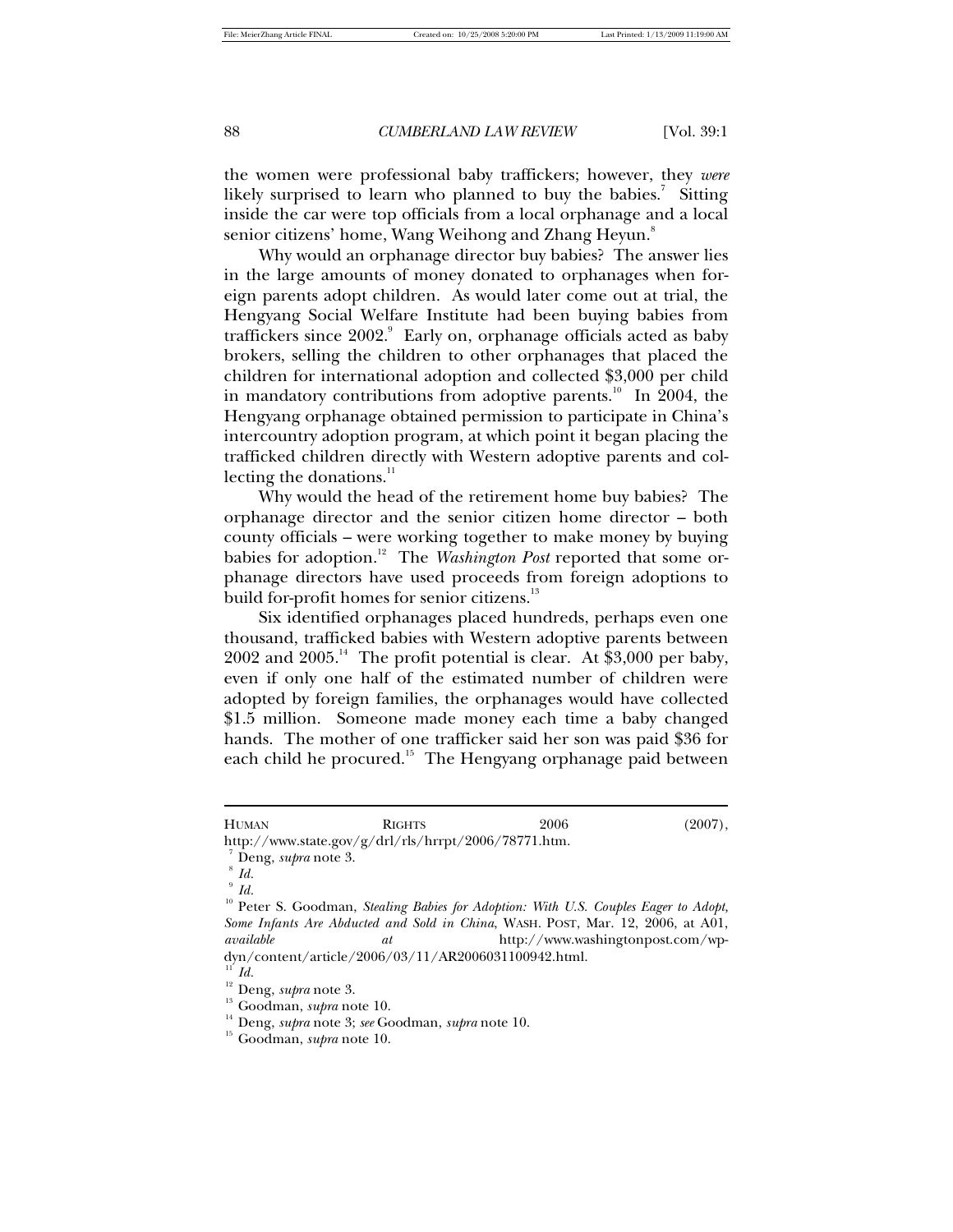$$400$  and \$558 a piece for the babies.<sup>16</sup> Hengyang officials then sold the children to participating foreign adoption orphanages for  $$1,000$  each. $^{17}$ 

The traffickers brought the children from neighboring Guangdong Province, but it is unclear how the traffickers obtained the children.<sup>18</sup> The lawyer of one defendant insisted all the children were abandoned.<sup>19</sup> He claimed a woman in southwestern Guangdong Province, who "was quite well known locally for being warm-hearted and taking care of abandoned babies," accepted foundlings and arranged with traffickers to transport them to Hengyang.<sup>20</sup> However, when that lawyer's client, the director of the Hengdong County Social Welfare Institute, was sentenced to a year in prison, the verdict said he "was cognizant of the fact that he had purchased babies that had been abducted."<sup>21</sup> Also, a local police chief stated: "The suspects said that they were doing good work to save the abducted children from death. However, we found that they paid more to buy children when there was demand."<sup>22</sup> According to the *Washington Post*, the Guangdong-based traffickers targeted the children of migrant workers because they thought police would not take such workers' complaints seriously.<sup>23</sup> The paper reported that "sources familiar with the investigation said many children were abducted."<sup>24</sup>

Chinese officials arrested 27 suspects in November of  $2005.^{25}$ The Hengdong SWI director's one-year sentence was the lightest. $^{26}$ The court sent three of the traffickers to prison for 15 years and fined them each 50,000 yuan (U.S.  $$6,250$ ).<sup>27</sup> It sentenced another six traffickers to between three and thirteen years. $^{28}$  Also, the government fired 23 county officials in Hengyang and prohibited intercountry adoptions from Hunan Province for several months.<sup>29</sup>

<sup>&</sup>lt;sup>16</sup> Xinhua, 23 Officials Punished for Child-Trafficking, GOV.CN, Feb. 26, 2006, http://english.gov.cn/2006-02/26/content\_211254.htm; *see* Goodman, *supra* note 10; Deng, *supra* note 3.

<sup>17</sup> Goodman, *supra* note 10.

<sup>18</sup> *Id.*; *see* Deng, *supra* note 3.

<sup>19</sup> Goodman, *supra* note 10.

<sup>20</sup> *Id.*

<sup>21</sup> *Id.*

 $\frac{22}{23}$  Xinhua, supra note 16.

 $\frac{^{23}}{^{24}}$  Goodman, *supra* note 10.

<sup>24</sup> *Id*.

<sup>25</sup> *Id.*

 $\frac{26}{27}$  Xinhua, supra note 16.

<sup>27</sup> *Id.*; *see* Goodman, *supra* note 10.

<sup>28</sup> Xinhua, *supra* note 16.

<sup>29</sup> Goodman, *supra* note 10*.*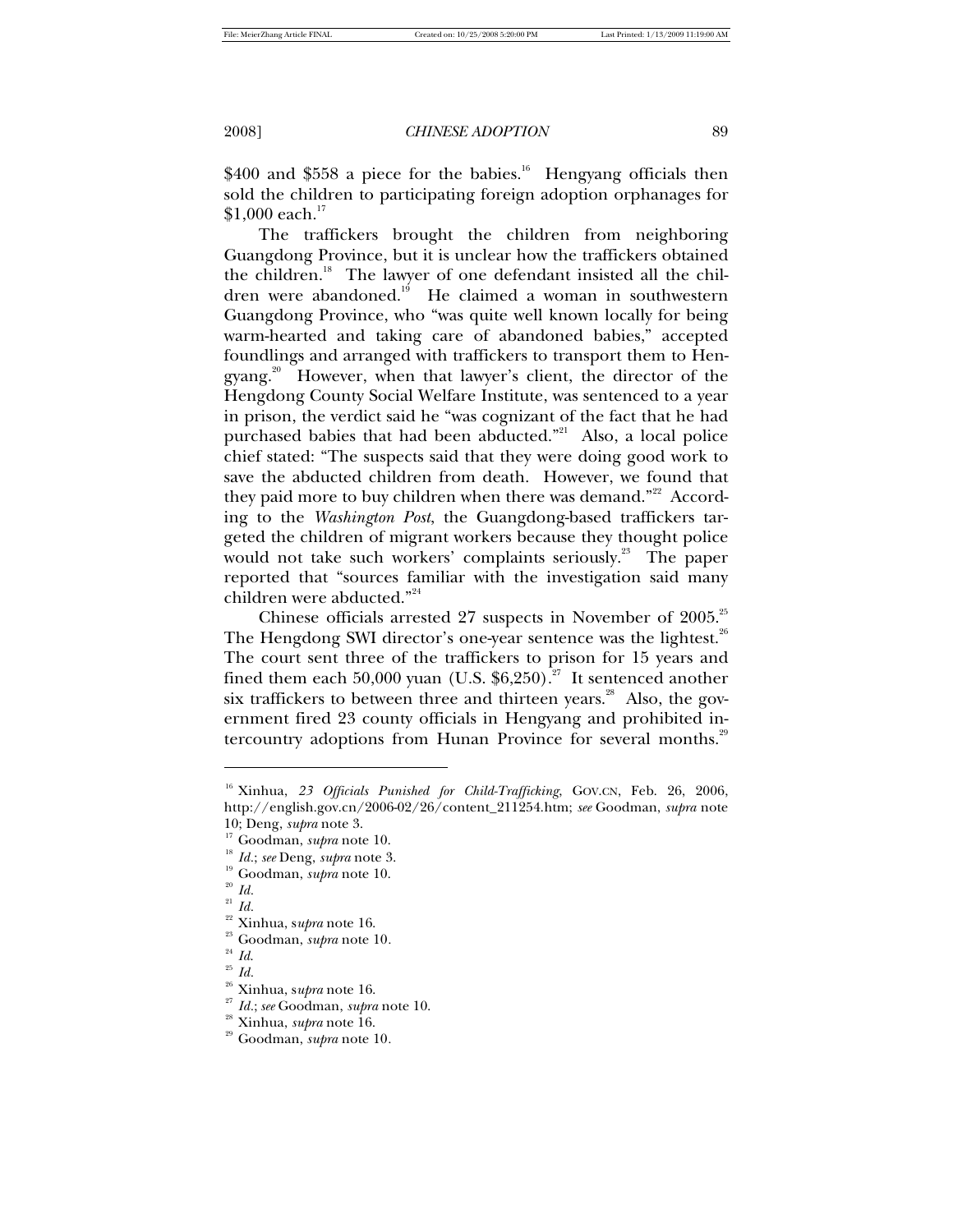-

90 *CUMBERLAND LAW REVIEW* [Vol. 39:1

Shortly after the trial, the Chinese government shut down all media reports on the story.<sup>30</sup>

Many questions remain about the Hunan case, including who the children were, how traffickers obtained them, where they ended up, whether any of them were abducted, and whether birth families are looking for them.<sup>31</sup> The prohibition on reporting about the case means these questions likely will not be answered. Without complete information or open discussion, it is hard to gauge whether or not the Hunan case is an isolated incident. Common sense says it is not. Indeed, since the Hunan trafficking story was reported, media outlets have reported additional instances of baby buying and abduction for adoption in the Chinese intercountry program.<sup>32</sup>

In any case, the trafficking of perhaps one thousand babies from Guangdong to Hunan over three years for intercountry adoption exposes serious vulnerabilities in the process by which thousands of Chinese children immigrate annually to Western Countries through adoption.<sup>33</sup> Neither the receiving countries nor China has made significant changes to the system of intercountry

<sup>30</sup> Geoffrey York, *China Shuts Down Reports About Baby Trafficking*, SEATTLE POST-INTELLIGENCER, Dec. 16, 2005,

http://seattlepi.nwsource.com/national/252260\_babysmuggle16.html.

<sup>31</sup> Posting of Brian Stuy to Research-China.Org, *Hunan–One Year After–Part One*, http://research-china.blogspot.com/2006/10/hunan-one-year-after-part-one.html (Oct. 9, 2006, 10:15 MDT) [hereinafter Stuy, *One Year After*].

<sup>&</sup>lt;sup>2</sup> Beth Loyd, *China's Lost Children: Of the Thousands of Children Kidnapped in China, Many Are Adopted by Foreigners*, ABC NEWS, May 12, 2008, http://abcnews.go.com/International/story?id=4774224&page=1 (reporting on several Chinese orphanages paying for children since the Hunan case); Adoption in China, Netwerk TV, http://www.netwerk.tv/weblog/index.php?itemid=92 (last visited Oct. 28, 2008) (a Dutch TV news organization interviewing key players in the Hunan case as well as other child trafficking for adoption cases in China); Posting of Brian Stuy to Research-China.org, *Do Orphanages Really Want to Find Birth Parents*?, http://researchchina.blogspot.com/search/label/Baby%20Trafficking (June 25, 2008, 11:39 MDT); Posting of Brian Stuy to Research-China.org, *Hunan in Retrospect*, http://research-china.blogspot.com/search/label/Baby%20Trafficking (April 30, 2008, 11:04 MDT) (presenting more recent reports of trafficking for adoption in China, as well as research and data that suggest the prosecution of the Hunan scandal traffickers was primarily face-saving and that the trafficking extended well beyond the six named orphanages).

<sup>33</sup> Nili Luo & David M. Smolin, *Intercountry Adoption and China: Emerging Questions and Developing Chinese Perspectives*, 35 CUMB. L. REV. 597, 597 (2005) ("China has . . . emerged as the most important sending country in the world in terms of numbers of children placed. For the last five years, China has been the top sending country for the United States, which is the most significant recipient nation.").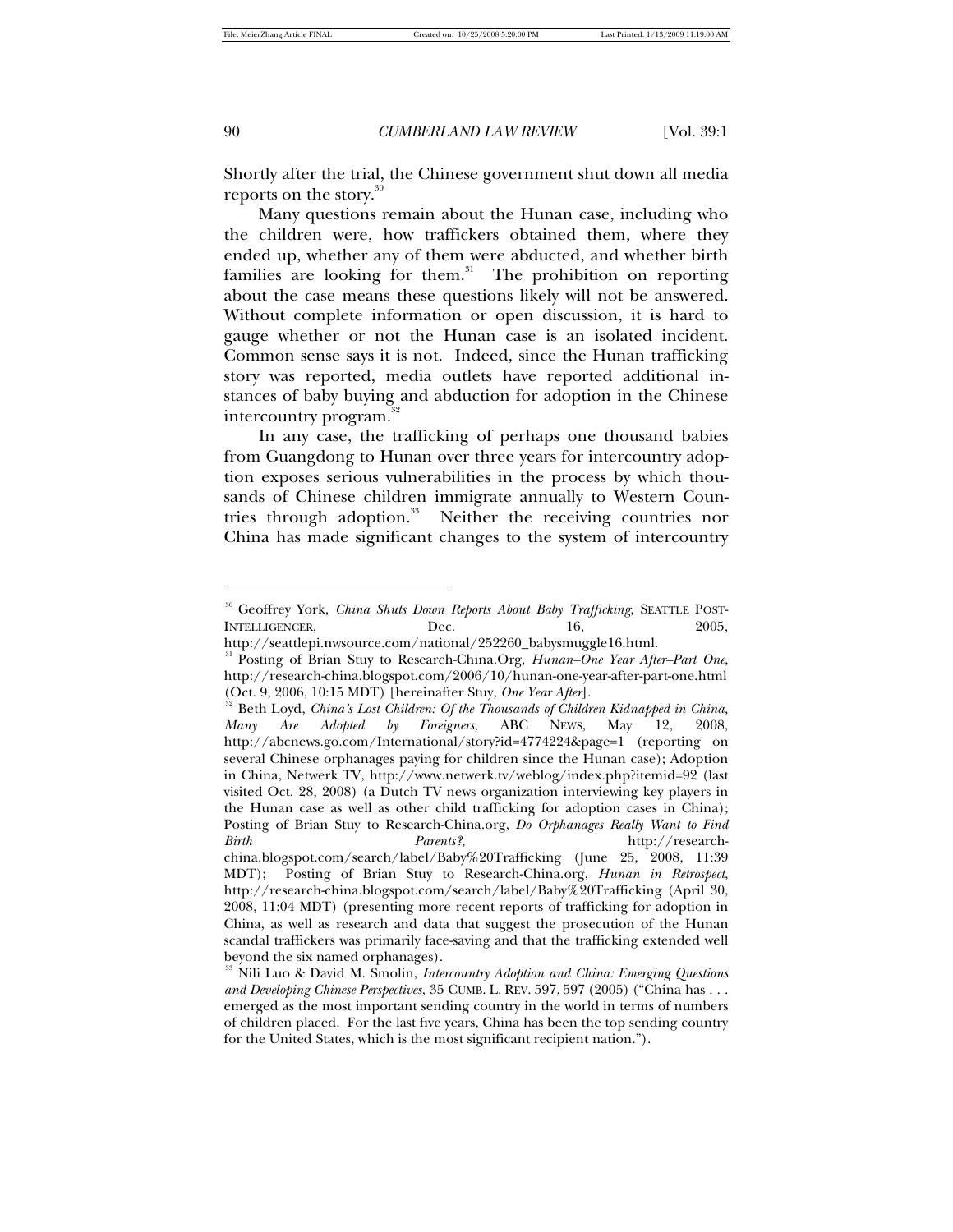adoption from China since the Hunan scandal.<sup>34</sup> The same incentives to traffic children for intercountry adoption remain. The Hunan case revealed, for the first time, problems that threaten the credibility of what was considered one of the world's most dependable intercountry adoption programs.<sup>35</sup> The case serves as a warning: trafficking for intercountry adoption happens in China.

# *B. The Roots of the Problem*

How could this happen in an intercountry adoption program as well-respected as that of China? The answer lies in the intersection of three phenomena: the supply and demand forces that drive the market for intercountry adoption, the long and pervasive history of child trafficking in China, and the failure of both China and the United States to close opportunities for traffickers to profit from intercountry adoption.

To prevent child trafficking in China's intercountry adoption program, policymakers in China and the United States must take action to address all three phenomena. First, adoption reforms must put the needs of the child and the birth families above the demand for "adoptable" children. Second, China must continue its nascent efforts to prevent domestic child trafficking. Third, China and the United States must both use all the tools available to them to protect Chinese children from being trafficked for adoption.

Laws exist to address child trafficking for intercountry adoption, which suggests a problem of implementation. At the international level, the Hague Convention on Protection of Children and Respect of Intercountry Adoption articulates a framework for ethical intercountry adoption. $36$  The Hague Convention puts the interests of the child first and clearly condemns child abduction, purchase, or sale, but it leaves enforcement to each nation. $37$  China expressly criminalizes trafficking for adoption in its anti-trafficking law.<sup>38</sup> China prosecutes human traffickers, including those who sell

<sup>34</sup> Stuy, *On Year After*, *supra* note 31.

<sup>35</sup> *See* Luo & Smolin, *supra* note 33.

<sup>36</sup> Hague Convention on Protection of Children and Co-operation in Respect of Intercountry Adoption art. 4, May 29, 1993, S. Treaty Doc. No. 105-51.

<sup>37</sup> *Id.*

<sup>&</sup>lt;sup>38</sup> See P.R.C. Adoption Laws (adopted at the 23rd meeting of the Standing Comm. of Nat'l People's Cong., Dec. 29, 1991, promulgated by Order No. 54 of the President, Dec. 29, 1991, effective April 1, 1992; amended by the Ninth Nat'l People's Congress, Nov. 4, 1998, effective April 1, 1999); P.R.C. Criminal Law (adopted by the second session of the fifth Nat'l People's Cong., July 1, 1979, amended by the fifth session of the eighth Nat'l People's Cong., Mar. 14, 1997).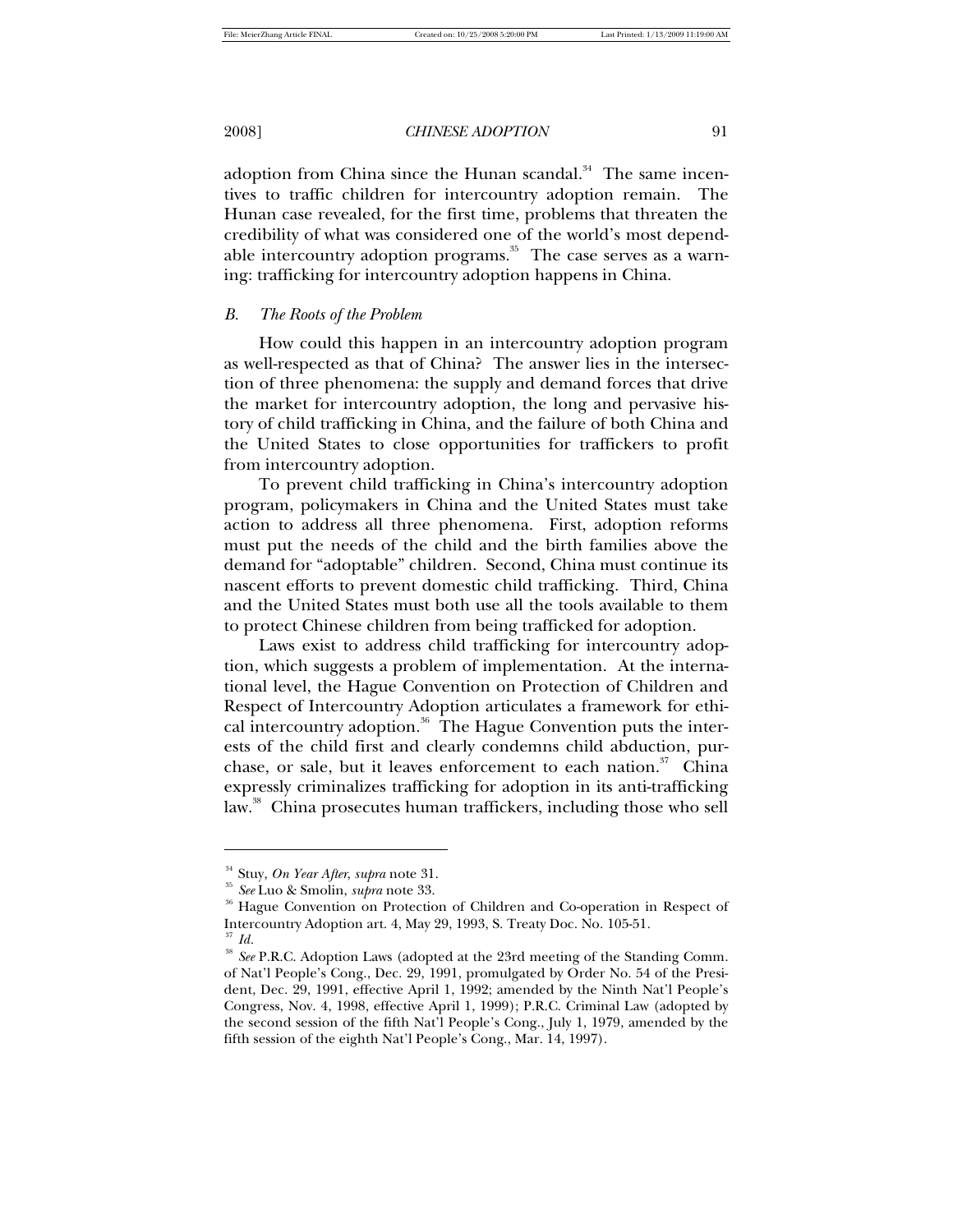children for adoption.<sup>39</sup> Although China prosecutes human traffickers, it does not address the forces that propel the illegal activity. There is little indication that China changed any policies or processes in the wake of the Hunan baby trafficking case. Therefore, the same incentives remain to traffic children for adoption.<sup>40</sup> Experience tells us that where there is incentive and opportunity to profit from baby sales for adoption, trafficking will occur.<sup>41</sup>

American laws are similarly ineffective in preventing trafficking for adoption. Until recently, the United States addressed trafficking only through a provision that allows immigration officers to deny an orphan visa when they suspect corruption.<sup> $42$ </sup> However, the standard of proof for denying a visa is so high that visas seldom are denied.<sup>43</sup> Congress enacted the Intercountry Adoption Act of 2000 (IAA) to implement the Hague Convention and "to protect the rights of, and prevent abuses against, children, birth families, and adoptive parents."<sup>44</sup> The IAA provides additional enforcement measures, <sup>45</sup> but it limits the liability of an adoption agency for actions of agents in the sending country.<sup>46</sup> It also recognizes as final in the United States, any Hague Convention adoptions finalized in another country.<sup> $47$ </sup> These two provisions essentially put the onus on sending countries to stop trafficking and prevent the IAA from reaching the trafficking in China that supplies children for adoption.

Separate from its adoption-oriented laws, the United States actively targets human trafficking through its Trafficking Victims Protection Act (TVPA).<sup>48</sup> However, American lawmakers limited the

<sup>39</sup> *See*, *e.g.*, Radio Free Asia, *Chinese Police Rescue Nine Children from Traffickers*, EPOCH TIMES, Nov. 15, 2003, http://en.epochtimes.com/news/3-11-15/14732.html; *China executes 3 baby traffickers*, CHINA DAILY, Nov. 12, 2004, http://www.chinadaily.com.cn/english/doc/2004-12/11/content\_399387.htm;

*More Than 200 Children Missing in Kunming City*, EPOCH TIMES, May 14, 2004, http://en.epochtimes.com/news/4-5-14/21423.html; Han Qing, *Human Trafficking an Increasing Problem in China*, EPOCH TIMES, Mar. 16, 2004, http://en.epochtimes.com/news/4-3-16/20435.html.

<sup>40</sup> Stuy, *One Year After*, *supra* note 31.

<sup>41</sup> *See generally* David M. Smolin, *Child Laundering: How the Intercountry Adoption System Legitimizes and Incentivizes the Practices of Buying, Trafficking, Kidnapping, and Stealing Children*, 52 WAYNE L. REV. 113 (2006).

<sup>&</sup>lt;sup>42</sup> ETHICA, CHILD TRAFFICKING: WHY CAN'T THE IMMIGRATION SERVICE PROVE IT? (2003), http://www.ethicanet.org/INSEvidence.pdf (citing 8 C.F.R. § 240.3). <sup>43</sup> *Id.*

<sup>&</sup>lt;sup>44</sup> 42 U.S.C. § 14901(b)(2) (2000).

<sup>45</sup> 42 U.S.C. § 14944.

<sup>&</sup>lt;sup>46</sup> 42 U.S.C. § 14944 (b).

<sup>47</sup> 42 U.S.C. § 14931.

<sup>48</sup> *See generally* 22 U.S.C. § 7101.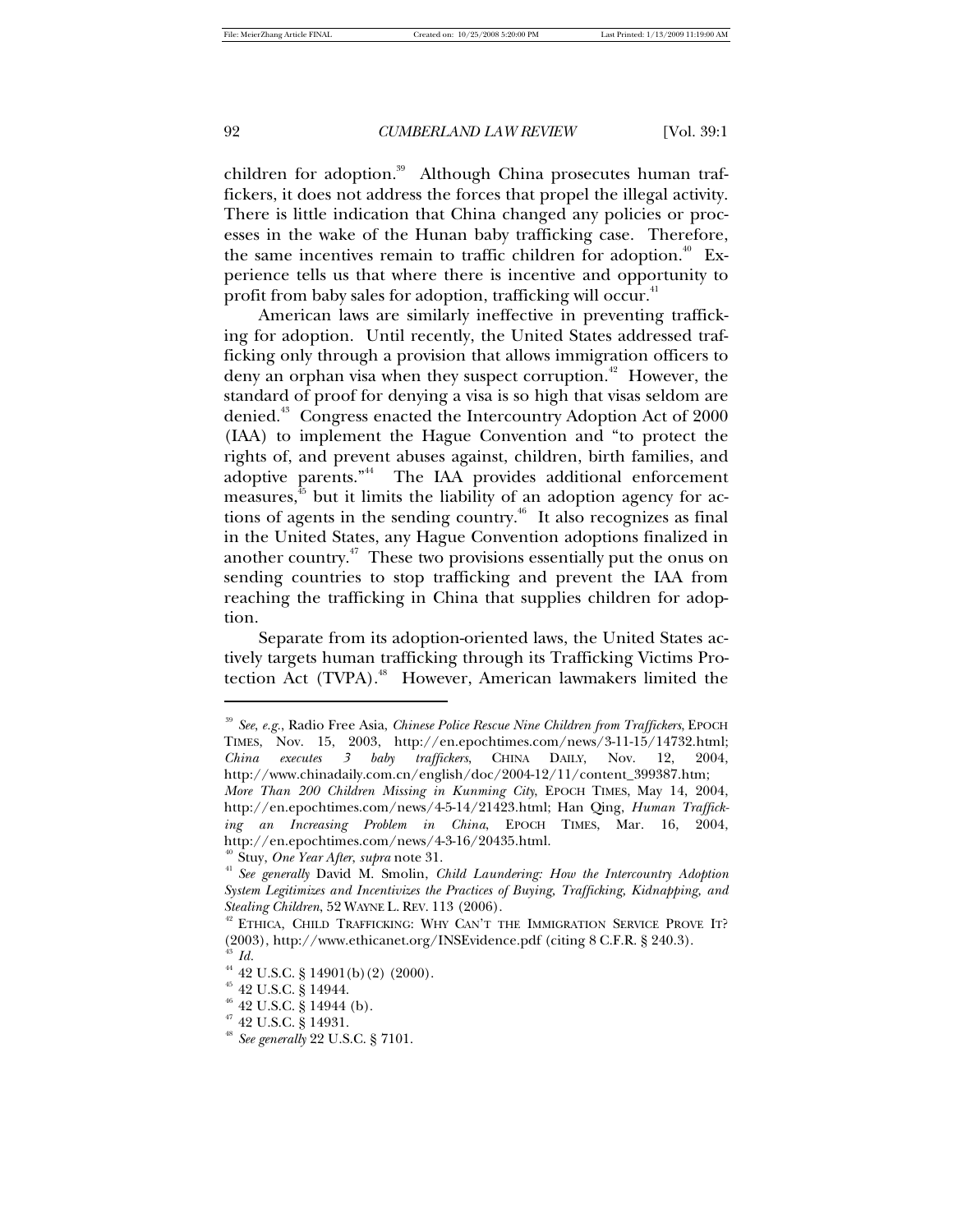reach of the law to "severe forms of trafficking," which is defined as trafficking for commercial sex or forced labor.<sup>49</sup> The U.S. State Department has expressly stated that trafficking for adoption does not qualify for the protections afforded by the TVPA.<sup>50</sup>

To prevent baby selling for adoption, China and the United States must enact regulations that effectively enforce international laws, create policies that remove incentives for traffickers, and use all of the laws available to them, including those designed to fight human trafficking. Laws, regulations, and policies must put the child's interests first in fact rather than in theory, including the child's interest in growing up with his or her birth family. In China, putting the interests of Chinese children first means addressing the underlying problems that lead to trafficking, abandonment, and intercountry adoption. These issues include birth family poverty and vulnerability, pervasive human trafficking in China, a lack of oversight of local social welfare institutes, and barriers to domestic adoption. Protecting children may well mean limiting the number of intercountry adoptions to control the demand for a certain kind of infant. In the United States, putting the needs of potential adoptees first means providing more oversight of adoption agencies, holding adoption agencies responsible for their foreign colleagues and contractors, closely monitoring the money adoptive parents pay for services, and recognizing trafficking for adoption as a "severe form of trafficking."

# *C. Scope of this Paper*

This article focuses on intercountry adoption from China to the United States. Although the Hunan case involved adoptions to several Western countries, it is likely American parents adopted most of the children involved.<sup>51</sup> China sends more children overseas for adoption by foreigners than any other nation,<sup>52</sup> and Americans adopt more children internationally than parents from any other country.<sup>53</sup> Adoptive American parents prefer China's program over all others.<sup>54</sup> American parents have adopted roughly

 $49$  22 U.S.C. § 7101(b)(19).

<sup>&</sup>lt;sup>50</sup> U.S. DEP'T OF STATE, TRAFFICKING IN PERSONS REPORT (2005), http://www.state.gov/g/tip/rls/tiprpt/2005/.

<sup>51</sup> Loyd, *supra* note 32 (pointing out that Americans have adopted 80% of all Chinese adoptees).

<sup>52</sup> *See generally* Luo & Smolin, *supra* note 33.

<sup>53</sup> *Id*.

<sup>54</sup> *See* U.S. Dep't of State, Statistics: Immigrant Visas Issued to Orphans Coming to U.S., http://travel.state.gov/family/adoption/stats/stats\_451.html (last visited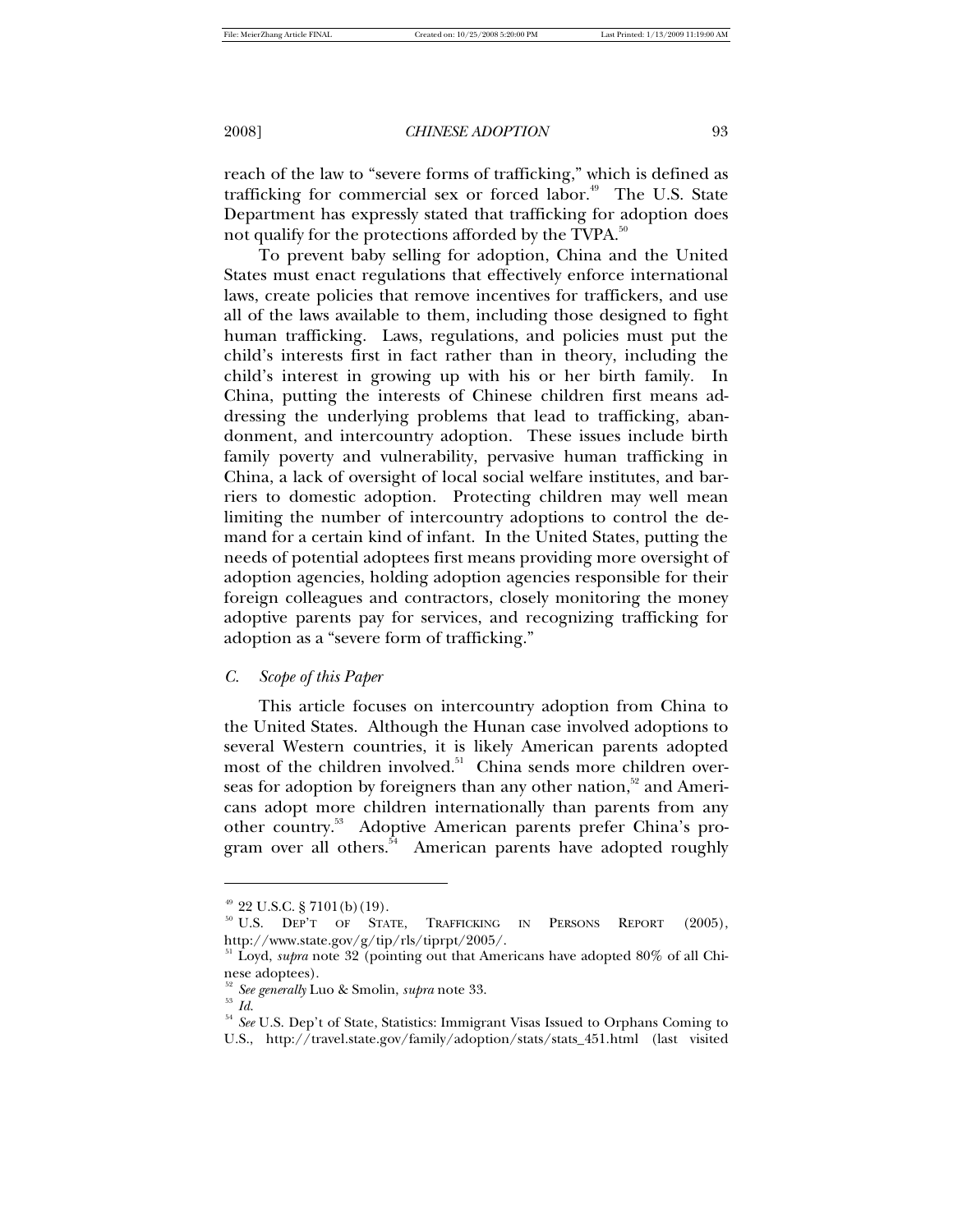80% of all Chinese adoptees since China started its program in the early 1990s.<sup>55</sup> Therefore, it is more likely than not that many children trafficked in China for intercountry adoption now live in the United States.

The next section sets the stage for understanding the current state of adoption from China by providing background on China's intercountry adoption program, domestic adoption practices, and child trafficking. Section II discusses the international, Chinese, and U.S. laws that govern American adoptions from China, as well as the U.S. Trafficking Victims Protection Act, which this paper suggests should be employed to fight trafficking for adoption. Section III then makes suggestions.

### I. BACKGROUND

The events at the six orphanages in Hunan must be considered within the context of several other phenomena, specifically, China's intercountry adoption program, domestic adoption practices, and experience with child trafficking.

### *A. China's Intercountry Adoption Program*

China's program of intercountry adoption grew from the government's need to care for thousands of children abandoned in the wake of the population control measures imposed on a society with a strong preference for sons. The government created the China Center for Adoption Affairs (CCAA) to administer the program. The CCAA sets requirements for participating orphanages, prospective adoptees, and foreign adoptive parents.<sup>56</sup>

Most children in Chinese social welfare institutions are not orphans.<sup>57</sup> On the contrary, they have been abandoned by parents because they are girls or because they have serious health needs that poor families cannot address.<sup>58</sup> Healthy children in orphan-

 $\overline{a}$ 

Oct. 21, 2008) (showing that China has been the most popular country for American adoptions since 2000).

<sup>&</sup>lt;sup>55</sup> Loyd, *supra* note 32.<br><sup>56</sup> China Center Center for Adoption Affairs, http://www.chinaccaa.org/zxjj/zxjj\_index\_en.jsp (last visited Oct. 28, 2008).

<sup>57</sup> *See generally* KAY ANN JOHNSON, WANTING A DAUGHTER, NEEDING A SON (Amy Klatzkin ed., 2004) (describing the forces that fill orphanages in China); *see also*  Press Release, UNICEF, Orphans, http://www.unicef.org/media/media\_45290.html (clarifying the misuse of the term "orphan" by pointing out that only 10% of the world's children commonly identified as orphans have actually lost both parents).

<sup>58</sup> JOHNSON, *supra* note 57.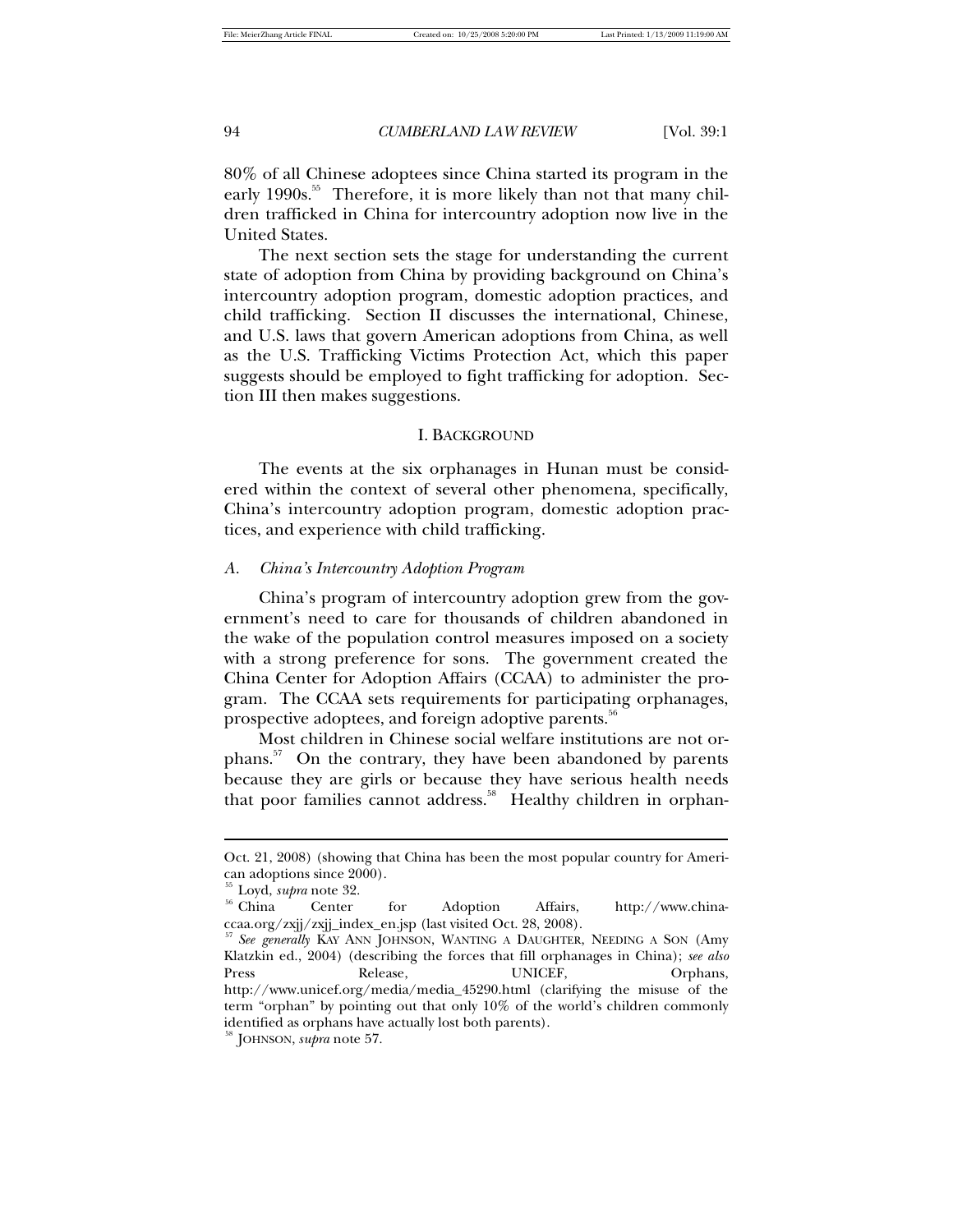ages overwhelmingly are abandoned girls, $59$  victims of the government's "one-child policy" that has been in effect since  $1979$ .<sup>60</sup> The "one-child policy" strictly limits urban families to one child.<sup>61</sup> In some rural areas, the policy allows parents to have a second child if their first-born is a girl. $62$  The policy is problematic because for many reasons, Chinese families have traditionally favored boys. Sons carry the family name,<sup>63</sup> and parents depend on eldest sons to care for them in their old age. $64$  Custom dictates that daughters, on the other hand, move to their in-laws' homes upon marriage to help care for their husbands' parents.<sup>65</sup> Once the government restricted families to one child, the need to have a son took on added importance.<sup>66</sup>

Before the one-child policy was enacted, China's long tradition of infant abandonment appeared to be on the wane.<sup>67</sup> However, when the family restrictions collided with the historical preference for a son, Chinese families again resorted to abandoning daughters.<sup>68</sup> The number of abandoned girls reached crisis proportions in the 1980s and early 1990s, partly due to more stringent enforcement of the family-planning policy.<sup>69</sup> "The resulting upsurge of abandoned children increased the burden on the cash-strapped social welfare system in China, where facilities were quite basic; perchild allowances for food, clothing, and medical care were minimal; and caregivers' salaries even in the year 2000 were rarely more than 400 RMB (U.S. \$50) per month."<sup>70</sup>

Estimates of the number of girls abandoned vary widely. The government does not release official figures.<sup>71</sup> "The CCAA provides"

 $\int_{60}^{59}$  *Id.* 

<sup>60</sup> *See generally* Luo & Smolin, *supra* note 33.

 $^{61}$   $\emph{Id.}$ 

 $\int_{63}^{62} Id.$ 

 $^{63}$  JOHNSON, *supra* note 57.

<sup>64</sup> Clare Dwyer Hogg, *Has Anyone Seen Our Child?*, OBSERVER, Sept. 23, 2007, at 50, *available at* http://observer.guardian.co.uk/magazine/story/0,,2173231,00.html. <sup>65</sup> JOHNSON, *supra* note 57.

<sup>&</sup>lt;sup>66</sup> See id. at 1-6, 83-84 (discussing the historically patriarchal and patrilineal nature of Chinese society and the "one-child" policy's effect on normal gender ratios among Chinese children).

<sup>67</sup> Luo & Smolin, *supra* note 33, at 601 (citing JOHNSON, *supra* note 57, at 53).

<sup>68</sup> *Id.* at 601 (citing LAURA A. CECERE, THE CHILDREN CAN'T WAIT, CHINA'S EMERGING MODEL FOR INTERCOUNTRY ADOPTION 22-23 (3d ed. 2001); JOHNSON, *supra* note 57, at 4-9, 53-62, 216-17, n.14).

<sup>&</sup>lt;sup>69</sup> SARA K. DOROW, TRANSNATIONAL ADOPTION: A CULTURAL ECONOMY OF RACE, GENDER, AND KINSHIP 57 (2006)  $\int d$ .

<sup>71</sup> JOHNSON, *supra* note 57, at 49; *see also* Kent Ewing, *The Mystery of China's Lost Girls*, ASIA TIMES, Feb. 13, 2007, *available at*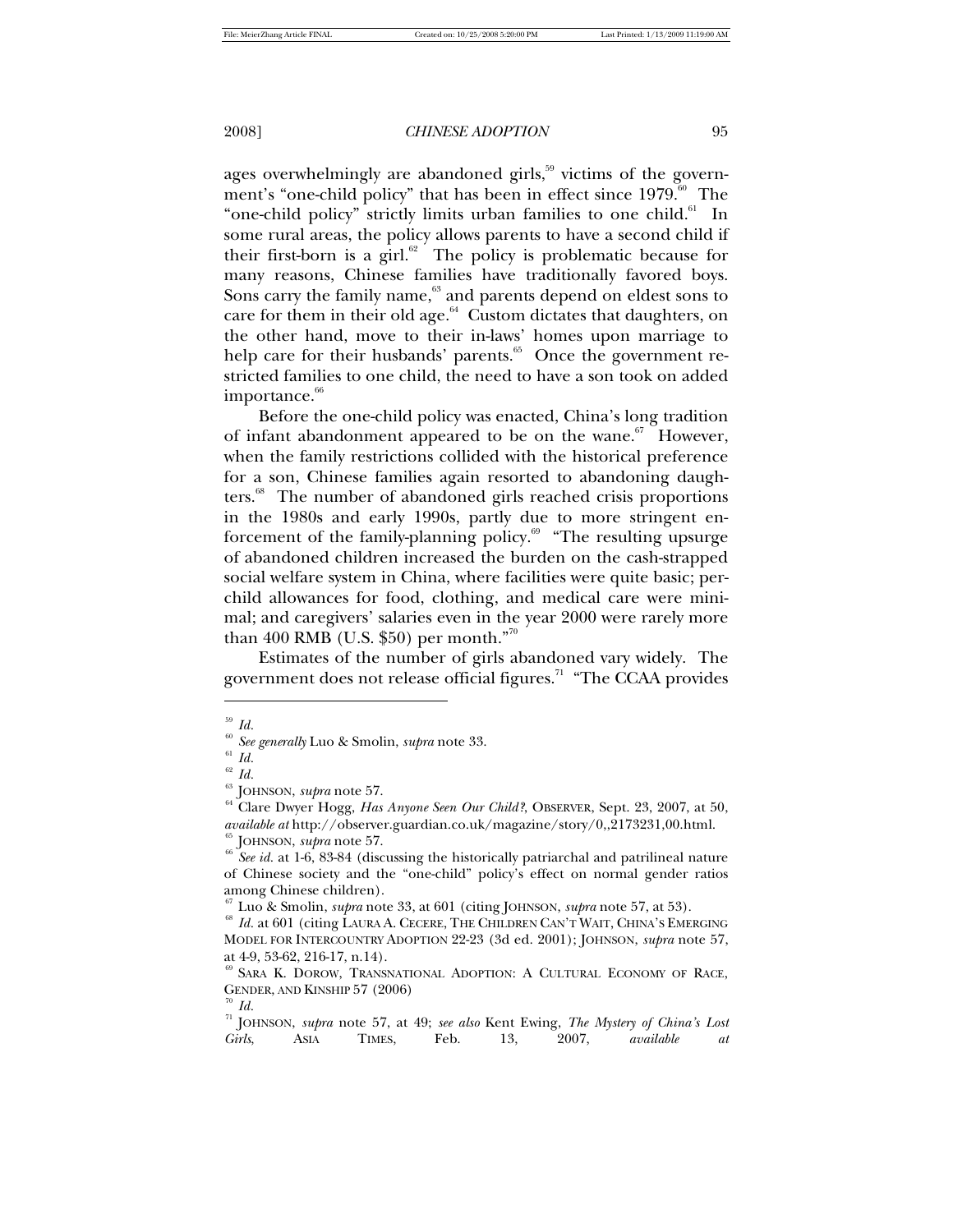little reliable information on the number of orphans or orphanages in China."<sup>72</sup> Academic sources say "many tens of thousands, perhaps hundreds of thousands, of children are abandoned each year."<sup>73</sup> A medical guide to international adoption estimated that 15 million baby girls have been abandoned since  $1980.^{74}$  The same source said between 1986 and 1990 in Hunan Province, more than 16,000 abandoned children entered government care; 92% were girls, and 25% were handicapped.<sup>75</sup>

Some abandoned girls are first-born daughters, but more often they are second-born girls who are given up to make way for a boy.<sup>76</sup> Usually babies are abandoned shortly after birth.<sup>77</sup> In the last several years, in the wake of public awareness campaigns on the value of daughters and social welfare benefits for parents of daughters, less traditional thinking about the value of daughters, and rising rates of domestic adoption, most observers believe the abandonment of girls is decreasing.<sup>78</sup>

The combination of serious health issues and poverty also sends many children to social welfare institutions. Although stories of the new wealthy class in China have filled the news in the last several years, the majority of the population continues to be very poor. <sup>79</sup> The median annual income in rural areas of provinces such as Hunan is 9,000-14,000 yuan (\$1,250-\$1,600) per household. $^8$ Poor families sometimes abandon even healthy infants because of crushing poverty. However, when poor parents in China give birth to a baby with health problems, they may have little choice other

 $\int d$ .

 $\overline{\phantom{a}}$ 

http://www.atimes.com/atimes/China/IB13Ad01.html; Calum MacLeod, *Foreign adoptions from China fall*, USA TODAY, Nov. 20, 2007, http://www.usatoday.com/news/world/2007-11-20-chinaadopt\_N.htm.

<sup>72</sup> Ewing, *supra* note 71.

<sup>73</sup> JOHNSON, *supra* note 57, at 50.

<sup>&</sup>lt;sup>74</sup> LAURIE C. MILLER, THE HANDBOOK FOR INTERNATIONAL ADOPTION MEDICINE: A GUIDE FOR PHYSICIANS, PARENTS, AND PROVIDERS 51 (2005).

<sup>76</sup> JOHNSON, *supra* note 57, at 83-86.

<sup>77</sup> Posting of Brian Stuy to Research-China.org, *Trees in the Forest III – Age and Timing*, http://research-china.blogspot.com/2007\_10\_01\_archive.html (Oct. 26, 2007, 14:04 MDT).

<sup>78</sup> *See generally* Weiguo Zhang, *Child Adoption in Contemporary Rural China*, 27 J. FAM. ISSUES 301, 332 (2006); Calum MacLeod, *China Shedding Adoption Stigma, May Tighten Rules*, USA TODAY, Nov. 20, 2007, http://www.usatoday.com/news/world/2007-11-20-Chinainside\_N.htm; Research-China.org, http://research-china.blogspot.com/ (June 8, 2006, 05:28).

<sup>79</sup> Luo & Smolin, *supra* note 33, at 598 ("China is still a developing nation with a per capita income of less than \$1000.").

<sup>80</sup> ALLAN RAE & XIAOHUI ZHANG, SMALLHOLDERS, LIVESTOCK AND HOUSEHOLD INCOME IN RURAL CHINA 7 (2007), http://econ.massey.ac.nz/caps/WP\_1\_07.pdf.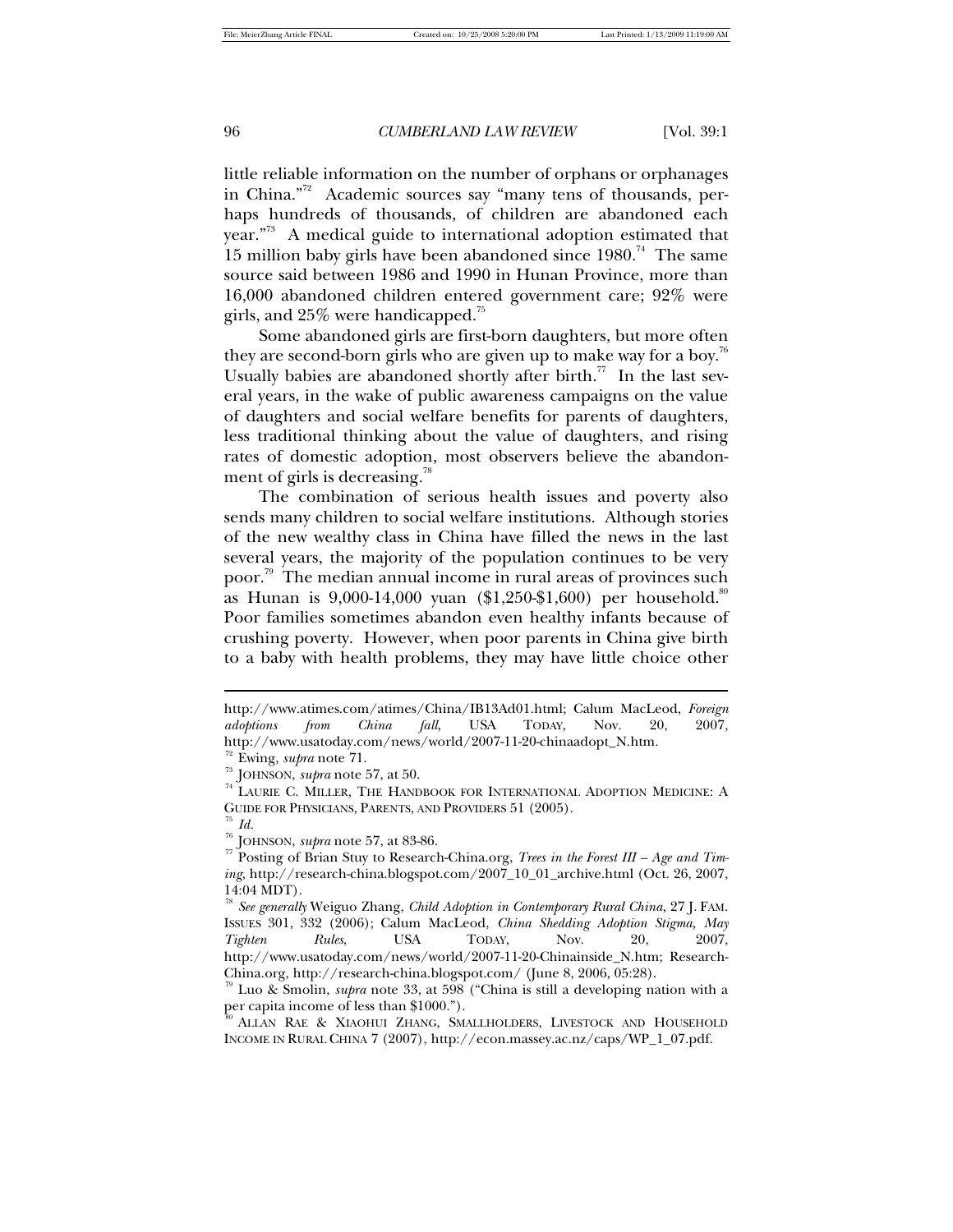than to abandon the infant. $81$  China has no comprehensive system of health care insurance. $82$  When a baby needs medical attention, even for a condition that is relatively easily corrected in many parts of the world, the family simply cannot obtain the needed treatment.<sup>83</sup> Parents abandon the baby in the hope that the orphanage will procure the care the child needs. $84$  For this reason, many of the children in the social welfare institutions are children with special health needs.

In 1991, faced with a deluge of mostly baby girls in statesupported social welfare institutions, China opened the doors to foreign adoptions.<sup>85</sup> The country had previously allowed isolated adoptions of Chinese children by foreigners. From 1981 to 1989, foreigners and overseas Chinese citizens, including individuals in Macau, Hong Kong, and Taiwan, adopted about 10,000 children from China.<sup>86</sup> However, 1992 marked the beginning of a comprehensive program of intercountry adoption.<sup>87</sup> At first, the number of adoptions was small and the process was unpredictable. Only about 200 babies left China via the adoption program in  $1992$ .<sup>81</sup>

China set out to create a model program of intercountry adoption, and it succeeded.<sup>89</sup> The number of adoptions grew each year through the 1990s and early 2000s. By 2006, more than 10,000 Chinese children emigrated from China through adoption, with most of them going to the United States.<sup>90</sup> The program offers exactly what most Western adoptive parents want: relatively young, healthy, female children whose birth parents are unlikely to reap-

1

<sup>81</sup> JOHNSON, *supra* note 57, at 208 ("Poor rural families may find they are simply unable to take care of a seriously disabled child.").

<sup>&</sup>lt;sup>82</sup> Id. at 208 ("Outside a few cities and welfare institutions, there is little government support for families who wish to keep a disabled chilled at home or in an institution but still part of the family.").

<sup>&</sup>lt;sup>83</sup> Id. at 208 ("If one is relatively poor, abandonment may be the only way to get a child into an institution.").

 $^{84}$  *Id.* 

<sup>85</sup> *Id.* at 29-34 (discussing the passage and implementation of China's 1991 national adoption law, which opened the possibility of foreign adoption, and its success alleviating some of burden on China's orphanages).

<sup>86</sup> Jiang Xinmiao, International Adoption Laws in China: A Brief Analysis, http://china.findlaw.cn/info/hy/shewaihunyin/shewaishouyang/58722.html (last visited Oct. 28, 2008).

<sup>87</sup> U.S. Dep't of State, *supra* note 54.

 $^{\rm 88}$   $Id.$ 

<sup>89</sup> *See generally* Luo & Smolin, *supra* note 33, at 603 (describing China's efforts to establish an intercountry adopton system that serves its national interest).

<sup>90</sup> U.S. Dep't of State, *supra* note 54.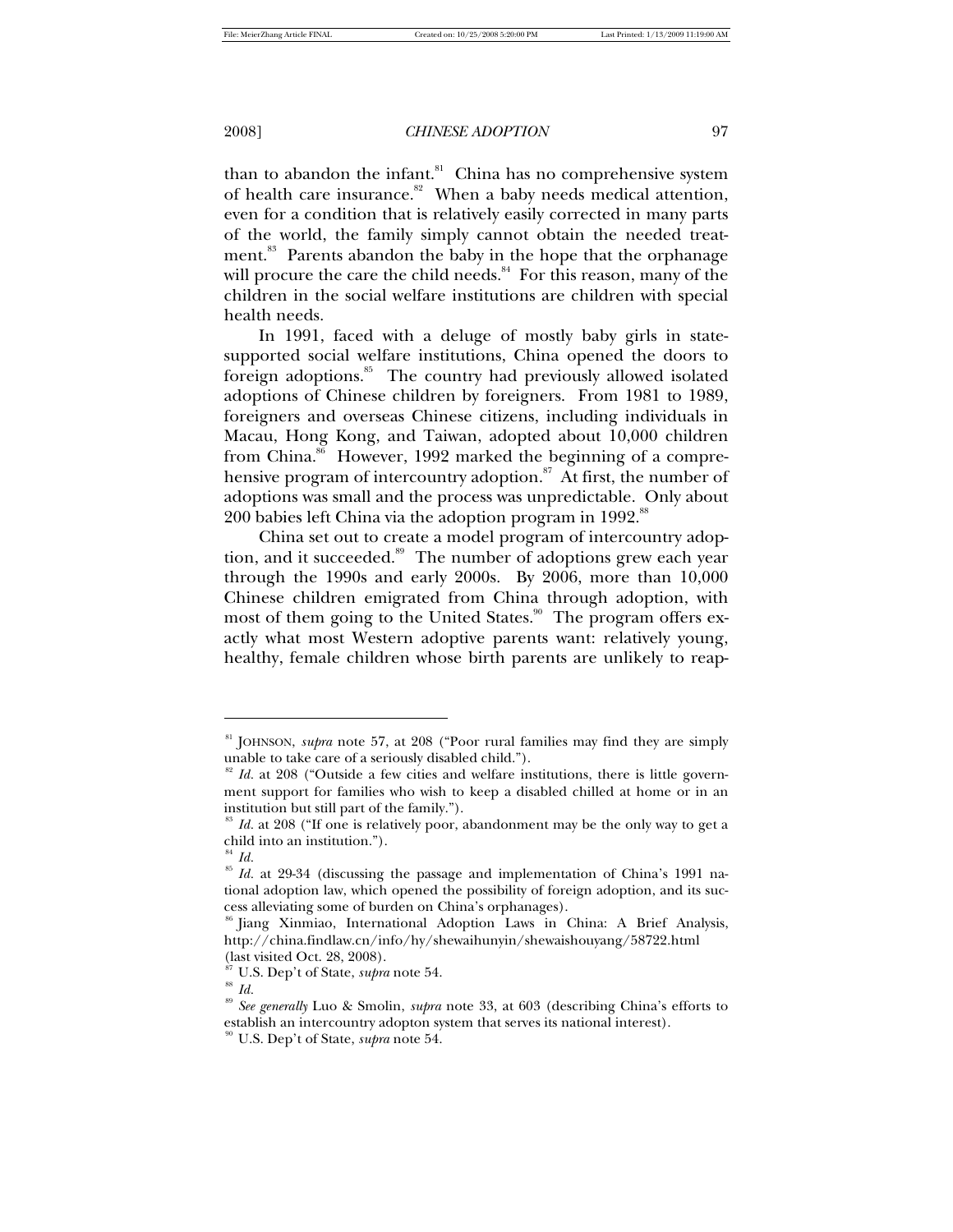pear to complicate the adoption. $91$  The process works predictably. $92$ At least until the Hunan scandal, the possibility of corruption seemed remote both because the government maintained tight control and because China had so many abandoned children in its orphanages.<sup>93</sup> The number of adoptions peaked in 2005, when Americans adopted 7,906 Chinese children. $94$  The following year, 6,493 Chinese children became Americans through adoption.<sup>95</sup> And in 2007, the number was  $5,453.^{96}$ 

The dropping numbers in the last three years do not indicate a drop in demand. To the contrary, the number of applications from prospective American adopters has grown each year.<sup>97</sup> The drop seems to reflect a deliberate effort by China to restrict demand in the face of diminishing supply.<sup>98</sup> The number of children available for adoption has decreased.<sup>99</sup> Observers attribute the decrease to fewer instances of abandonment, possibly because the new wealth in China allows more families to pay the "social compensation fee" associated with having over-quota children and increased domestic adoption within China.<sup>100</sup> "As China becomes wealthier and domestic adoptions rise, the director [of the CCAA] maintains, stricter requirements on foreign adoptions are simply a product of supply and demand." $101$ 

j

<sup>91</sup> *See generally* Kay Ann Johnson, *Politics of International and Domestic Adoption in China*, 36 L. & SOC'Y REV. 379, 388-92 (2002).

*Id.* 

<sup>&</sup>lt;sup>93</sup> Luo & Smolin, *supra* note 33, at 605 ("China has minimized the financial corruption associated with adoption and has managed to ensure that adoption fees and donations are generally used to the benefit of its child welfare system rather than being siphoned for the private benefit of individuals."); *see also* Stuy, *One Year After*, *supra* note 31 (describing the Hunan scandal and discussing several related magazine articles covering the incident).

<sup>94</sup> U.S. Dep't of State, *supra* note 54.

<sup>96</sup> *For Third Straight Year, Foreign Adoptions in U.S. Decline,* CHI. SUN-TIMES, Dec. 1, 2007, http://www.suntimes.com/lifestyles/676421,adopt120107.article.

<sup>97</sup> Guan Xiaofeng, *New Criteria Spelt Out for Adoption by Foreigners*, CHINA DAILY, Dec. 25, 2006, http://www.chinadaily.com.cn/china/2006-12/25/content\_766420.htm; *see also* Pam Belluck & Jim Yardley, *China Tightens Adoption Rules for Foreigners*, N.Y. TIMES, Dec. 20, 2006, http://www.nytimes.com/2006/12/20/us/20adopt.html. <sup>98</sup> Ewing, *supra* note 71.

<sup>99</sup> *Id.*; MacLeod, *supra* note 71; *see also* Clifford Coonan, *China Tightens Adoption Criteria for Foreigners*, IRISH TIMES, Dec. 27, 2006, at 12. *See generally* Posting of Brian Stuy to Research-China.org, http://research-china.blogspot.com.

<sup>100</sup> Coonan, *supra* note 99.

<sup>101</sup> Ewing, *supra* note 71.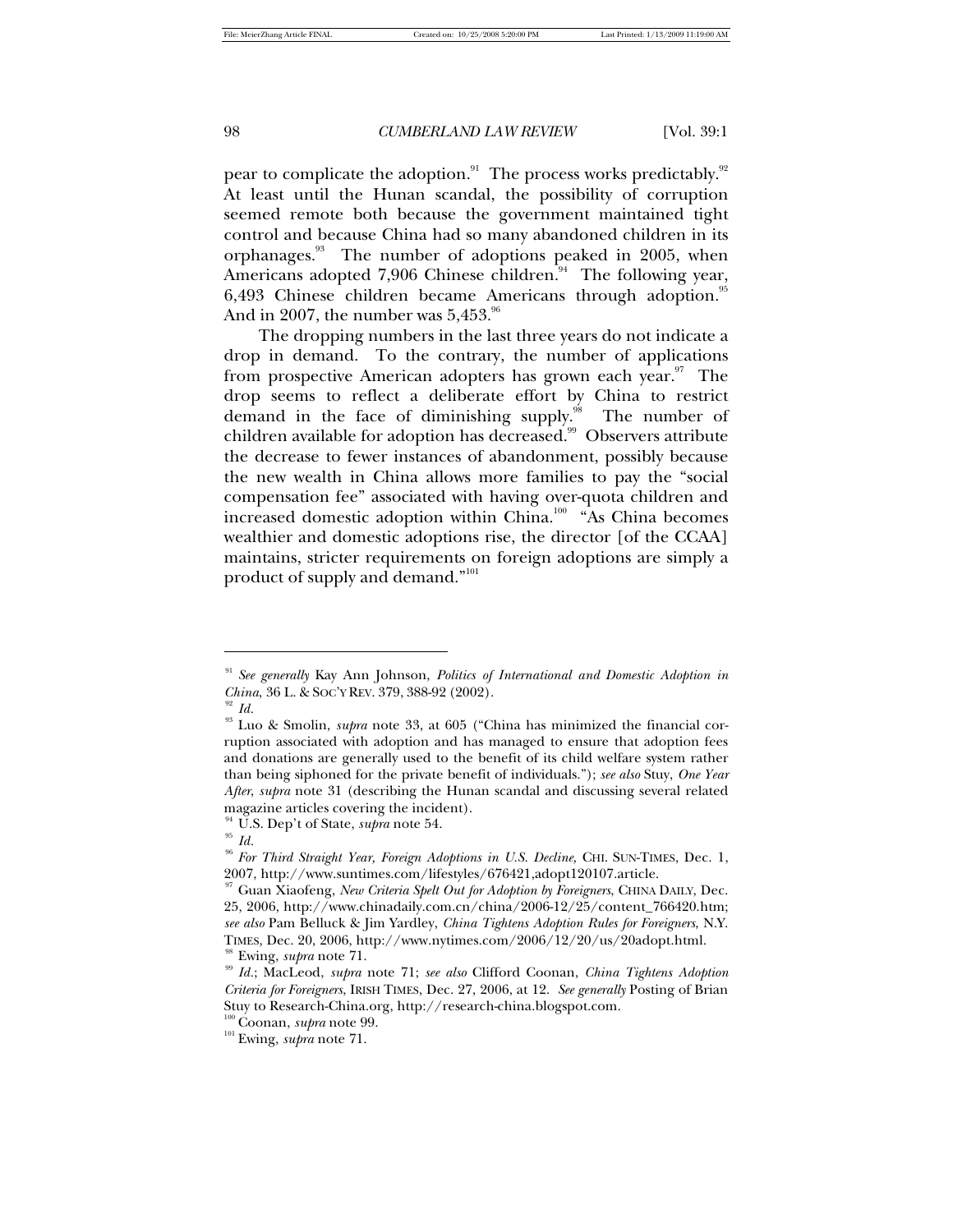# 1. Intercountry Adoption Means Money for Orphanages

Social welfare institutions that participate in intercountry adoption enjoy larger budgets, better facilities, and public recognition.<sup>102</sup> However, not all social welfare institutions qualify to send children's files to CCAA for intercountry adoption. Most orphanages do not participate.<sup>103</sup> One researcher estimated that only 292 social welfare institutions participate.<sup>104</sup> He based his estimate on the number of Yahoo Newsgroups established for families that have adopted from individual institutions and on additional social welfare institutions that place "finding ads," which constitute the first step in placing a child for intercountry adoption.<sup>105</sup> The Chinese government reported at the end of 2006 that there were 39,000 SWIs caring for 1.36 million elderly persons, disabled individuals, and abandoned children.<sup>106</sup> The report did not further break down the number of institutions serving each of those populations. Another adoption researcher said that in several provinces she visited, about a quarter of the social welfare institutes participated in intercountry adoption.<sup>107</sup> "[T]o become part of the system, they had to meet requirements of staff-to-child ratios, hygiene, facilities and equipment, and so forth. . . . It is difficult for orphanages to meet these externally imposed standards, since the state funds allocated to them are so limited."<sup>108</sup>

Government subsidies to orphaned and abandoned children are meager.<sup>109</sup> "In many places, social security funds only have symbolic meaning. The largest [subsidies cover] less than a quarter of ordinary children's living costs. The amount in many regions is even less than one tenth," said Professor Shang Xiaoyuan.<sup>110</sup> Shang, along with the Ministry of Civil Affairs and Save the Children, studied China's orphaned and abandoned children in  $2005.^{\rm m}$  Shang visited many orphanages. "Surprising poverty is always the first im- -

<sup>102</sup> Johnson, *supra* note 91, at 388; *see also* DOROW, *supra* note 69, at 73.

<sup>103</sup> DOROW, *supra* note 69, at 73.

<sup>104</sup> Posting of Brian Stuy to Research-China.org, *The Hague Agreement and China's International Adoption Program*, http://researchchina.blogspot.com/2006/06/hague-agreement-and-chinas.html (June 8, 2006, 5:28 MDT) [hereinafter Stuy, *Hague Agreement*].  $^{105}\,Id.$ 

<sup>&</sup>lt;sup>106</sup> CHINA STATISTICS PRESS, CHINA CIVIL AFFAIRS STATISTICAL YEARBOOK (2006), *available at* http://www.stats.gov.cn/tjsj/ndsj/2006/indexee.htm.

<sup>107</sup> DOROW, *supra* note 69, at 73.

 $^{108}$   $Id.$ 

<sup>109</sup> Li Xiaohua, *200,000 Children Need More Support*, CHINA.ORG.CN, Oct. 24, 2005, http://www.china.org.cn/english/2005/Oct/146340.htm.  $^{110}$   $Id.$ 

 $^{111}$  *Id.*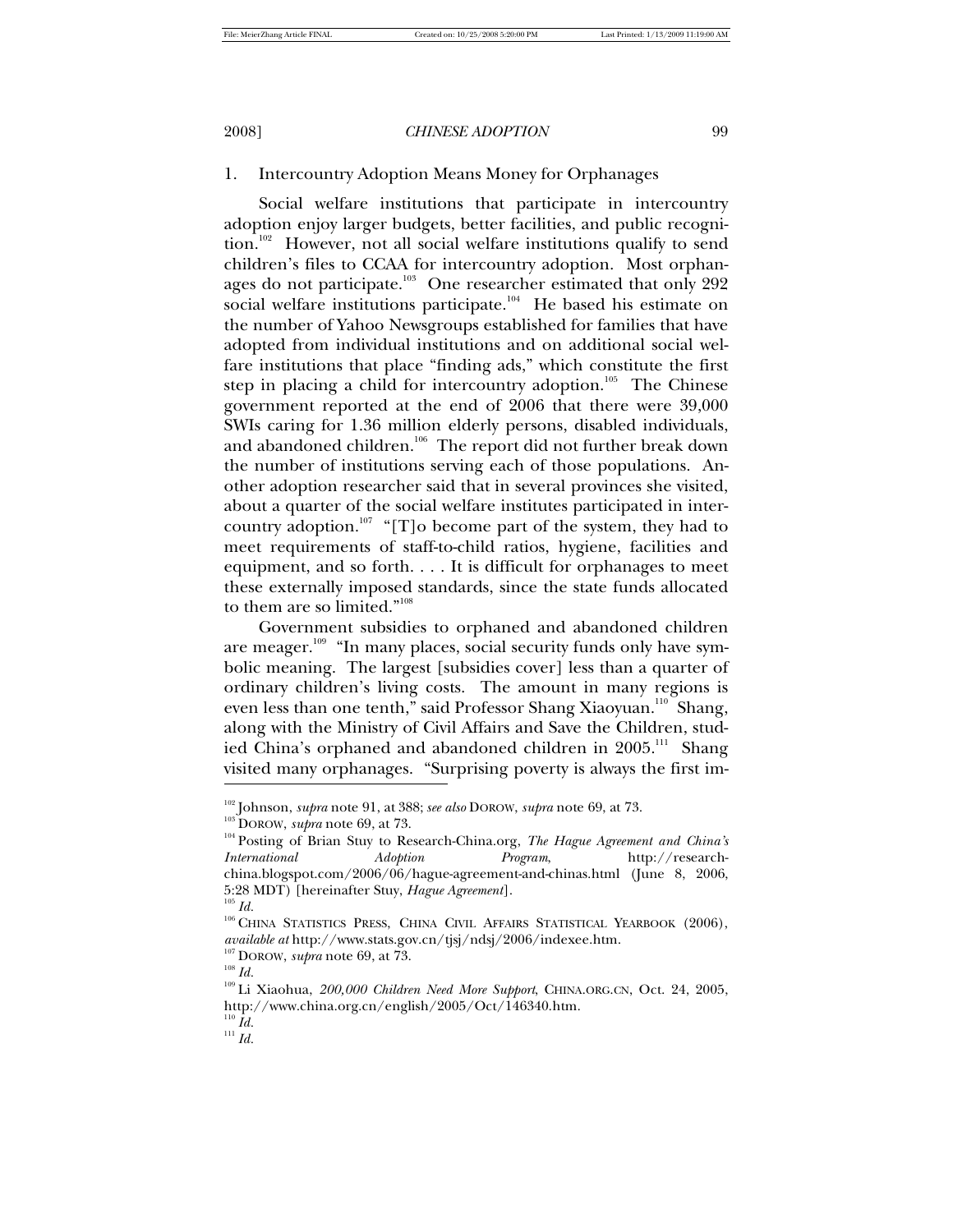pression," he said. "This phenomenon is especially obvious in the countryside."<sup>112</sup>

Government subsidies per child vary from one region to another. The 2005 report cited "urban subsistence allowances" of 3,000-4,000 yuan (approximately U.S. \$375-\$500) per year for each orphaned or abandoned child in the cities of Beijing, Tianjin, and Shanghai.<sup>113</sup> The rate dropped to about 1,000 yuan (U.S. \$125) per year in the provinces of Henan, Gansu, and Ningxia. Government support dropped further in the provinces of Guangxi, Guizhou, and Hunan, where payments were less than 600 yuan (U.S. \$75) per year. As low as the urban subsidies are, a second system for rural areas provides even less support. In ten provinces under this system, the "rural poverty support" cited in the report was 300-500 yuan (U.S. \$37.50-\$62.50) per child annually. Seven provinces made payments of 200-300 yuan (U.S. \$25-\$37.50) per child per year. Two provinces supplied less than 200 yuan (U.S. \$25), and one province, Qinghai, paid just 110 yuan (U.S. \$13.75) to support a child for one year.

Participating in intercountry adoption means more money for a social welfare institution. Those that participate retain most of the mandatory U.S. \$3,000-\$5,000 donation from foreign parents who adopt a child.<sup>114</sup> Parents pay the fee to the provincial officials, not to the CCAA, usually in cash.<sup>115</sup> In the Hengyang area, the orphanages paid the Hunan Province Civil Affairs Office 5% of the fee, or U.S. \$150, and kept the rest. $^{116}$ 

Orphanages that participate also receive financial benefits in less direct ways. Adoptive families often take a continuing interest in the social welfare institution.<sup>117</sup> Many send regular donations of goods. Others organize and participate in fund-raising drives for the orphanages or travel to China to work in orphanages.<sup>118</sup> The families want to express their appreciation for the care their children received, to support the children "left behind," and to main- -

 $112$  *Id.* 

<sup>113</sup> *Id.*

<sup>114</sup> DOROW, *supra* note 69, at 73; *see also*, Dep't of State*,* Intercountry Adoption, China (2006), http://travel.state.gov/family/adoption/country/country\_365.html (listing figures on contribution amounts).

<sup>115</sup> DOROW, *supra* note 69, at 76.

<sup>116</sup> Deng, *supra* note 3.

<sup>&</sup>lt;sup>117</sup> See, e.g., Love without Boundaries, www.lovewithoutboundaries.org (last visited Oct. 28, 2008); Angel Covers, www.angelcovers.org (last visited Oct. 28, 2008) (two examples of charitable organizations that were started by parents who adopted children from China and that provide benefits to Chinese orphanages).

<sup>118</sup> *See, e.g.*, Half the Sky Foundation, www.halfthesky.org (last visited Oct. 28, 2008) (a group that sponsors many programs in China's orphanages).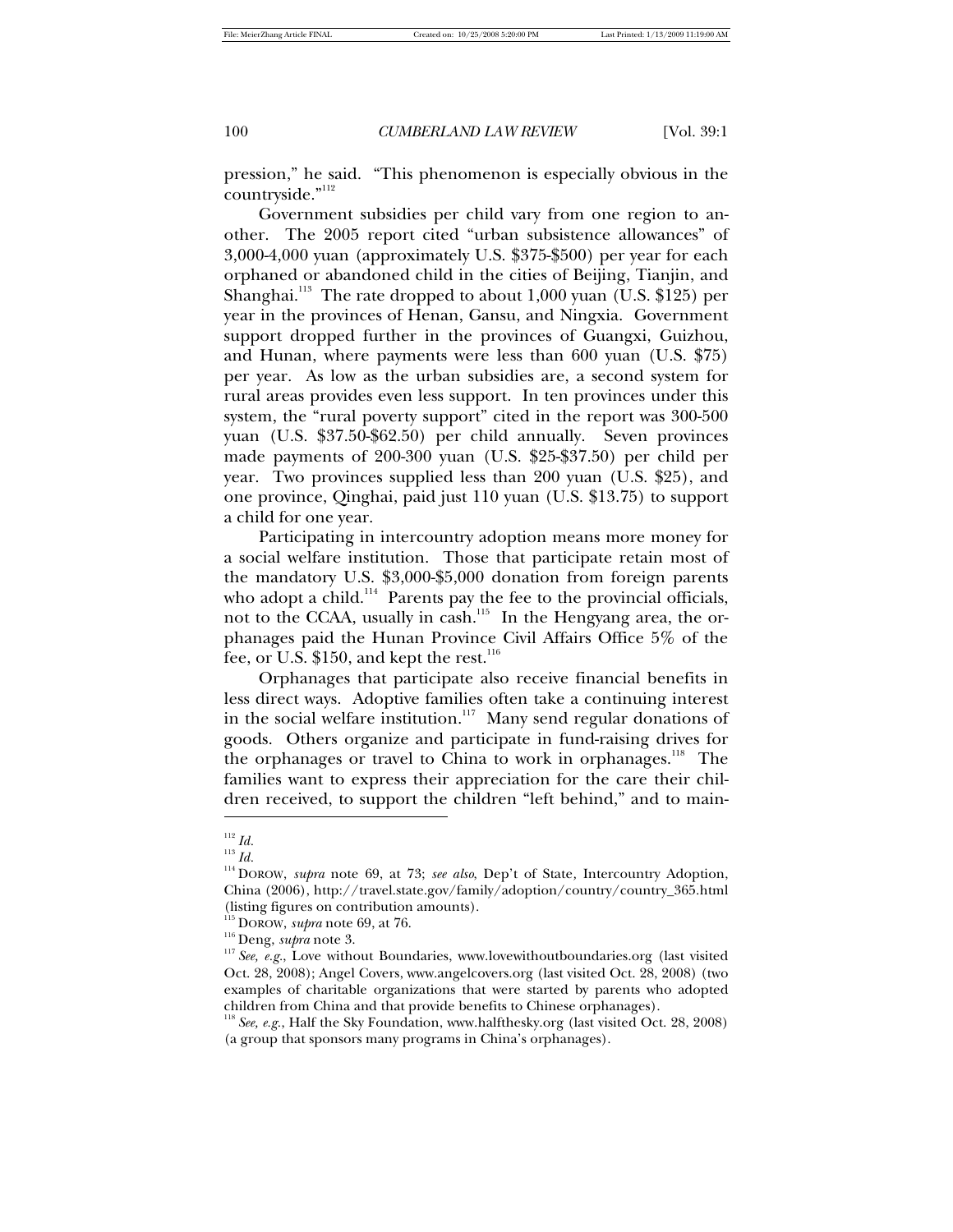tain a connection to the orphanage that cared for their children. Whatever the goals, the bottom line is continuing benefits to the orphanages.

Participating orphanages are supposed to use donations to improve facilities and care.<sup>119</sup> Many update or build new facilities, hire more staff, provide better nutrition, and expand programs for children soon after they start to place children for intercountry adoption.<sup>120</sup> Orphanages that regularly place children for adoption through the intercountry program often are recognized as providing better care for children than those new to the system.<sup>121</sup> "Orphanages can become 'distinguished' for international adoption through a kind of historical overdetermination of material and symbolic resources. They gain reputations as having the best conditions and therefore the 'best children.'"<sup>122</sup>

Misuse of the funds is common, however. "While there is only limited direct evidence of corruption, a number of adoption practitioners expressed concerns that, as one facilitator put it, 'some money is stopped in the middle' by local civil affairs officials. . . . [S]ome people are getting cell phones and nice cars.'"<sup>123</sup> A Western aid worker told the *Washington Post* that "[p]erhaps 5 to 10 percent of what's given by central, provincial and local governments actually benefits the kids." $124$  The newspaper further reported that "[a] former worker at an orphanage in central China said she routinely witnessed local staff members carting off goods donated by aid groups – medical equipment, blankets, formula."<sup>125</sup> Indeed, the first signs that something was amiss in the Hunan trafficking case were outward displays of wealth by those employed by the Hengyang Country Social Welfare Institute.<sup>126</sup> "Staffers began erecting new houses. The director navigated the area's muddy roads in a chauffeured sedan," the *Washington Post* reported.<sup>127</sup>

Continued foreign revenue for the social welfare institutes, of course, relies on continued participation in intercountry adoption. But, a steady supply of healthy, young children appropriate for

<sup>&</sup>lt;sup>119</sup> PRC Adoption Law (adopted at the 23rd meeting of the Standing Comm. of Nat'l People's Cong., Dec. 29, 1991, promulgated by Order No. 54 of the president, Dec. 29, 1991, effective April 1, 1992), Article 17.

<sup>120</sup> Johnson, *supra* note 91, at 388.

<sup>&</sup>lt;sup>121</sup>DOROW, *supra* note 69, at 74.

 $^{122}\,Id.$ 

<sup>123</sup> *Id.* at 95.

<sup>124</sup> Goodman, *supra* note 10.

<sup>125</sup> *Id.*

<sup>126</sup> *Id.*

<sup>127</sup> *Id.*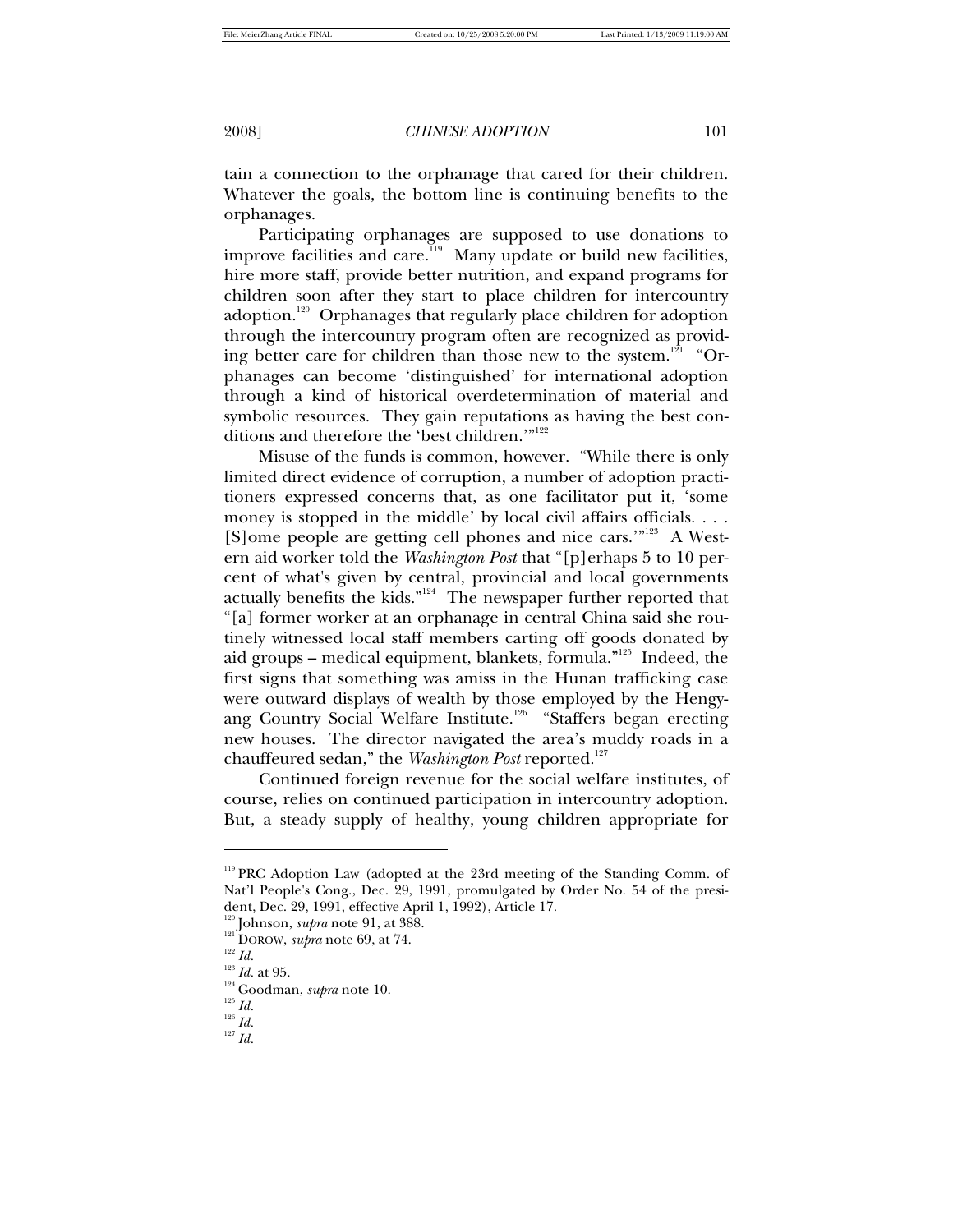adoption can be difficult to sustain. "[I]n some cases, small rural orphanages are indirectly articulated into the system by sending their healthy infants to larger urban facilities that are 'running low' on children – namely, healthy infants – for international adoption."<sup>128</sup> There is evidence children were moved from one institution to another in Hunan to keep a steady stream of files going to the CCAA in Beijing.<sup>129</sup> In other cases, healthy infants are procured in different ways. The Hunan Province orphanages started procuring infants by paying small sums to the people who brought them the children.<sup>130</sup> "At the beginning it was only 200 yuan [U.S. \$25] given in a traditional red envelop," according to a Hengyang county insider.<sup>131</sup> Later, the orphanages paid "intermediaries" for children.<sup>132</sup> They also provided incentives for employees to acquire babies.<sup>133</sup> The Hengyang County Welfare Center rewarded employees who brought in three children a year.<sup>134</sup> Only then could the employees be said "to have completed their work duties for the year and [be] able to receive an extension of their salary and also a bonus at the year's end."<sup>135</sup>

# 2. How a Child Becomes an Adoptee

The intercountry adoption process affects each participant differently. For an abandoned Chinese child, generally, the Chinese process works as follows. An individual finds a child in a public place, most commonly at the gates of orphanages, hospitals, and government offices.<sup>136</sup> The finding person takes the child to a police station and the police take the child to the social welfare institute.<sup>137</sup> The social welfare institute decides whether to make the child "paper ready" for intercountry adoption. When the number of abandoned infants was high, the orphanages did not necessarily make all of the children available for intercountry adoption.<sup>138</sup> The director of Hongqi Orphanage said that "the CCAA had certain *yaoqiu* (requirements): children as healthy and young as possi-

-

<sup>128</sup> DOROW, *supra* note 69, at 74.

<sup>129</sup> Deng, *supra* note 3.

<sup>130</sup> *Id.*

<sup>131</sup> *Id.*

<sup>132</sup> *Id.*

<sup>133</sup> *Id.*

<sup>134</sup> *Id.*

<sup>135</sup> Deng, *supra* note 3.

<sup>136</sup> Stuy, *supra* note 77.

<sup>138</sup> DOROW, *supra* note 69, at 74.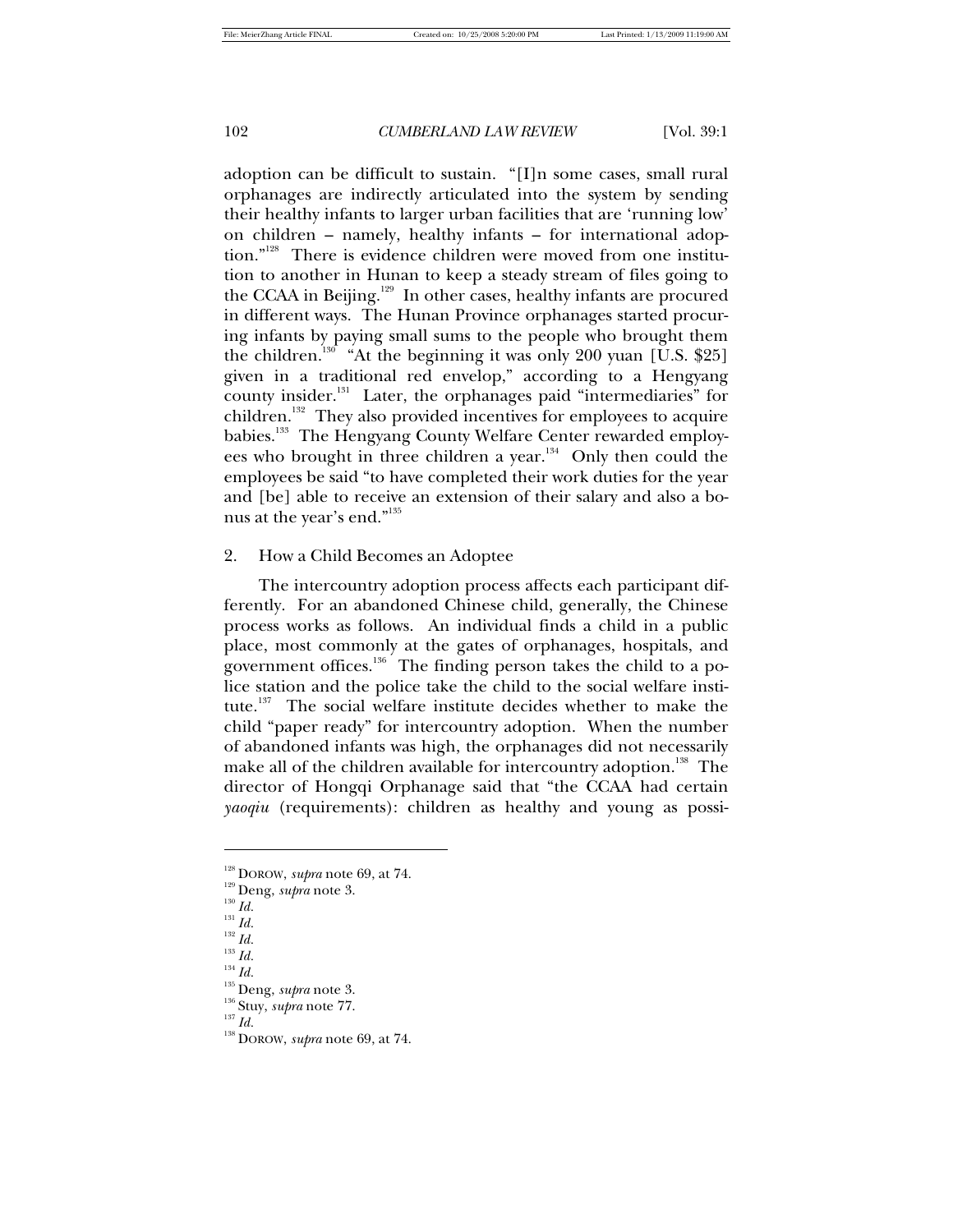ble."<sup>139</sup> More recently, reports indicate that the vast majority of all healthy children are submitted to CCAA for intercountry adoption. $140$ 

If the orphanage decides to submit a child's file to the CCAA for intercountry adoption, the first step is to publish a "finding ad" in a local newspaper.<sup>141</sup> The ad describes the child and the finding location.<sup>142</sup> After 60 days, officials declare the child officially abandoned and available for international adoption.<sup>143</sup> One researcher considers the term "finding ad" a misnomer. $144$  "The ads are not published to locate birth parents, but rather are legal notices transferring legal custody of the child from her birth family to the state, allowing for her adoption."<sup>145</sup> It is worth noting that finding ads are not published for children adopted domestically in China until the adoption is final.<sup>146</sup> If the true intent of the finding ad was to locate birth parents, it would be published first, regardless of the type of adoption.

This process of turning foundlings into adoptees is easy to corrupt. Orphanages that have illicitly obtained children simply secure fraudulent documents for babies by telling police the baby was found.<sup>147</sup> This is what the orphanages did in Hunan.<sup>148</sup> One participant told *Phoenix Weekly*: "We would just randomly choose some place to say that we had picked up the abandoned infant from, and then we would say that we had been informed about the infant from the public hot-line. The police and the notary office didn't find anything unusual."<sup>149</sup>

# 3. Paperwork Marks Adoptive Family's Process

The U.S. adoptive parents' road to adoption starts with an application to a CCAA-approved adoption agency.<sup>150</sup> Once approved, the parents pursue state permission to adopt.<sup>151</sup> States require a -

<sup>139</sup> *Id.*

<sup>&</sup>lt;sup>140</sup> Brian Stuy, who has regular contact with Chinese orphanage directors, said they tell him "all but the most unadoptable children are submitted." E-mail from Brian Stuy to authors (May 4, 2008) (on file with authors).

<sup>141</sup> Stuy, *Hague Agreement*, *supra* note 104.

<sup>142</sup> *Id.*

<sup>143</sup> *Id.*

<sup>144</sup> *Id*.

<sup>145</sup> *Id*.

<sup>146</sup> *Id.*

<sup>147</sup> Deng, *supra* note 3.

<sup>148</sup> *Id.*

<sup>149</sup> *Id.*

<sup>150</sup> Dep't of State, *supra* note 114.

 $^{151}\, \mathrm{Id.}$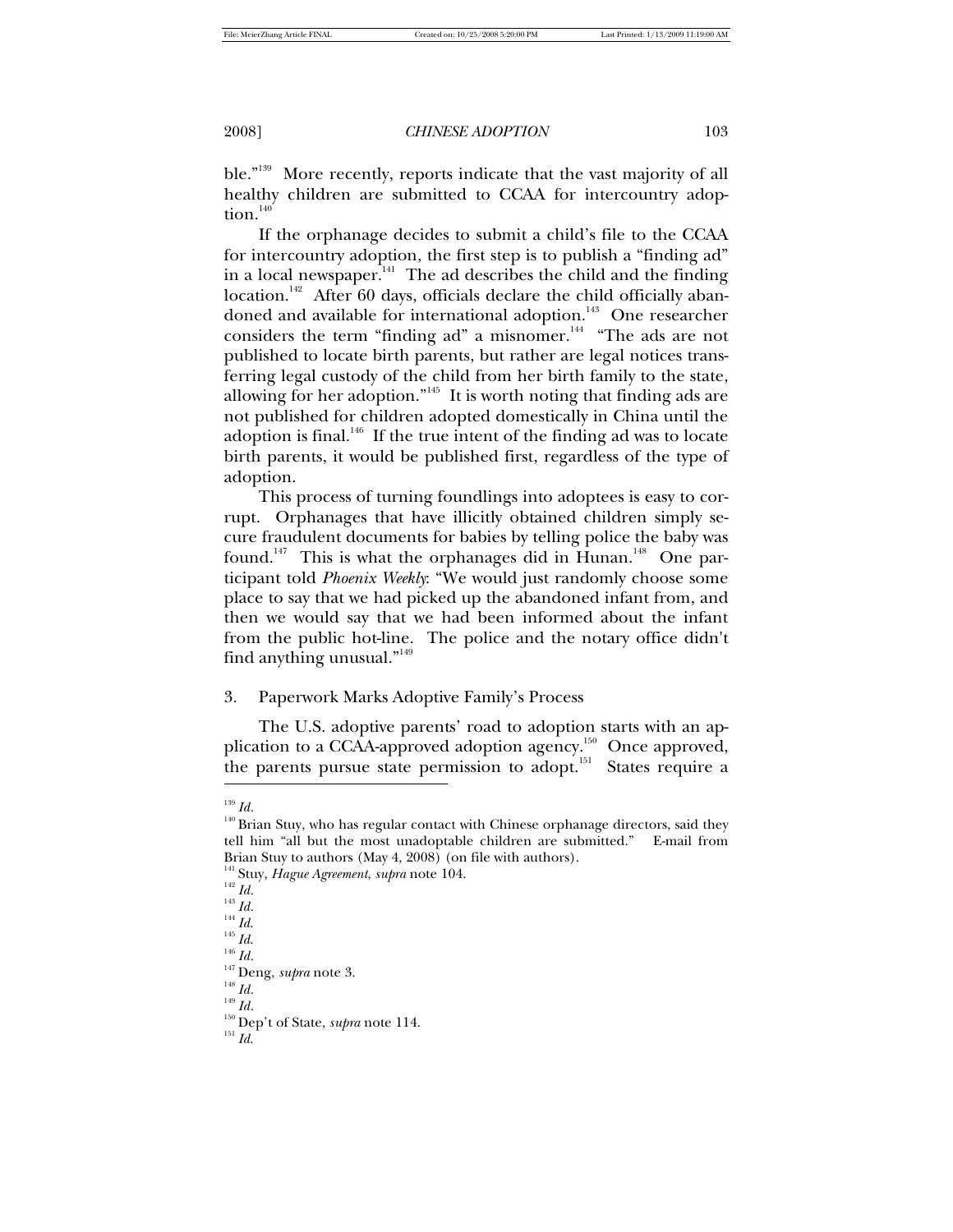successful "home study" with a licensed social worker.<sup>152</sup> The parents also seek U.S. federal government permission to adopt internationally, which comes from the Bureau of Citizenship and Immigration Services in the Department of Homeland Security.<sup>153</sup> When all the American permissions are in hand, parents send their completed "dossier" to the CCAA in Beijing.<sup>154</sup> The CCAA matches prospective parents with children and sends the child's "referral" photograph and approximately a page containing basic information to the prospective parents.<sup>155</sup> Parents have the option of turning down the referral, but if they do, CCAA provides no assurance that another referral will follow.<sup>156</sup> Currently, wait times run more than two years from the time prospective parents submit a dossier to re $ferral.<sup>157</sup>$ 

Each step of the process involves fees. Total costs vary widely depending on agency fees and travel expenses. Most agencies quote cost estimates of \$15,000-\$20,000 for an adoption from China.<sup>158</sup> The largest fee in China is the orphanage contribution, sometimes called a "child-rearing fee," of  $$3,000$ - $$5,000$ .<sup>159</sup>

# *B. Domestic Adoption is Common but not Formalized*

Contrary to popular thought, domestic adoption is common in China.<sup>160</sup> "[I]t is argued that Chinese attitudes and culture make it harder for abandoned Chinese children to find loving adoptive homes in China than in the United States. . . . "<sup>161</sup> However, "historical and anthropological literature on the Chinese family indicates that adoption has been integral to the construction of kinship in China for a very long time."<sup>162</sup> Kay Johnson, a noted researcher of China, undertook a study in the late 1990s that confirmed the continued popularity of adoption. "What we learned from information gathered from nearly 800 adoptive families between 1996 and 1999 was that adoption, viewed as a permanent and complete transfer of children into the adoptive family, was common in many

1

<sup>&</sup>lt;sup>152</sup> Families with Children from China (FCC), Frequently Asked Questions about Adoption from China, http://www.fwcc.org/FAQ.htm (last visited Oct. 28, 2008).

<sup>153</sup> Dep't of State, *supra* note 114.

<sup>154</sup> *Id*. <sup>155</sup> *Id*.

<sup>156</sup> *Id.*

<sup>157</sup> FCC, *supra* note 152.

<sup>159</sup> Dep't of State, *supra* note 114.

<sup>&</sup>lt;sup>160</sup> Johnson, *supra* note 91, at 382.

<sup>&</sup>lt;sup>161</sup>*Id.* at 381.

<sup>162</sup> *Id.* at 383.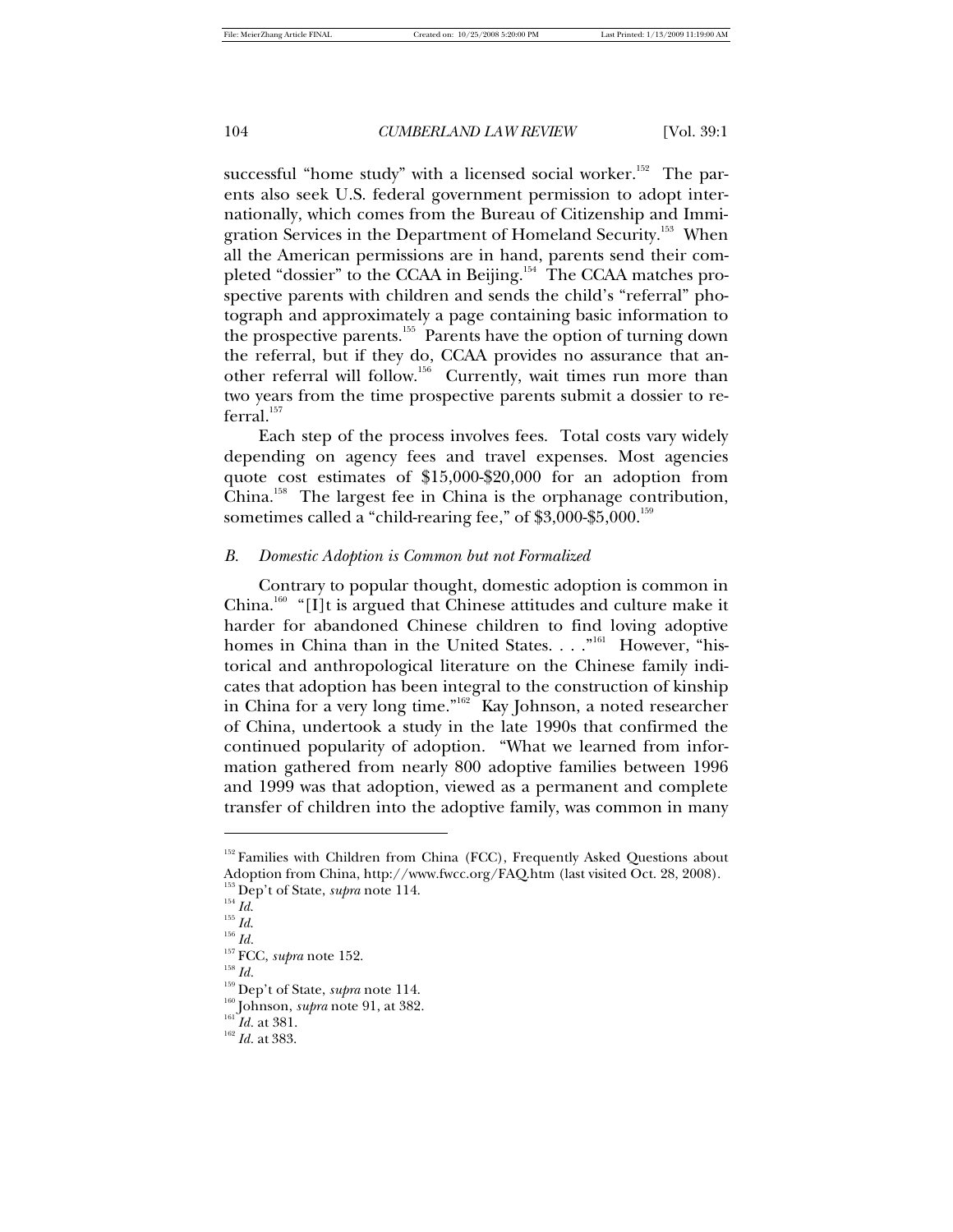rural areas, that it involved girls far more than boys, and that only a minority involved relatives or close friends."<sup>163</sup>

Assessing the extent of domestic adoption is difficult for two reasons: parents almost never adopt children through formal channels, and few researchers study domestic adoption in modern China.<sup>164</sup> The studies that have been published show that a substantial portion of domestic adoptions are informal.<sup>165</sup> "Nearly 50% of the adoptions took place through intermediaries, 26% from kin, and 23% adopted children who were abandoned directly or with the assistance of their friends, kin, or neighbors. Less than 1% of children were adopted from the State orphanages."<sup>166</sup> Most adoptions involve parents adopting children from strangers.<sup>167</sup> "Many adoptive families indicated that they would like to adopt children from strangers. Adopting the children of strangers, often through intermediaries, could help protect adoptive ties from birth parents and ensure the adopted children not return to their birth fami $lies.^{"^{168}}$ 

In the mid-1980s, the government started regulating adoption as a component of its population control policies. "Official intervention . . . was mainly for preventing reproductive couples from using fake adoption as a strategy to escape from family planning penalties."<sup>169</sup> Chinese officials imposed limits on adoption to prevent couples who violated the one-child policy from claiming a birth child was an adopted foundling.<sup>170</sup> The limitations came in the same law that allowed intercountry adoption. "The 1991 national adoption law, heralded as paving the way for international adoption, simultaneously codified a highly restrictive adoption policy that limited the adoption of foundlings to childless parents over the age of  $35.^{"^{171}}$ 

Even as the state struggled to care for the wave of girls in its orphanages in the late 1980s and early 1990s, it enforced a policy that precluded families who wanted to raise them. "[L]ittle effort was made on a systemwide basis to find adoptive families within China for the increasing number of orphanage foundlings."<sup>172</sup> In-

<sup>165</sup> *Id.*

-

 $^{170}\,Id.$ 

<sup>163</sup> *Id.* at 382.

<sup>164</sup> *Id.*

<sup>166</sup> Weiguo, *supra* note 78, at 318-19.

<sup>&</sup>lt;sup>167</sup> Johnson, *supra* note 91, at 382.

<sup>&</sup>lt;sup>168</sup> Weiguo, *supra* note 78, at 318.

<sup>169</sup> *Id*. at 327.

<sup>&</sup>lt;sup>171</sup> Johnson, *supra* note 91, at 389.

<sup>172</sup> *Id*. at 387.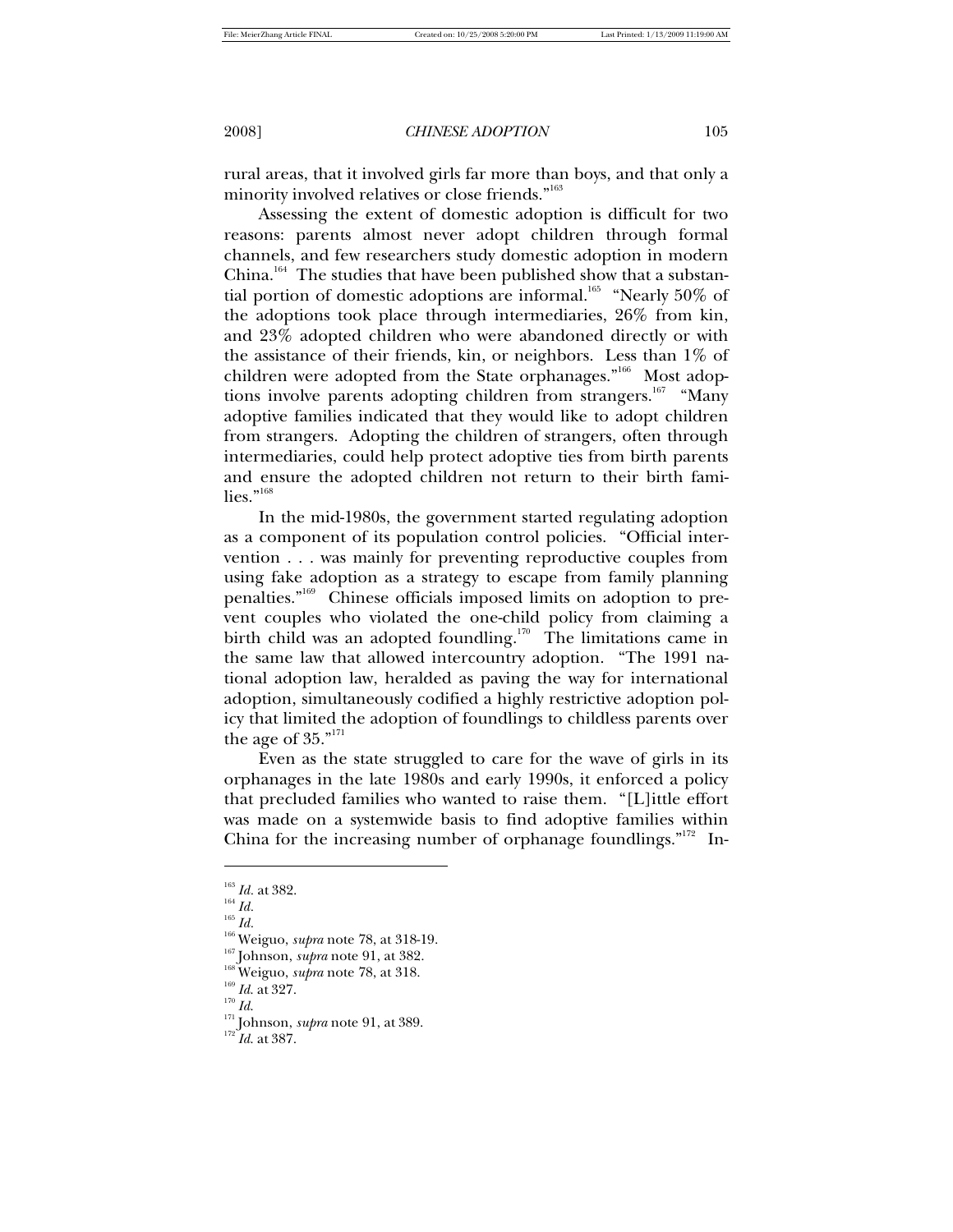stead the government focused on building its intercountry program. In so doing, the government also created a funding stream for the social welfare institutions that *depended* on intercountry adoption.<sup>173</sup>

The adoption law was revised in 1999 to lower the age of parents to 30 and allow families with children to adopt healthy abandoned infants, but the final regulations required adopting parents to adopt from social welfare institutions.<sup>174</sup> By then, the patterns were set. Chinese families interested in adoption were accustomed to using informal networks to procure infants.<sup>175</sup> For their part, orphanages were reluctant to place children domestically for two reasons. One, they depended on the income from intercountry adoptions to take care of the children who would never be adopted.<sup>176</sup> Two, there was a clear, systematic process for adopting children internationally, but no such program for domestic adoptions.<sup>177</sup>

Still, throughout the 1980s and 1990s, domestic adoption grew dramatically.<sup>178</sup> The Ministry of Civil Affairs of China reported 2,900 registered adoptions in 1992 and more than  $55,000$  in  $2001.^{179}$ However, these numbers probably accounted for only a small proportion of all domestic adoptions in China because many adoptions were informal and not officially registered.<sup>180</sup> The demand for healthy infants to adopt continues to grow in China.<sup>181</sup> "Researchers in China say local data and anecdotal evidence show what sketchy national statistics don't: that record numbers of Chinese are adopting."<sup>182</sup> Adoptive parents continue to use informal networks to locate children and turn now to Internet postings as well as asking friends to "put out word" that they seek a child to adopt.<sup>183</sup>

Many potential adoptive parents in China want the same type of children foreign parents want: healthy infant girls.<sup>184</sup> This desire puts them in direct competition with the social welfare institutions

1

<sup>182</sup> *Id*.

<sup>173</sup> *Id*. at 387-88.

<sup>174</sup> *Id*. at 390.

<sup>175</sup> Weiguo, *supra* note 78, at 332; *see also* Calum MacLeod, *Chinese Shedding Adoption stigma, May Tighten Rules*, USA TODAY, Nov. 20, 2007, at 13A, *available at*  http://www.usatoday.com/news/world/2007-11-20-Chinainside\_N.htm.

<sup>176</sup> Stuy, *Hague Agreement*, *supra* note 104.

<sup>177</sup> Johnson, *supra* note 91, at 388-89.

<sup>&</sup>lt;sup>178</sup> Weiguo, *supra* note 78, at 308.

<sup>179</sup> *Id*.

<sup>180</sup> *Id*.

<sup>181</sup> MacLeod, *supra* note 71.

<sup>184</sup> Weiguo, *supra* note 78, at 332.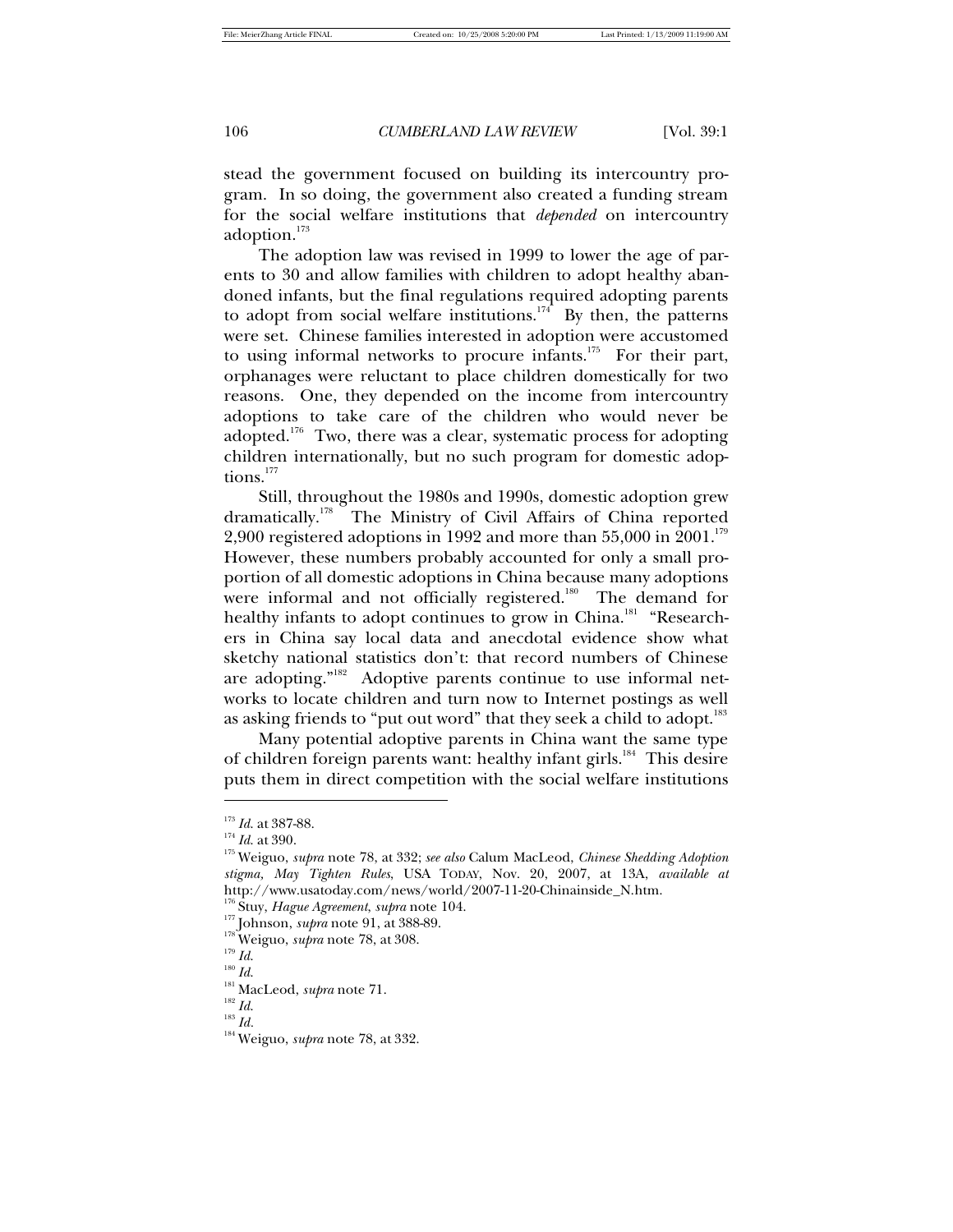supplying babies for intercountry adoption. Those social welfare institutions not only have no incentive to supply children for domestic adoption, but they stand to lose their very livelihood if they do. "[G]iven the realities of managing an orphanage, any conscientious director would likely do what he or she can to obtain as many financial resources as possible to improve the quality of care in his or her institution."<sup>185</sup> Therefore, orphanages often put up significant barriers to requests for domestic adoptions.<sup>186</sup> In a survey of 259 orphanages participating in intercountry adoption, 88% said they had no healthy infants under two years of age available for domestic adoption even as most of them continued to submit healthy children for intercountry adoption.<sup>187</sup>

# *C. Child Trafficking Is Firmly Entrenched in China*

Apart from adoption, human trafficking is rampant in China.<sup>188</sup> Traffickers abduct and sell adults and children for forced labor and prostitution.<sup>189</sup> Additionally, organized crime networks trade in children for adoption, domestic service, and to serve as future wives for sons.<sup>190</sup> This section briefly describes human trafficking in China, looks more specifically at the country's ongoing problem of child trafficking, discusses the attitudes that enable traffickers to continue their activities, and describes grassroots organizations of parents looking for missing children.

1. Trafficking Pervades China

China is a traditional source, transit, and destination country for human trafficking.<sup>191</sup> Chinese women and children are trafficked for commercial sex and forced labor to Malaysia, Thailand, the United Kingdom, the United States, Australia, Europe, and other countries.<sup>192</sup> Trafficked victims also move through China to Thailand and Malaysia for commercial sexual exploitation, forced

-

<sup>187</sup> *Id*.

<sup>185</sup> Stuy, *Hague Agreement*, *supra* note 104.

<sup>186</sup> *Id*.

<sup>188</sup> DEP'T OF STATE, *supra* note 50.

<sup>&</sup>lt;sup>190</sup> DEP'T OF STATE, *supra* note 6 (maintaining that "[k]idnapping and the buying and selling of children for adoption continued, particularly in poor rural areas" – the fact was listed under the heading "Human Trafficking," even though the State Department does not officially recognize trafficking of children for adoption to be human trafficking).

<sup>191</sup> U.S. DEP'T OF STATE, TRAFFICKING IN PERSONS REPORT 91 (2008), *available at* http://www.state.gov/documents/organization/105501.pdf.  $^{192}$   $\bar{I}$ *d.* at 91.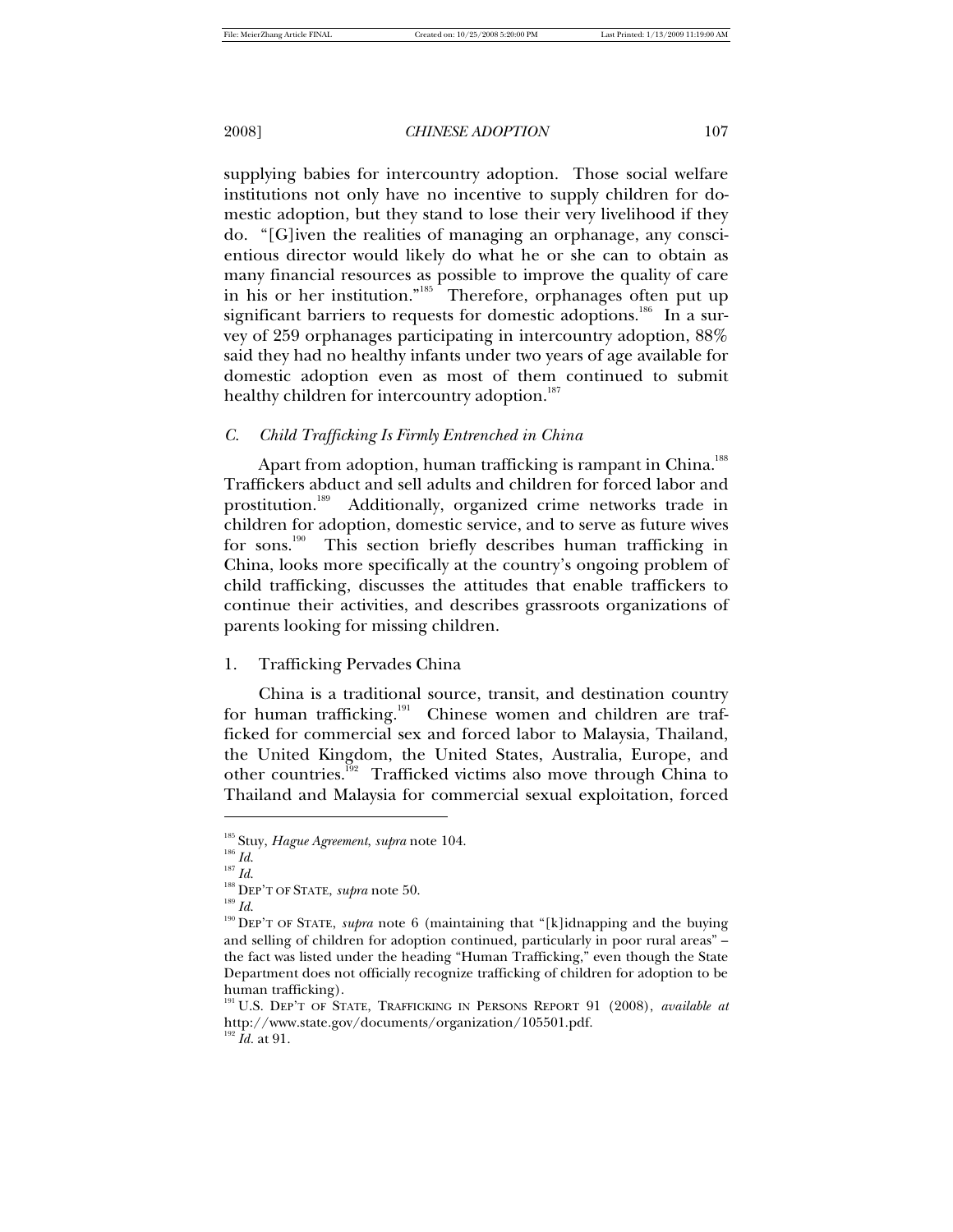marriage, and forced labor.<sup>193</sup> Victims are brought into China for forced labor, sexual exploitation, marriage, and adoption. $194$ 

The majority of human trafficking in China is internal.<sup>195</sup> Estimates of the number of people trafficked vary widely. The U.S. State Department estimates a minimum of 10,000 to 20,000 victims are trafficked within China each year.<sup>196</sup> China has a significant amount of domestic trafficking of children for sexual and labor exploitation.<sup>197</sup> China's Ministry of Public Security reports police uncovered cases involving a total of 2,500 children and women trafficking victims in 2006.<sup>198</sup> Other estimates put the number as high as  $70,000$  children trafficked per year.<sup>199</sup>

The most prominent anti-trafficking non-governmental organization in China, the All-China Women's Federation, reports that rapid economic development along China's east coast has prompted massive internal migration of unemployed laborers in rural areas.<sup>200</sup> This mass movement creates opportunities for traffickers.<sup>201</sup> Women and girls often migrate at younger ages and with less education than men, which makes them particularly vulnerable to traffickers; international organizations report that 90% of internal trafficking victims are women and children.<sup>202</sup> Traffickers take victims primarily from Anhui, Henan, Hunan, Sichuan, Yunnan, and Guizhou Provinces to prosperous provinces along the east coast.<sup>203</sup> The United Nations Inter-Agency Project on Human Trafficking argues that poor rural residents in remote areas lack the legal knowledge and sophistication to protect themselves from victimization. $204$ 

<sup>195</sup> *Id*.

-

<sup>193</sup> *Id.* at 92.

<sup>194</sup> *Id.*

<sup>&</sup>lt;sup>196</sup> HumanTrafficking.Org, China,

http://www.humantrafficking.org/countries/china (last visited Oct. 28, 2008). <sup>197</sup> Kate Wedgwood, He Ye, & Sun Tiezheng, *Child Trafficking: Protecting Children in a Society on the Move*, CHINA DEVELOPMENT BRIEF, Apr. 23, 2007, http://www.chinadevelopmentbrief.com/node/1062.

<sup>198</sup> *Id.*

<sup>199</sup> Loyd, *supra* note 32.  $^{200}$  HumanTrafficking.Org, China,

http://www.humantrafficking.org/countries/china (last visited Oct. 28, 2008).  $^{\prime\prime}$  *Id.* 

<sup>202</sup> *Id*.

<sup>&</sup>lt;sup>204</sup> United Nations, U.N. Inter-Agency Project on Human Trafficking in the Greater Mekong Sub-region (UNIAP), http://www.notrafficking.org/content/Country\_Pages\_China/overview\_china.htm (last visited Oct. 28, 2008).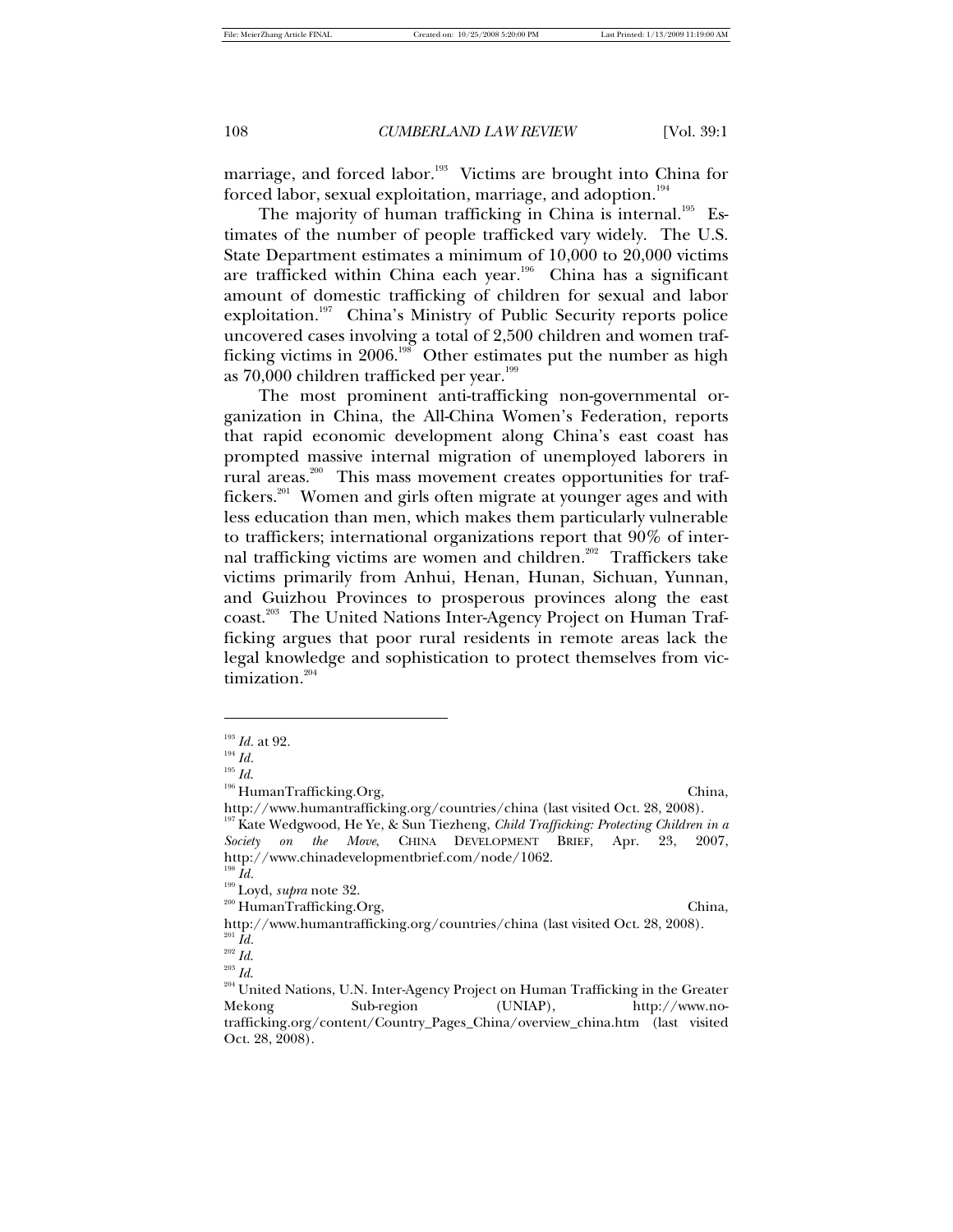Traffickers sell baby boys to families unable to have a son and sell girls to couples who have a son but want to add a girl.<sup>205</sup> Chinese culture's traditional preference for boys bolsters the trafficking business.<sup>206</sup> Some families with more than one girl want to give away daughters so they can have a chance to give birth to a boy, and families without boys want to adopt one. Some parents who have trouble conceiving believe that adopting a daughter will "lead in" a pregnancy that produces a son.<sup>207</sup> Families who adopt domestically often seek to achieve a harmonious balance in the family: one boy and one girl is considered ideal.<sup>208</sup> "While the felt need for at least one son remains prevalent, most people report that their ideal family includes a daughter as well and that the ideal family is a small one, with one boy and one girl." $^{209}$ 

# 2. Traffickers Shift Efforts to Girls

Between the demand for healthy girls to supply intercountry adoption and the demand for healthy girls for domestic adoption, female infants have become a hot commodity among traffickers. "In the past, most babies rescued from traffickers had been boys, but in some areas this year more than 80% have been girls," China Daily reported in 2005.<sup>210</sup> In one case in Xinxiang, police rescued 33 babies, 29 of which were girls.<sup>211</sup> Officials issued notices urging parents to claim their babies. ${}^{212}$  They were inundated with calls, but none of the callers were birth parents.<sup>213</sup> "They were all keen to adopt the baby girls. . . . Girls have never been so popular. $^{214}$ 

To meet that demand, child traffickers often target migrant workers' children for purchase or abduction.<sup>215</sup> These rural workers come to cities to earn money. "China had 113.9 million mi-

1

<sup>205</sup> *Combating Human Trafficking in China: Domestic and International Efforts: Hearing Before the Congressional-Executive Comm'n on China*, 109th Cong. 17-22 (2006) (statement of Wenchi Yu Perkins, Director, Anti-Trafficking and Human Rights Program, Vital Voices), *available at* http://frwebgate.access.gpo.gov/cgibin/getdoc.cgi?dbname=109\_house\_hearings&docid=f:26671.wais [hereinafter CECC].

 $\real^{206}$   $Id.$ 

<sup>207</sup> Johnson, *supra* note 91, at 385.

 $\overset{208}{ }_{1} \overset{\sim }{H}$ 

<sup>210</sup> HumanTrafficking.org, Chinese Baby Traffickers Shift Focus to Girls, http://www.humantrafficking.org/updates/35 (last visited Oct. 28, 2008).

 $\real^{211}$   $Id.$ <sup>212</sup> *Id.*

<sup>213</sup> *Id.*

<sup>214</sup> *Id*.

<sup>215</sup> Loyd, *supra* note 32.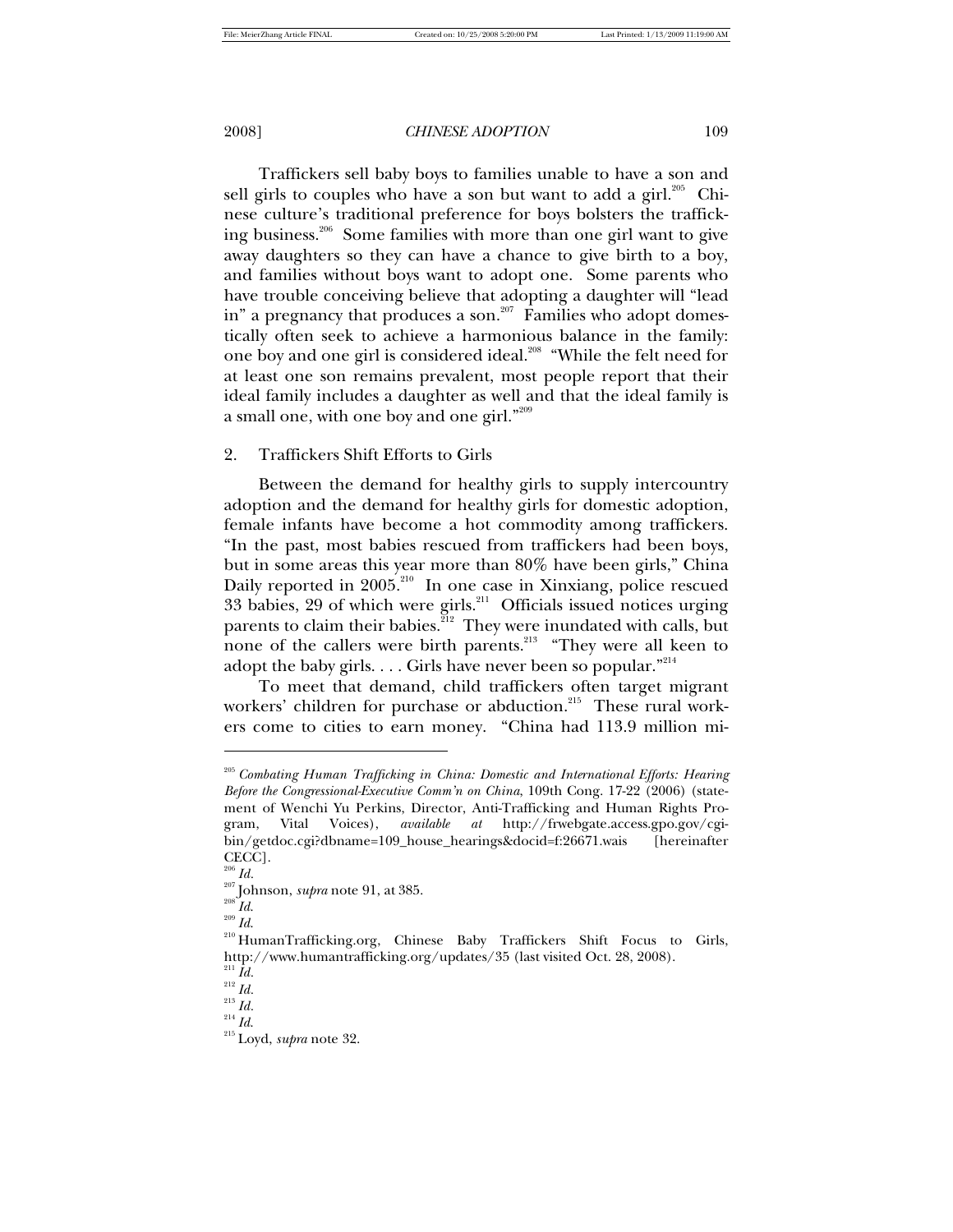grant workers from rural areas in 2003, who accounted for 23.2 per cent of the total rural laborers, according to a survey carried out by China's State Statistical Bureau."<sup>216</sup> These workers do not have much time to look after their children, often leaving them minimally unattended. $217$  Migrant workers also do not have many connections in the cities in which they work or resources available to search for missing children. Government officials and police find it easy to ignore the rights of these migrant workers, as well as the rights of the workers' children. For all these reasons, traffickers often target children of migrant workers.

# 3. Grassroots Organizations Help Parents Search for Missing Children

Without the help of police, parents are left to search on their own. While rarely discussed outside of China, parents and volunteers have created many grassroots organizations to find abducted children. *Gu Er Net* (Orphan Net) is one of them.<sup>218</sup> Bao Bei Hui Jia ("Babies Come Back Home") is another example.<sup>219</sup> These websites were created by non-profit organizations to provide families a place to post information about lost children. Parents hope people might recognize missing children and report the sightings to officials who can rescue them.<sup>220</sup>

Recently, a group of 400 fathers looking for missing children uncovered a large human trafficking situation at a brick kiln in Shanxi.<sup>221</sup> The case involved hundreds of children and adults The case involved hundreds of children and adults forced to work long hours in grueling conditions without pay at brick factories.<sup>222</sup> The well-organized, smoothly run operation shocked the nation.<sup>223</sup> Many victims were rescued, but according to the fathers, local governments showed little desire to assist parents in sifting through the kilns to find their children. *China Daily* reported that a letter asking for help and "signed by 400 fathers  $\overline{1}$ 

<sup>216</sup> *China Had 113.9 Million Migrant Workers in 2003*, CHINA DAILEY, May 15, 2004, http://www.chinadaily.com.cn/english/doc/2004-05/15/content\_330991.htm.

<sup>&</sup>lt;sup>217</sup> Radio Free Asia, *Chinese Police Rescue Nine Children from Traffickers*, EPOCH TIMES, Nov. 15, 2003, http://en.epochtimes.com/news/3-11-15/14732.html.

<sup>218</sup> Orphan Net, http://www.guer.org (last visited Oct. 28, 2008).

<sup>&</sup>lt;sup>219</sup> Baby Home, http://www.baobeihuijia.com (last visited Oct. 28, 2008).

<sup>220</sup> Baby Home, About, http://www.baobeihuijia.com/about.asp (last visited Oct. 28, 2008).

<sup>&</sup>lt;sup>221</sup> Zhu Zhe, *More than 460 rescued from brick kiln slavery*, CHINA DAILY, June 16, 2007, http://www.chinadaily.com.cn/china/2007-06/15/content\_894802.htm.  $\,$   $^{222}$   $Id.$ 

<sup>223</sup> Christopher Bodeen, *China Arrests 2 Officials in Slave Scam*, WASH. POST, June 22, 2007, http://www.washingtonpost.com/wpdyn/content/article/2007/06/21/AR2007062100487.html.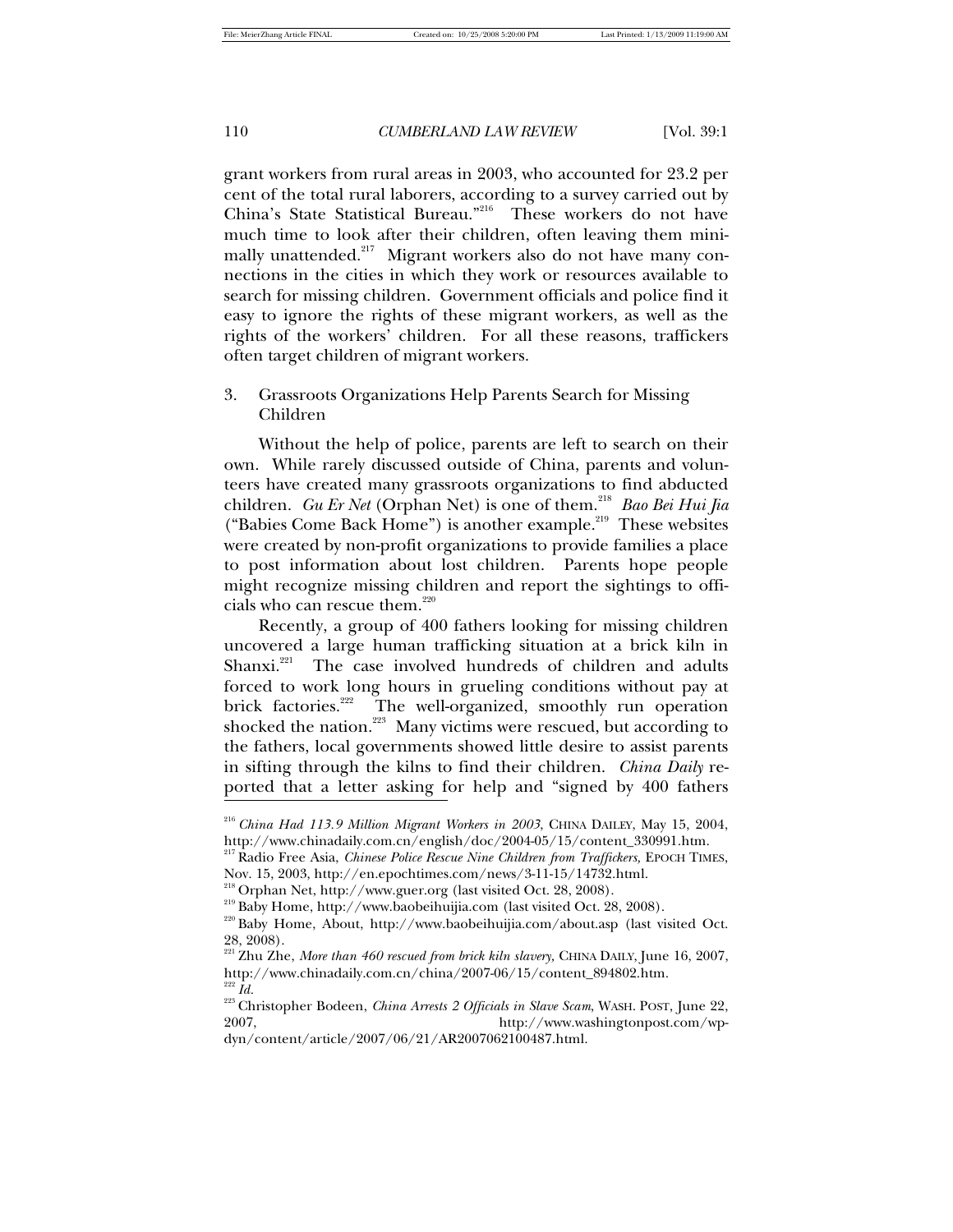whose children went missing" was virtually ignored by local officials.<sup>224</sup> It is certainly possible that China's size and multitude of provincial and municipal governments could hinder the central government's ability to monitor daily happenings across the country. It is also possible that the slave trade has aided local economies in China's poorest rural areas, providing incentive for local governments to look the other way.

4. Government Programs Fight Trafficking

The Chinese government's anti-trafficking work falls under the jurisdiction of the Ministry of Public Security.<sup>225</sup> Recently, the government implemented several programs to address trafficking. In 2005, the Bureau of Public Security of Dongxing Prefecture, Guangxi Province established a shelter for victims: the Transitional Center for Rescued Foreign Women and Children.<sup>226</sup> The government also is working with UNICEF on a National Plan of Action to fight human trafficking.<sup>227</sup>

China has enacted extensive laws that criminalize human trafficking. Recently, the government shifted from solely prosecuting trafficking to implementing programs designed to prevent it.<sup>228</sup> However, China's prevention work is limited to certain provinces rather than being comprehensive, which has resulted in some affected regions not yet receiving crucial preventative education and thus arguably has left the cycle of trafficking to continue unchecked. $^{229}$ 

### 5. Attitudes Show Tolerance for Buying Children for Adoption

People in China condemn stealing and selling children, although they generally show more sympathy to buying and selling abandoned or unwanted children for adoption. Perhaps the Chinese think the buyer is helping birth families who cannot support their children, and such adopted children are likely to benefit from more attention, better education, and improved opportunities in an adoptive family. Furthermore, legal restrictions on buying and

<sup>&</sup>lt;sup>224</sup> Melanie McGanney, *The Brick Kiln Scandal: An In-Depth Look at China's Slave* **Trade, SMALL SWORDS MAGAZINE,** http://smallswordsmagazine.com/articles/life/brickkiln.html (last visited Oct. 28, 2008).

<sup>225</sup> CECC, *supra* note 205.

<sup>226</sup> *Id.*

<sup>227</sup> DEP'T OF STATE, *supra* note 6.

<sup>228</sup> CECC, *supra* note 205.

<sup>229</sup> *Id*.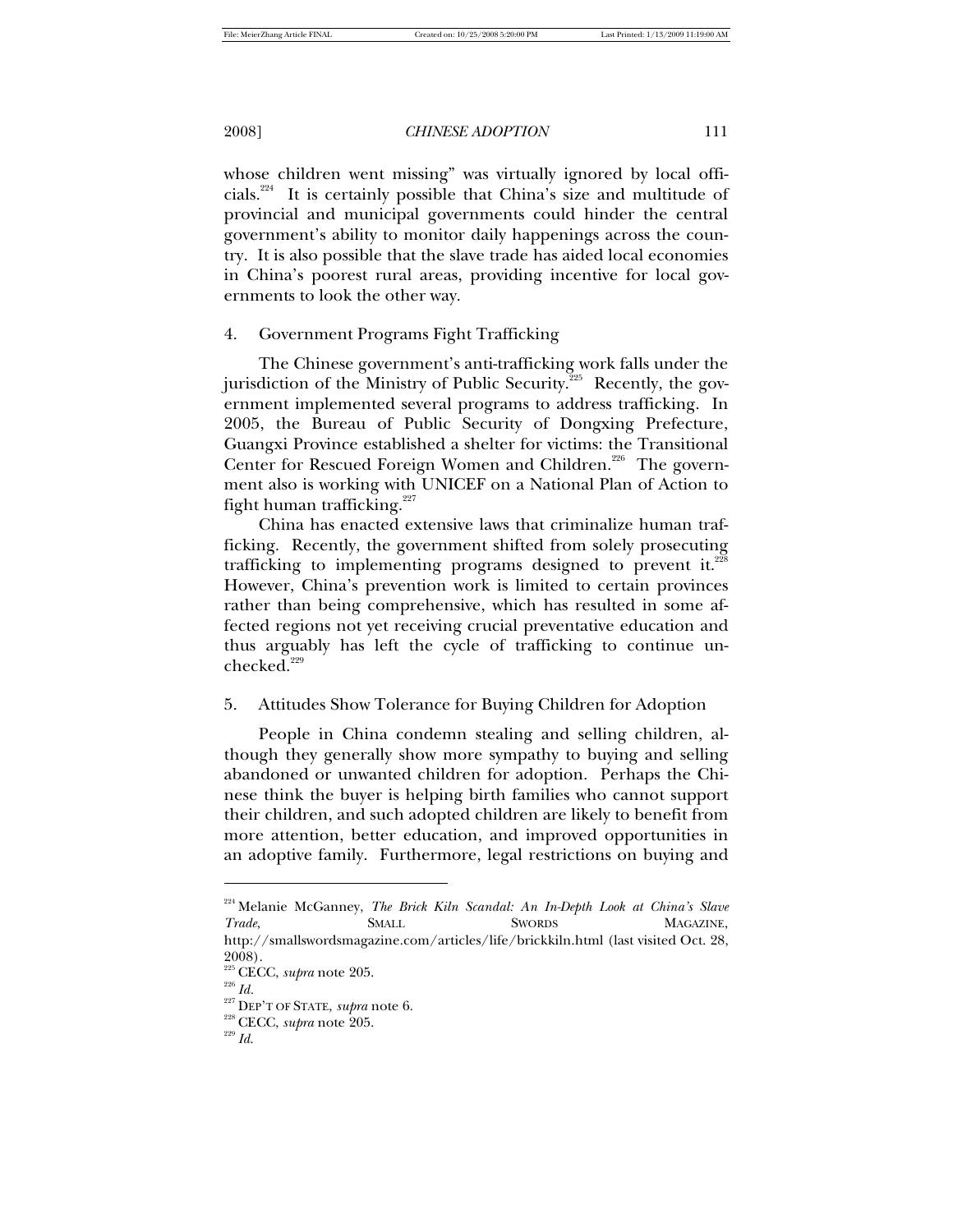selling children for adoption might simply be ignored at the local level: rural families, including village cadres, do not know the specific regulations. Even if local officials know adoption law, they may turn a blind eye to numerous informal adoptions and consider buying a child for adoption to be a personal matter that has nothing to do with the state. Sometimes neighbors even try to protect the buyers when police attempt to rescue such children.<sup>230</sup>

# II. THE LAWS

With the ease that an infant can become a legal "orphan" and the substantial amount of money involved, intercountry adoption creates opportunities and incentives for traffickers. Set against a backdrop of pervasive child trafficking by established rings of criminals in China and a seemingly insatiable Western demand for healthy infants to adopt, it is easy to understand how the Hunan case developed. The next obvious questions are: what laws should have prevented the situation, and why didn't they? A bevy of international, Chinese, and American laws exist to regulate intercountry adoption and to prevent and punish human traffickers. This section examines the international and national laws that are designed to prevent child trafficking for intercountry adoption.

*A. International Law* 

International law addresses intercountry adoption from a human rights perspective, primarily through the 1989 United Nations Convention on the Rights of the Child (CRC) and the Hague Convention on Protection of Children and Co-operation in Respect of Intercountry Adoption (the Hague Convention).<sup>231</sup> The CRC relies on the "best interests of the child" standard:<sup>232</sup> "Parties that recognize and/or permit the system of adoption shall ensure that the best interests of the child shall be the paramount consideration and they shall . . . [t]ake all appropriate measures to ensure that, in intercountry adoption, the placement does not result in improper financial gain for those involved  $\ldots$ ."<sup>233</sup> The CRC considers intercountry adoption appropriate only when "the child cannot be

<sup>230</sup> Weiguo, *supra* note 78.

<sup>231</sup> *See generally* Nicole Bartner Graff, *Intercountry Adoption and the Convention on the Rights of the Child: Can the Free Market in Children Be Controlled?*, 27 SYRACUSE J. INT'L L. & COM. 405 (2000).

<sup>&</sup>lt;sup>232</sup> David M. Smolin, *The Two Faces of Intercountry Adoption: The Significance of the Indian Adoption Scandals,* 35 SETON HALL L. REV. 403, 409 (2005).

 $233$  Convention on Rights of the Child, G.A. Res.  $44/25$ , at 167, U.N. GAOR, 44th Sess., U.N. Doc. A/44/49 (1989), art. 21(d).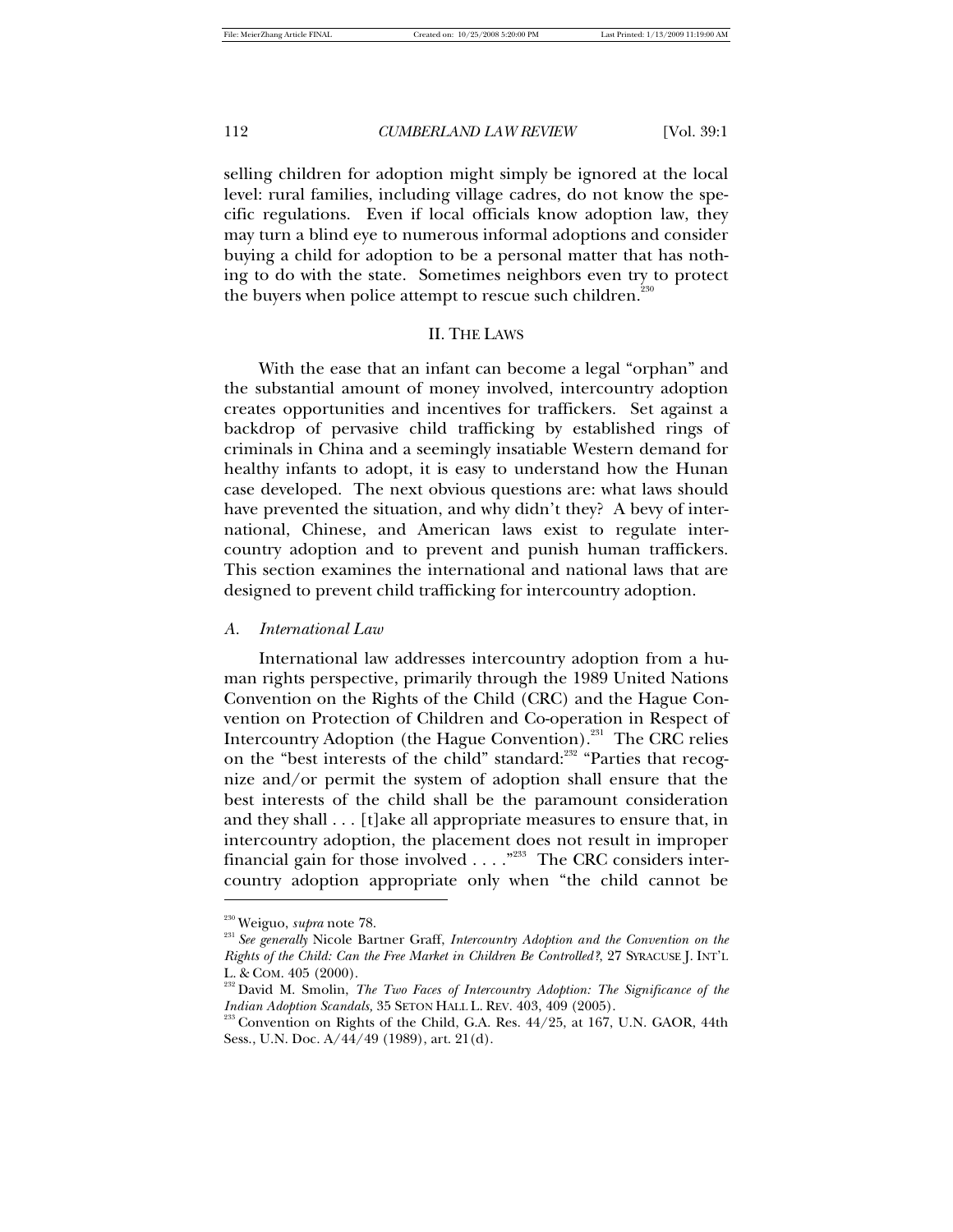placed in a foster or an adoptive family or cannot in any suitable manner be cared for in the child's country of origin."<sup>234</sup>

The Hague Convention reinforces the CRC.<sup>235</sup> The Hague Convention places the best interests of the child above all other considerations in intercountry adoption.<sup>236</sup> It also echoes the CRC's preference for in-country over intercountry adoption.<sup>237</sup> Additionally, "[t]he Hague Convention shares with the CRC a concern for child trafficking and attempts to specifically ensure that adoption is not used as a means of child trafficking."<sup>238</sup>

Hague Convention measures are binding only between countries that both have entered into the agreement.<sup>239</sup> China ratified the Hague Convention on September 16, 2005.<sup>240</sup> The United States ratified it on December 12, 2007, and agreed to be bound by it as of April 1, 2008.<sup>241</sup> The Hague Convention requires each ratifying state to establish a Central Authority to oversee intercountry adoptions.<sup>242</sup> The Central Authority's responsibilities include cooperating with other countries' Central Authorities and taking "all appropriate measures to prevent improper financial or other gain in connection with an adoption."<sup>243</sup> China's Central Authority is the Ministry of Civil Affairs, which delegates authority to the China Center of Adoption Affairs to perform certain Hague Convention articles.<sup>244</sup> The United States' Central Authority is the State Department.<sup>245</sup>

<sup>237</sup> Smolin, *supra* note 232, at 408.

 $\overline{a}$ 

<sup>&</sup>lt;sup>234</sup> Smolin, *supra* note 232, at 407-08 (citing Convention on Rights of the Child, *supra* note 233).

<sup>235</sup> Graff, *supra* note 231, at 420.

<sup>236</sup> Elisabeth J. Ryan, *For the Best Interests of the Children: Why the Hague Convention on Intercountry Adoption Needs to Go Farther, As Evidenced by Implementation in Romania and the United States*, 29 B.C. INT'L & COMP. L. REV. 353, 363 (2006); *see also* Hague Convention, *supra* note 36, preamble.

<sup>238</sup> *Id.* at 417.

<sup>239</sup> Hague Convention, *supra* note 36, art. 46.

<sup>&</sup>lt;sup>240</sup> Hague Conference on Private International Law, Status table: Hague Convention of 29 May 1993 on Protection of Children and Co-operation in Respect of Intercountry Adoption,

http://www.hcch.net/index\_en.php?act=conventions.status&cid=69 (last visited Oct. 28, 2008) [hereinafter Status Table].

 $\real^{241}$   $Id.$ 

<sup>242</sup> Hague Convention, *supra* note 36, art. 6(1).

<sup>243</sup> *Id*.

<sup>&</sup>lt;sup>244</sup> Hague Conference on Private International Law, Authorities: Convention of 29 May 1993 on Protection of Children and Co-operation in respect of Intercountry Adoption, http://www.hcch.net/index\_en.php?act=authorities.details&aid=678 (last visited Oct. 28, 2008).

 $^{245}$  Intercountry Adoption Act of 2000, 42 U.S.C. § 14901-45 (2000).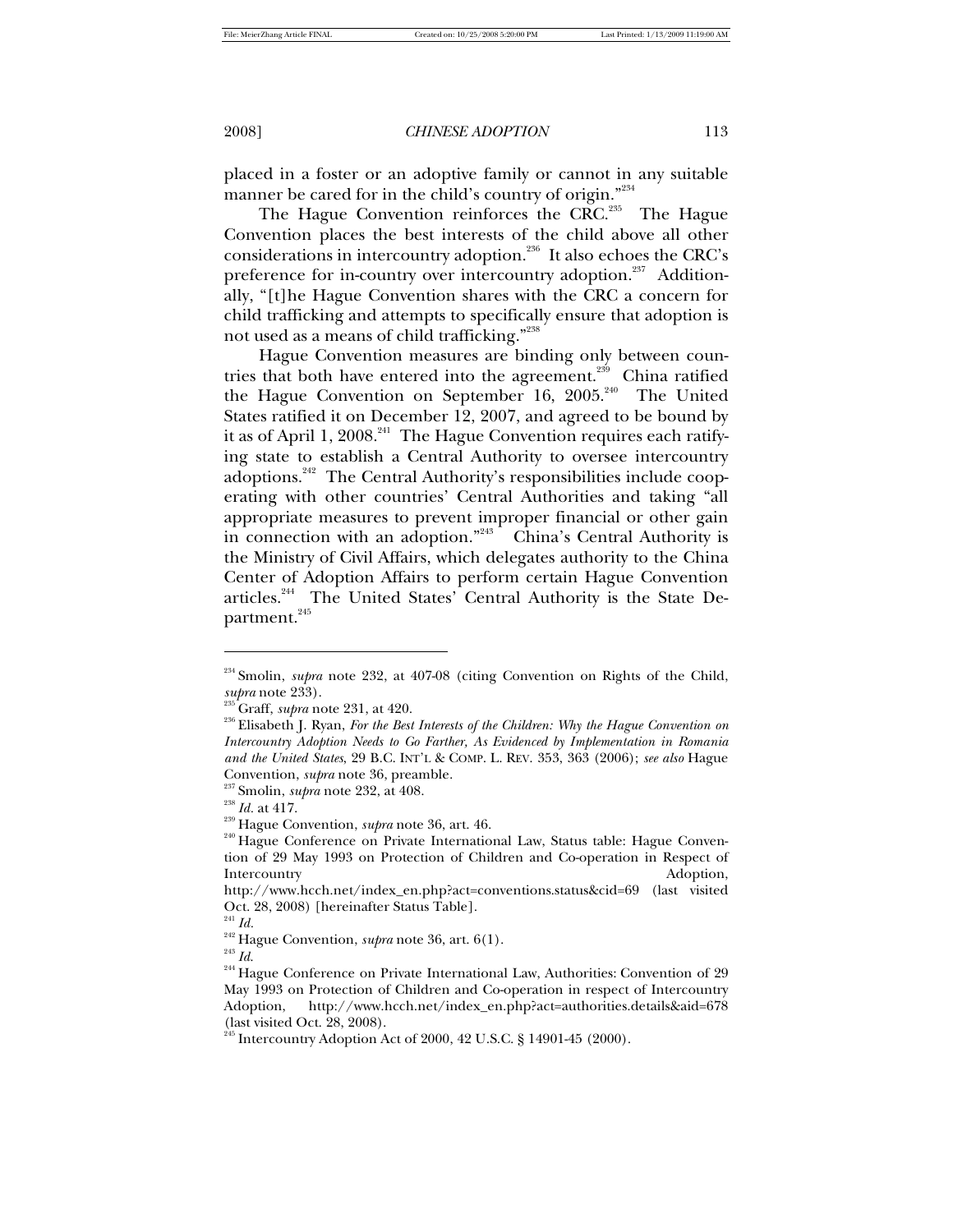The CRC and the Hague Convention each lack enforcement mechanisms, however. Like many broadly adopted human rights treaties, the CRC and the Hague Convention function primarily as expressions of international ideals and standards rather than effective enforcement mechanisms.<sup>246</sup> Each country must enact its own rules and regulations to enforce the standards set forth in the treaties. In other words, individual sending and receiving nations must find the political will to effectively implement and enforce the CRC and the Hague Convention.

# *B. Chinese Law Criminalizes Trafficking for Adoption*

China's Adoption Law clearly precludes trafficking for adoption: "[i]t is strictly forbidden to buy or sell a child or to do so under the cloak of adoption."<sup>247</sup> Chapter V provides notice that such activity could lead to criminal charges: "[w]hoever abducts and trafficks in a child under the cloak of adoption shall be investigated for criminal responsibility in accordance with law."<sup>248</sup> The Adoption Law lays out many restrictions for adoption, but only one more includes a reference to possible corruption in the process: "[i]f the adopter pays the rearing fee to the social welfare institution, such fee can only be used for the improvement of the welfare institution's facilities and cannot be diverted for other purposes."249

The same article warns that abandoning or selling a baby may lead to criminal sanctions, although these provisions do not state that the sale or abandonment be in connection with an adoption. "Whoever sells his or her own child shall be imposed a fine with his or her illegal proceeds confiscated by the public security organ; if the circumstances constitute a crime, the offender shall be investigated for criminal responsibility in accordance with law."<sup>250</sup> On infant abandonment, the law states, "[w]hoever abandons an infant shall be imposed upon a fine by the public security organ; if the

<sup>246</sup> Smolin, *supra* note 232, at 407.

<sup>247</sup> P.R.C. Adoption Laws, *supra* note 38, art. 20; see also Families With Children from China, http://www.fwcc.org/China\_adoption\_law\_98.htm (last visited Oct. 28, 2008) (providing English translation of P.R.C. Adoption Laws). "The English translation has not been examined and approved by the legislative body and cannot be used as basis for law enforcement and public prosecution. Therefore it is for your reference only." Families with Children from China, http://fwcc.org/China\_adoption\_law\_98.htm (last visited Oct. 3, 2008). We use it here with some confidence because noted China adoption scholar Kay Ann Johnson also cites it. *See* JOHNSON, *supra* note 57, at 248 n.17.

<sup>248</sup> P.R.C. Adoption Laws, *supra* note 38, art. 31.

<sup>249</sup> P.R.C. Adoption Laws, *supra* note 38, art. 17.

<sup>250</sup> P.R.C. Adoption Laws, *supra* note 38, art. 31.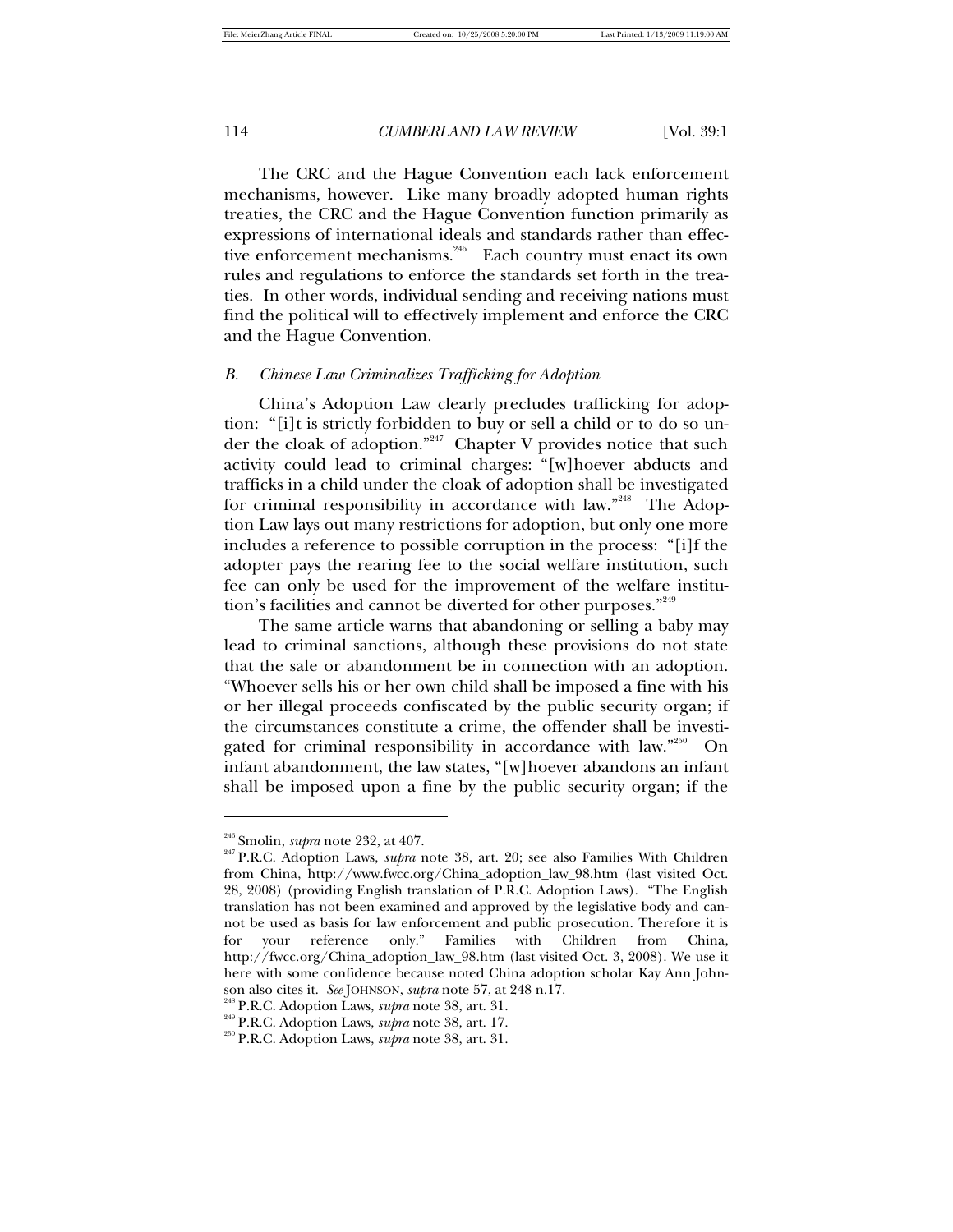circumstances constitute a crime, the offender shall be investigated for criminal responsibility in accordance with law."<sup>251</sup> However, the law provides no direction on the punishment of traffickers.

The government depends on the Criminal Law to prosecute traffickers.<sup>252</sup> Anyone who trafficks a woman or child faces a base sentence of five to ten years in prison.<sup>253</sup> The law defines abducting and trafficking a woman or child as "abducting, kidnapping, buying, trafficking in, fetching, sending, or transferring a woman or child, for the purpose of selling the victim."<sup>254</sup> Aggravating circumstances earn traffickers harsher punishments, including kidnapping for extortion, which earns ten years to life. A kidnapper who causes the victim's death may be sentenced to death. 255

Chinese law treats buyers less harshly than sellers. Those who buy trafficked children face sentences of "not more than three years."<sup>256</sup> Those who buy a victim, depriving the victim of personal freedom or committing criminal acts as well, are subject to increased punishment.<sup>257</sup> Buying and selling a child also qualifies for harsher treatment.<sup>258</sup> However, the law allows the court to not However, the law allows the court to not punish a buyer if the victim is not hurt. "Whoever buys an abducted . . . child but does not . . . maltreat the child nor obstruct his or her rescue may be exempted from being investigated for criminal responsibility."<sup>259</sup>

The director of the Hengdong County Social Welfare Institute argued that this provision absolved him of criminal liability in the Hunan case.<sup>260</sup> According to the director's attorney, "the center provided staff with the sole duty of caring for these infants as well as doctors, the children had high-quality powdered milk to drink, and in the event of illness they could receive timely treatment, thus, he argued, there was emphatically no maltreatment of the infants."<sup>261</sup> Although he was still convicted and sentenced to prison time, this measure of the Criminal Law may explain why the court sentenced him to a relatively light one-year term, as opposed to the

-

<sup>254</sup> *Id.*

 $^{258}$  *Id.* <sup>259</sup> *Id.*

 $^{251}$  *Id.* 

<sup>252</sup> P.R.C. Criminal Law, *supra* note 38.

<sup>253</sup> P.R.C. Criminal Law, *supra* note 38, art. 240.

<sup>255</sup> P.R.C. Criminal Law, *supra* note 38, art. 239.

<sup>256</sup> P.R.C. Criminal Law, *supra* note 38, art. 241.

<sup>257</sup> *Id.*

<sup>260</sup> Deng, *supra* note 3.

 $\real^{261}$   $Id.$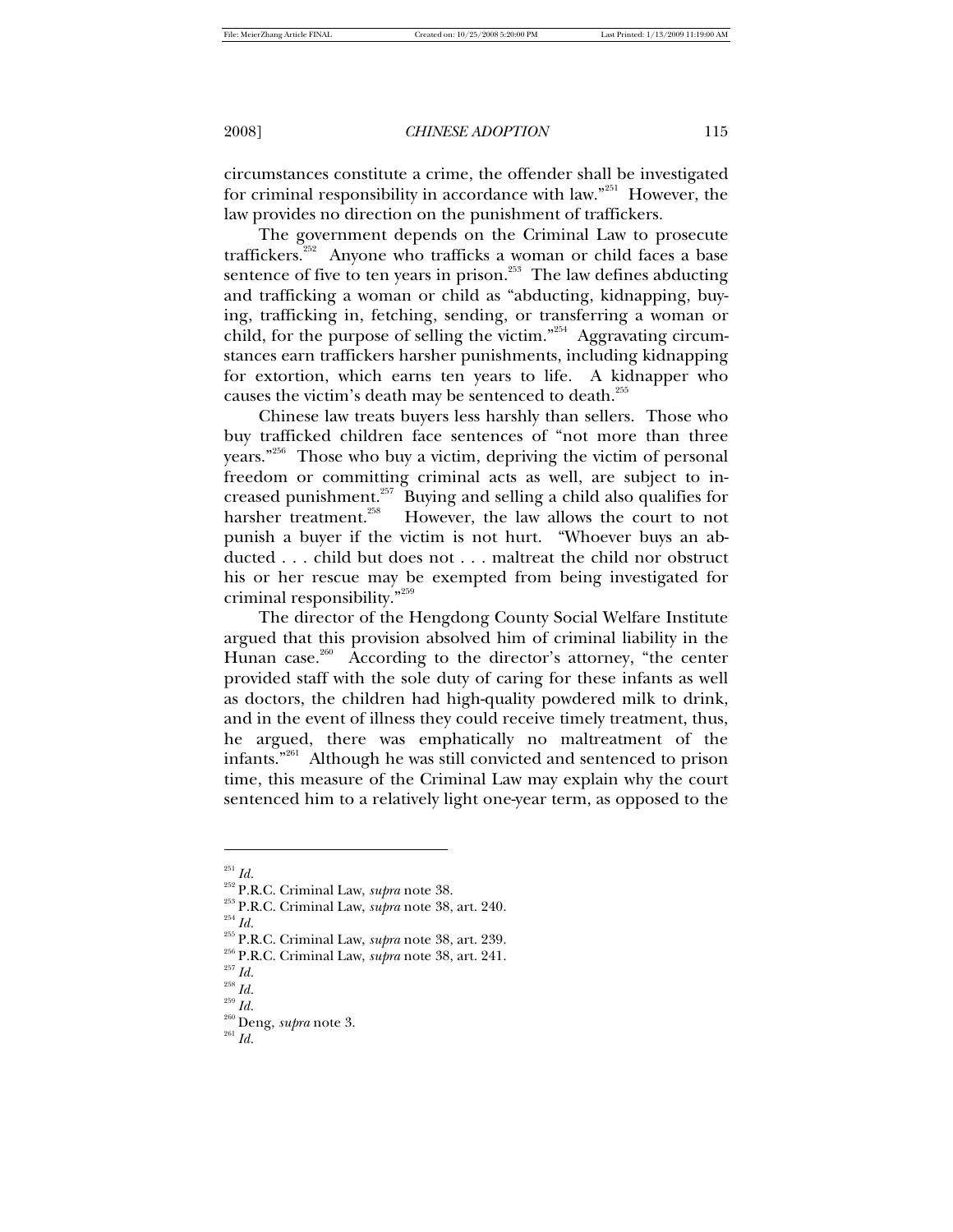15-year-sentences handed down to several of the other traffickers in the case. $262$ 

### *C. American Law Focuses on Adoption Regulation*

The United States signed the Hague Convention in 1994.<sup>263</sup> Congress enacted the Intercountry Adoption Act of 2000 (IAA) to implement the treaty in 2000.<sup>264</sup> One of the IAA's three stated purposes is "to protect the rights of, and prevent abuses against, children, birth families, and adoptive parents involved in adoptions (or prospective adoptions) subject to the Convention, and to ensure that such adoptions are in the children's best interests."<sup>265</sup> In 2007, Congress finally enacted rules and regulations to implement the Hague Convention, clearing the way for ratification on December 12, 2007.<sup>266</sup> The Hague Convention became fully effective for the United States on April 1, 2008.<sup>267</sup>

For years, individuals interested in intercountry adoption reform predicted the Hague Convention would be the vehicle for achieving needed changes.<sup>268</sup> However, now that the United States has enacted regulations, advocates for ethical adoption practices express disappointment:<sup>269</sup>

[T]he regulations fail to address the vast majority of the most problematic features of current inter-country adoption practice. In several critical areas of child and family protection, the regulations may actually worsen current conditions. On the whole, the regulations are a bitter disappointment for those who had hoped that their release would signal meaningful and effective regulation.<sup>270</sup>

Although the regulations prohibit payments or inducements for adoption, they also create a broad exception to that prohibition. The language disallowing payments is clear:

Neither the applicant/petitioner, nor any individual or entity acting on behalf of the applicant/petitioner may, directly or indirectly, pay, give, offer to pay, or offer to give to any individual

<sup>262</sup> *Id.*

<sup>263</sup> Status Table, *supra* note 240.

<sup>264</sup> 42 U.S.C. §§ 14901-14945.

 $2^{65}$  42 U.S.C. § 14901(b)(2).

<sup>266</sup> Status Table, *supra* note 240.

 $\real^{267}$   $Id.$ 

<sup>268</sup> Graff, *supra* note 231.

<sup>&</sup>lt;sup>269</sup> ETHICA, COMMENTS ON THE FINAL REGULATIONS IMPLEMENTING THE HAGUE ADOPTION CONVENTION (2006), http://www.ethicanet.org/HagueRegComments.pdf.

<sup>270</sup> *Id*.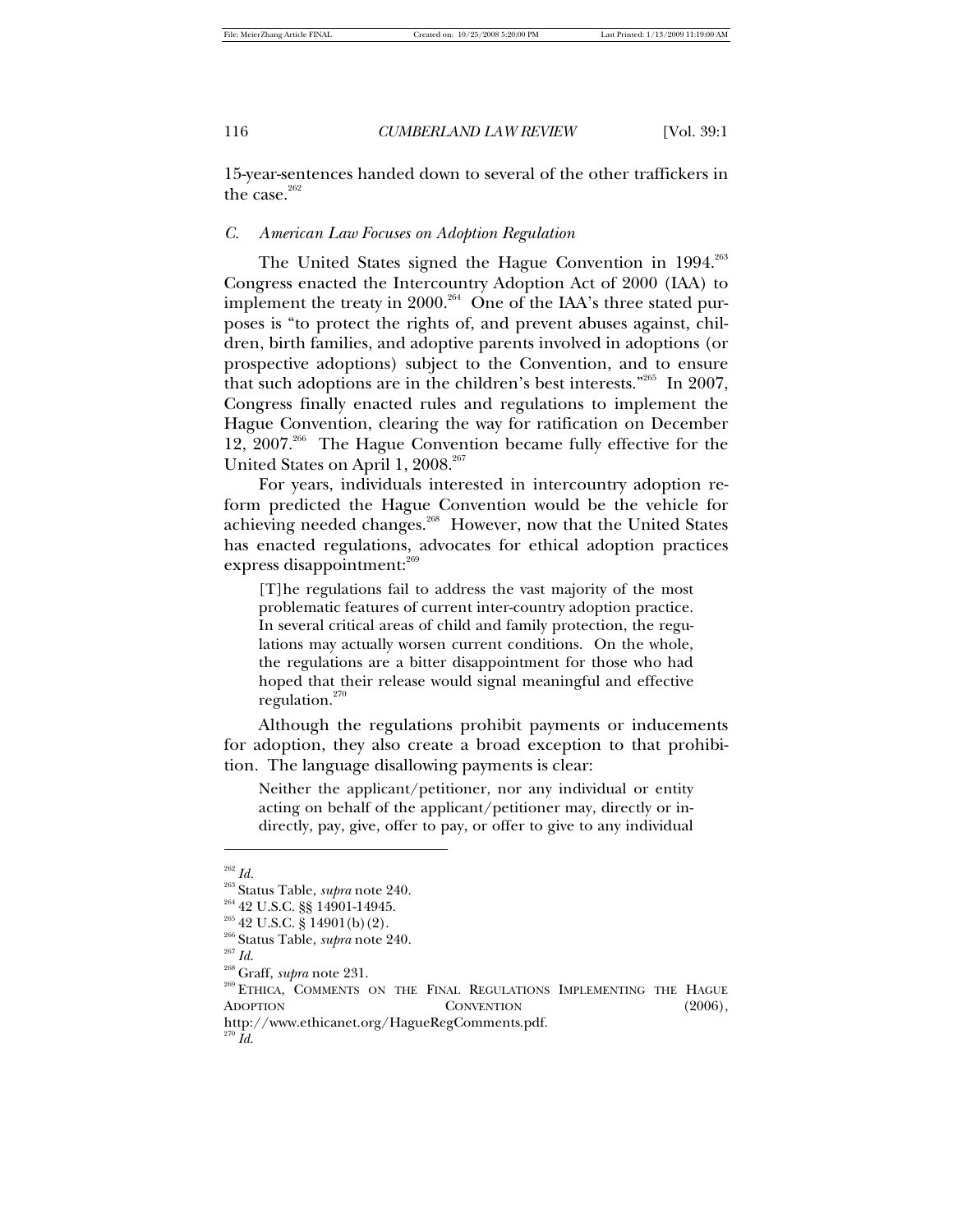or entity or request, receive, or accept from any individual or entity, any money (in any amount) or anything of value (whether the value is great or small), directly or indirectly, to induce or influence any decision concerning: (1) The placement of a child for adoption; (2) The consent of a parent, a legal custodian, individual, or agency to the adoption of a child; (3) The relinquishment of a child to a competent authority, or to an agency or person as defined in 22 CFR 96.2, for the purpose of adoption; or (4) The performance by the child's parent or parents of any act that makes the child a Convention adoptee. $271$ 

Then, the exception to the prohibition allows payments for a long list of categories of expenses, as well as for any other cost "reasonably necessary." The permissible services are:

(1) The services of an adoption service provider in connection with an adoption; (2) Expenses incurred in locating a child for adoption; (3) Medical, hospital, nursing, pharmaceutical, travel, or other similar expenses incurred by a mother or her child in connection with the birth or any illness of the child; (4) Counseling services for a parent or a child for a reasonable time before and after the child's placement for adoption; (5) Expenses, in an amount commensurate with the living standards in the country of the child's habitual residence, for the care of the birth mother while pregnant and immediately following the birth of the child; (6) Expenses incurred in obtaining the home study; (7) Expenses incurred in obtaining the reports on the child as described in 8 CFR [§]  $204.313(d)(3)$  and (4); (8) Legal services, court costs, and travel or other administrative expenses connected with an adoption, including any legal services performed for a parent who consents to the adoption of a child or relinquishes the child to an agency; and (9) Any other service the payment for which the officer finds, on the basis of the facts of the case, was reasonably necessary. $272$ 

Especially disconcerting are the exceptions for (1) "[e]xpenses incurred in locating a child for adoption," which could be interpreted to justify the kinds of fees the Hunan orphanages paid to the traffickers; and (2) the catch-all exception for "any other service." $273$ 

International adoption offers child locators an unparalled opportunity to earn what amounts to commissions . . . . The potential to earn large incomes from international adoption activities in turn greatly increases the risk that in-country facilitators

 $2718$  C.F.R. § 204.304(a) (2007).

 $272$  8 C.F.R. § 204.304(b).

<sup>273</sup> *Id.*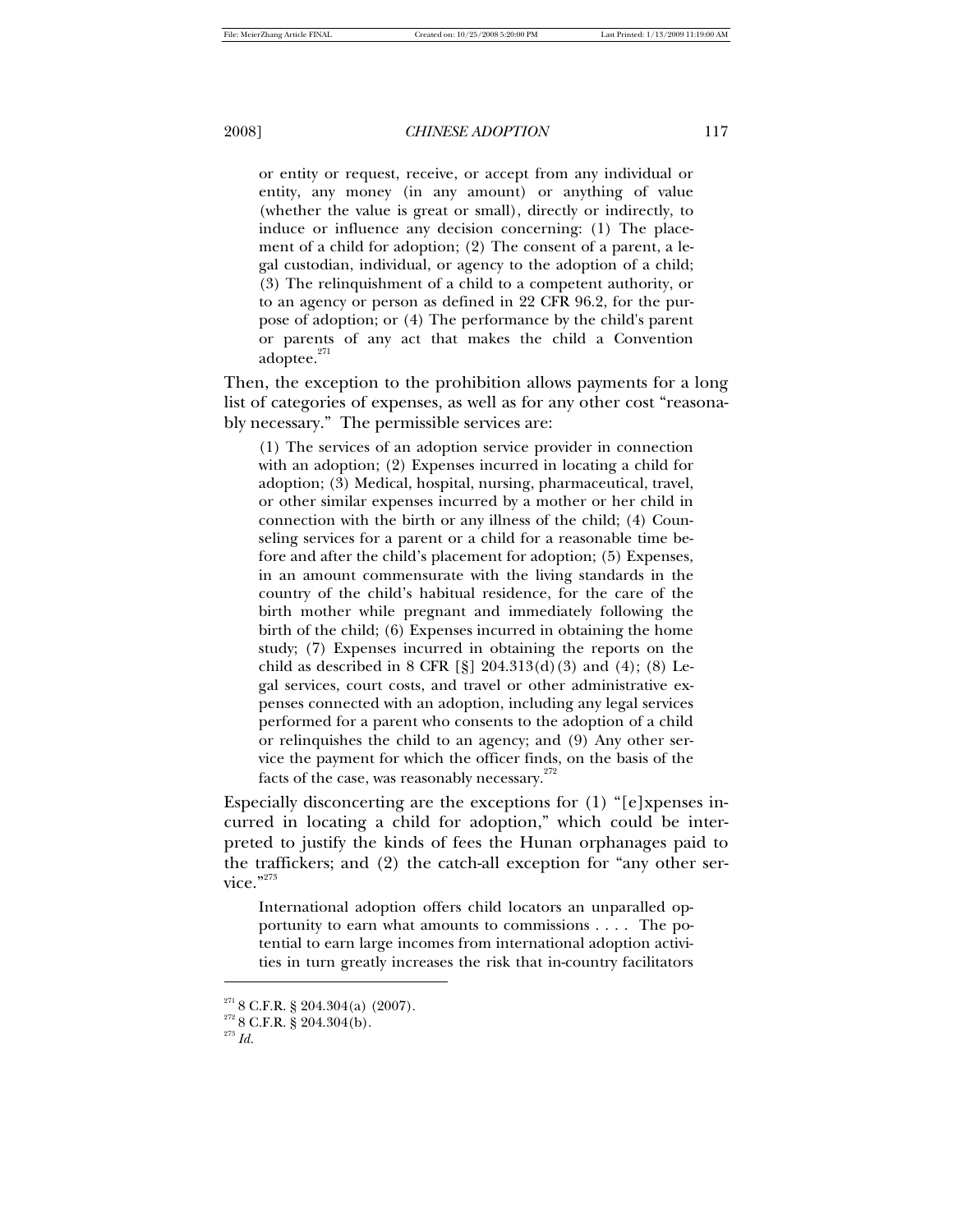will have significant incentives to solicit large numbers of children (who may or may not be orphans) for international adoption.<sup>274</sup>

The catch-all exception is even broader, essentially providing a "loophole within a loophole" that allows any payment deemed "reasonably necessary."<sup>275</sup>

The IAA also loosens the definition for qualification as an adoptee.<sup>276</sup> In Hague Convention adoptions, a child who is not an orphan immigrates as the "immediate relative of a U.S. citizen" if two conditions are met: (1) the child's birth parents have irrevocably released the child for adoption, and (2) the parents are not able to provide for the child.  $277$  In a non-Hague Convention adoption, a child still needs to meet the requirements of the Immigration and Nationality Act's definition of an orphan that previously governed all intercountry adoptions.<sup>278</sup> In non-Hague Convention adoptions, birth parents do not have the option of relinquishing the child for intercountry adoption unless there is only one surviving parent and that parent is not able to provide for the child's basic needs. By weakening the standard, the United States is relying on sending nations to ensure relinquishments are legitimate; "[u]nfortunately, the premise that foreign-sending nations who join the Hague Convention will have reliable procedures regarding relinquishments seems overly optimistic."<sup>279</sup>

The statute that applies to non-Hague Convention adoptions provides more protection against illicit activities through its narrower definition of an orphan. An eligible child is one "who is an orphan because of the death or disappearance of, abandonment or desertion by, or separation or loss from, both parents, or for whom the sole or surviving parent is incapable of providing the proper care and has in writing irrevocably released the child for emigration and adoption."<sup>280</sup> Corresponding regulations further define "abandonment by both parents" to mean:

[T]hat the parents have willfully forsaken all parental rights, obligations, and claims to the child, as well as all control over and possession of the child, without intending to transfer, or without transferring, these rights to any specific person(s). Abandonment must include not only the intention to surrender all

<sup>274</sup> ETHICA, *supra* note 269.

 $\real^{275}$   $Id.$ 

<sup>276</sup> Smolin*, supra* note 232, at 425.

 $2778$  U.S.C. § 1101(b)(1)(F)(i).

 $278$  8 U.S.C. § 1101.

<sup>279</sup> Smolin, *supra* note 232.

 $280$  8 U.S.C. § 1101(b)(1)(F)(i).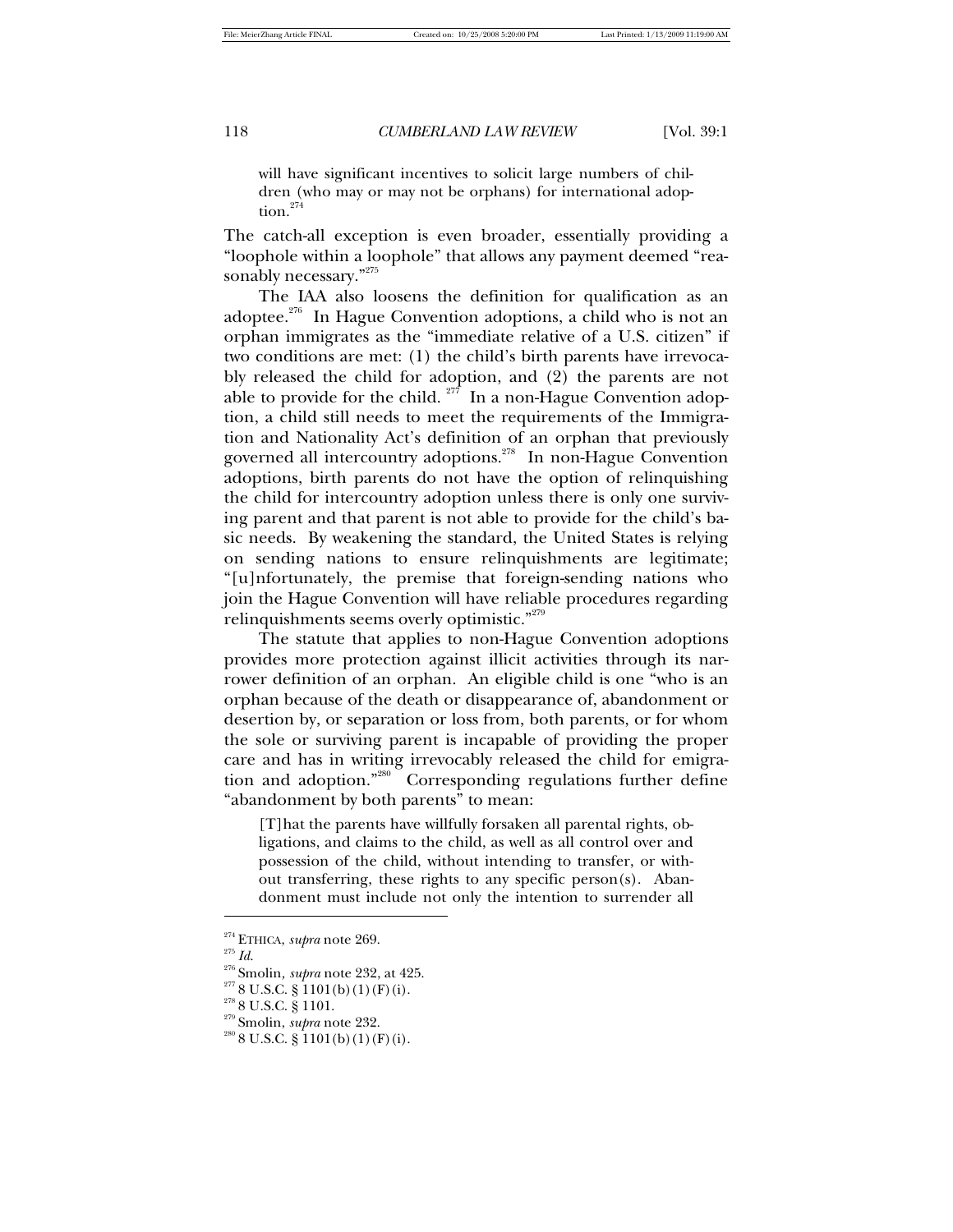parental rights, obligations, and claims to the child, and control over and possession of the child, but also the actual act of surrendering such rights, obligations, claims, control, and posses $sion.<sup>281</sup>$ 

The regulations continue with provisions aimed at precluding arrangements that come perilously close to buying children, including dealings directly between birth parents and adoptive parents or between birth parents and unauthorized third parties:

A relinquishment or release by the parents to the prospective adoptive parents or for a specific adoption does not constitute abandonment. Similarly, the relinquishment or release of the child by the parents to a third party for custodial care in anticipation of, or preparation for, adoption does not constitute abandonment unless the third party (such as a governmental agency, a court of competent jurisdiction, an adoption agency, or an orphanage) is authorized under the child welfare laws of the foreign-sending country to act in such a capacity. $^{282}$ 

The law clearly declares that buying children is not allowed:

An orphan petition must be denied under this section if the prospective adoptive parents or adoptive parent(s), or a person or entity working on their behalf, have given or will give money or other consideration either directly or indirectly to the child's parent(s), agent(s), other individual(s), or entity as payment for the child or as an inducement to release the child. Nothing in this paragraph shall be regarded as precluding reasonable payment for necessary activities such as administrative, court, legal, translation, and/or medical services related to the adoption proceedings.<sup>283</sup>

"The law seems straightforward: If the adoptive parent, or someone working on the adoptive parent's behalf, gives money or other consideration to the child's parents, except for the payment of the necessary reasonable expenses outlined in the regulation, then the petition must be denied on the grounds of child buying."<sup>284</sup> In contrast to the regulations implementing the Hague Convention, the "necessary reasonable" expenses are limited to payments related to the adoption. "Nothing in this paragraph shall be regarded as precluding reasonable payment for necessary activities such as administrative, court, legal, translation, and/or medical services related to the adoption proceedings."285

 $\real^{282}$   $Id.$ 

1

 $281$  8 C.F.R. § 204.3(b).

 $288$  8 C.F.R. § 204.3(i).

<sup>284</sup> ETHICA, *supra* note 42, at 1.

 $285$  8 C.F.R. § 204.3 (2007).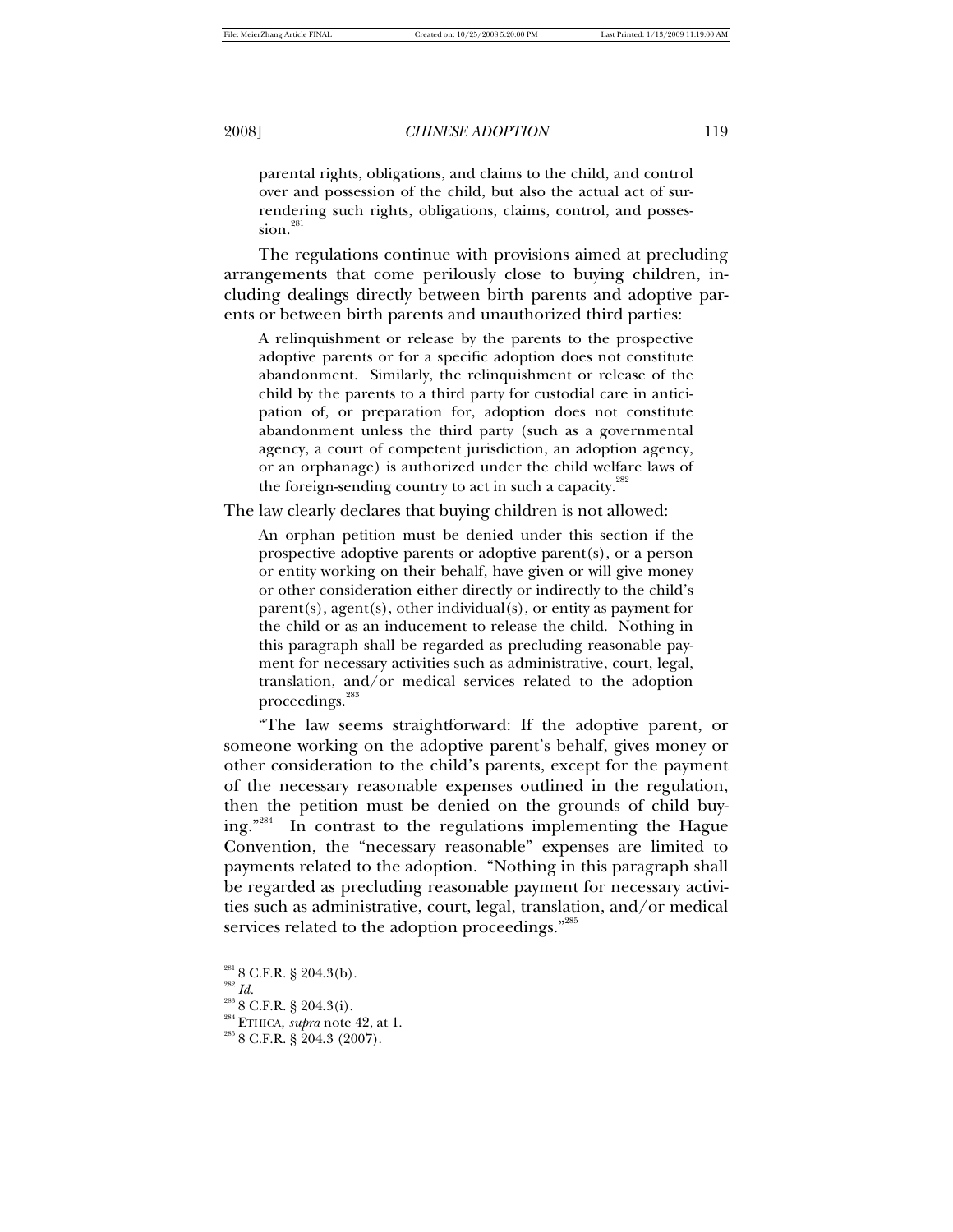This narrower exception would seem to appropriately limit the exchange of money to prevent trafficking. However, immigration officers face an almost impossible job when they seek to enforce this measure and deny an orphan visa.<sup>286</sup> The standard of proof requires that U.S. immigration officers prove suspected trafficking in adoption through either an admission of guilt or direct evidence.<sup>2</sup>

Short of a confession, it is hard to fathom what kind of direct evidence [they] could possibly unearth to support the charge of child buying. Indeed, under this interpretation of the law, it would seem that anyone could traffic in children with impunity provided that they a) hired a "runner" or other non-employee to deliver the cash or contact the birth mothers; and b) the birth mother states that she intended to place the child irrespective of the payment she received. This statement is one that a mother can easily be coached to make.<sup>288</sup>

To date, U.S. policymakers have depended on immigration law and adoption law to prevent trafficking in intercountry adoption, and those laws have not done the job. The applicable laws clearly forbid buying, selling, or stealing children to profit from adoption but also provide loopholes that allow child trafficking in adoption to persist. Given the ineffectiveness of immigration law and the disappointing implementation of Hague Convention regulations, trafficking for adoption to the United States seems destined to continue. However, there may be another viable approach. With one small change to a definition, the United States would be able to attack the problem of trafficking in intercountry adoption by going after the trafficking, rather than regulating the adoption.

### *D. U.S. Anti-Trafficking Law Does Not Cover Illicit Adoption*

The United States leads the fight against human trafficking worldwide.<sup>289</sup> The Trafficking Victims Protection Act of 2000 (TVPA), along with its subsequent reauthorizations, takes a threepronged approach.<sup>290</sup> The TVPA combats trafficking through prevention, protections for victims, and prosecution.<sup>291</sup> Prevention

<sup>286</sup> ETHICA, *supra* note 42, at 4.

<sup>287</sup> *Id.*

<sup>288</sup> *Id.* 

<sup>289</sup> *See generally* Angela D. Giampolo, *The Trafficking Victims Protection Reauthorization Act of 2005: The Latest Weapon in the Fight Against Human Trafficking*, 16 TEMP. POL. & CIV. RTS. L. REV. 195 (2006) (a critique of the Trafficking Victims Protection Reauthorization Act of 2005).

 $290$  22 U.S.C. § 7101.

 $\real^{291}$   $Id.$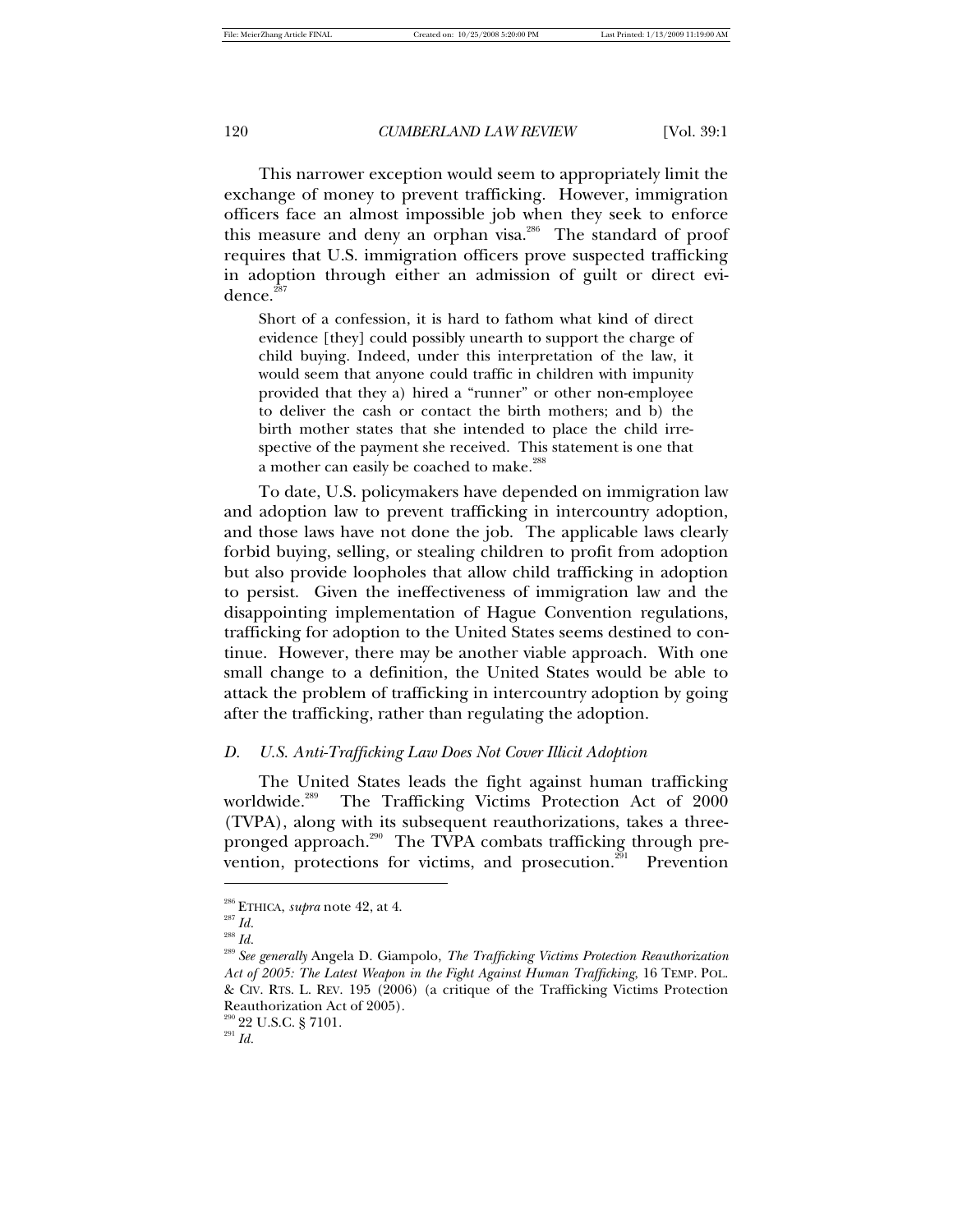measures include funding for a wide variety of programs, including "international initiatives to enhance economic opportunity for potential victims of trafficking as a method to deter trafficking," public awareness campaigns, border interdiction measures, and consultation with non-governmental organizations.<sup>292</sup> Additionally, the TVPA requires the U.S. State Department to monitor human trafficking in other countries and publish a Trafficking in Persons (TIP) Report each year. $293$  The report ranks countries in a tier system.<sup>294</sup> The report provides for sanctions against countries that do not meet minimum standards for the elimination of trafficking and do not make significant efforts to come into compliance with those standards.<sup>295</sup> The victim protection measures, found in the TVPA, include a provision that allows victims to sue traffickers for civil damages.<sup>296</sup>

The prosecution provisions hinge on the statute's definition of "severe forms of trafficking," which is defined as:

(A) sex trafficking in which a commercial sex act is induced by force, fraud, or coercion, or in which the person induced to perform such act has not attained 18 years of age; or (B) the recruitment, harboring, transportation, provision, or obtaining of a person for labor or services, through the use of force, fraud, or coercion for the purpose of subjection to involuntary servitude, peonage, debt bondage, or slavery. $297$ 

Under that definition, the purpose for which a person is trafficked determines whether the trafficking is criminal under the TVPA. If the person is forced to work or to participate in the commercial sex industry, the trafficking is criminal.<sup>298</sup> If a child is bought, sold, or stolen for adoption, the trafficking is not considered criminal.<sup>299</sup> This means that abducting or buying a baby from desperately poor parents and selling it to an orphanage for intercountry adoption, exactly the case in Hunan, is not considered trafficking.

The State Department reinforced the distinction between "illegal adoption and baby selling" and human trafficking in the 2005 Trafficking in Persons Report:

Unless adoption occurs for the purpose of commercial sexual exploitation or forced labor, adoption does not fall under the

<sup>294</sup> *Id.*

<sup>&</sup>lt;sup>292</sup> 22 U.S.C. § 7104.

<sup>&</sup>lt;sup>293</sup> 22 U.S.C. § 7107.

<sup>295</sup> *Id.*

<sup>296</sup> 22 U.S.C. § 7108.

 $^{297}$  22 U.S.C. § 7102(8).

<sup>298</sup> *Id*.

<sup>299</sup> DEP'T OF STATE, *supra* note 50.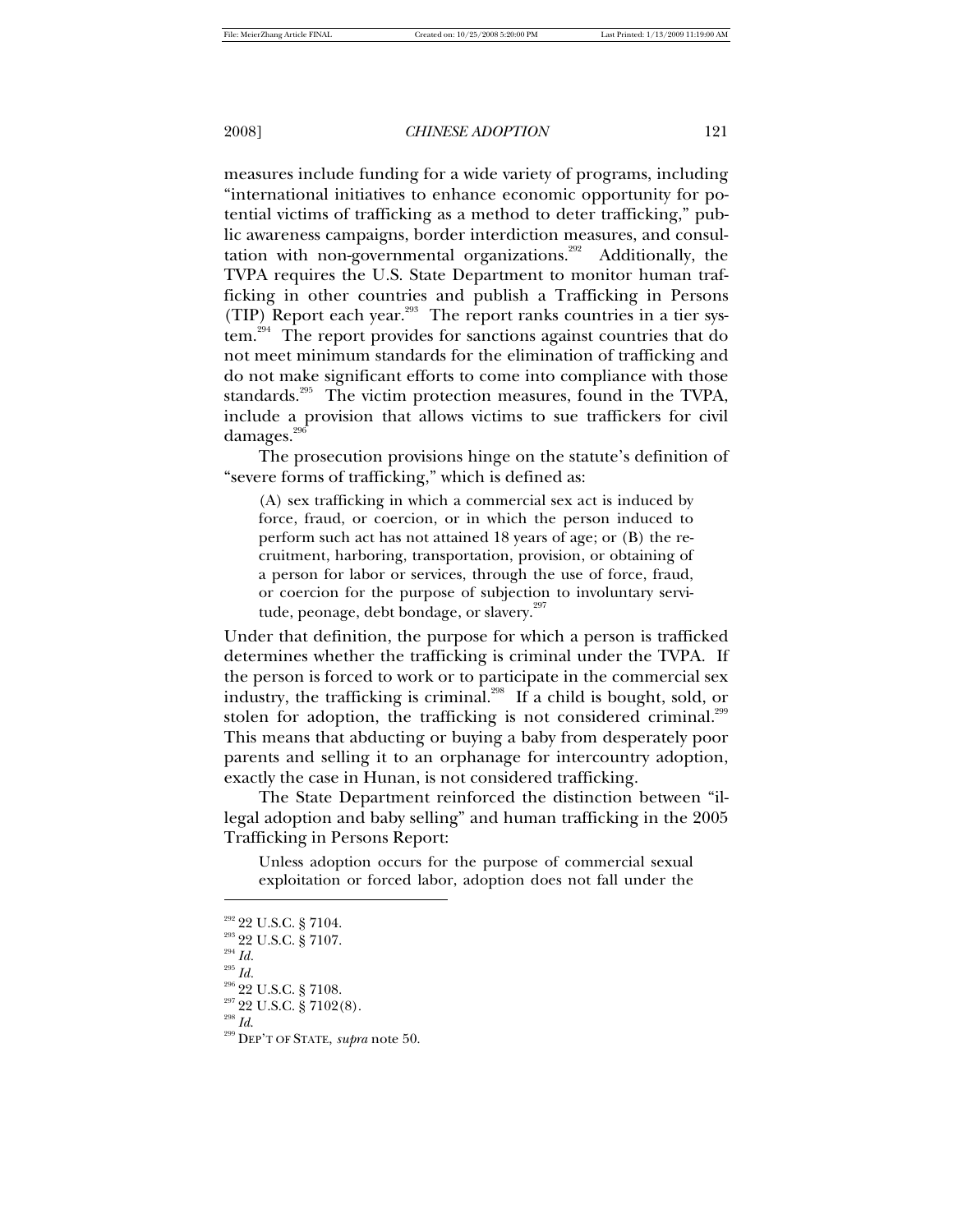scope of the Trafficking Victims Protection Act. . . . The purposes of baby selling and human trafficking are not necessarily the same. Some individuals assume that baby selling for adoption is a form of human trafficking because trafficking and baby selling both involve making a profit by selling another person. However, illegally selling a child for adoption would not constitute trafficking where the child itself is not to be exploited. Baby selling generally results in a situation that is nonexploitative with respect to the child. Trafficking, on the other hand, implies exploitation of the victims. If an adopted child is subjected to coerced labor or sexual exploitation, then it constitutes a case of human trafficking. $300$ 

According to the TVPA, selling a person is trafficking only if the sale is made for an exploitive purpose: "Trafficking . . . implies exploitation of the victims."<sup>301</sup> Stealing or buying and selling a baby for adoption to another country does not meet the statute's threshold definition of exploitive: "Baby selling generally results in a situation that is nonexploitative with respect to the child."  $302$ Such an assertion strains credibility. The *American Heritage Diction*ary defines "to exploit" as "to make use of selfishly or unethically."<sup>303</sup> Certainly any practice that harvests newborn infants "like the cash crop they have become" is exploitive. $304$ 

### III. RECOMMENDATIONS

The TVPA definition of severe forms of trafficking insinuates that the ends justify the means, or in this case that the ends criminalize the means.<sup>305</sup> A child who is stolen from her parents and forced to work in a factory is trafficked. But a child who is stolen from her parents and sold to an orphanage to be sent to another country is not.<sup>306</sup> In both cases the offensive action is the same: traffickers stole a child. In the first case, the government can prosecute the traffickers under TVPA.<sup>307</sup> In the second case, the gov-

<sup>300</sup> *Id.*

 $\real^{301}$   $Id.$ 

<sup>302</sup> *Id*.

<sup>&</sup>lt;sup>303</sup> THE AMERICAN HERITAGE DICTIONARY OF THE ENGLISH LANGUAGE 463 (4th ed. 2000).

<sup>304</sup> *See* Graff, *supra* note 231. *See generally* David M. Smolin, *Child Laundering as Exploitation: Applying Anti-Trafficking Norms to Intercountry Adoption Under the Coming Hague Regime*, 32 VT. L. REV. 1 (2007) (extensively exploring the concept that trafficking for adoption is exploitation).

<sup>305</sup> *See* DEP'T OF STATE, *supra* note 50.

<sup>306</sup> *See id.*

<sup>307</sup> *See id.*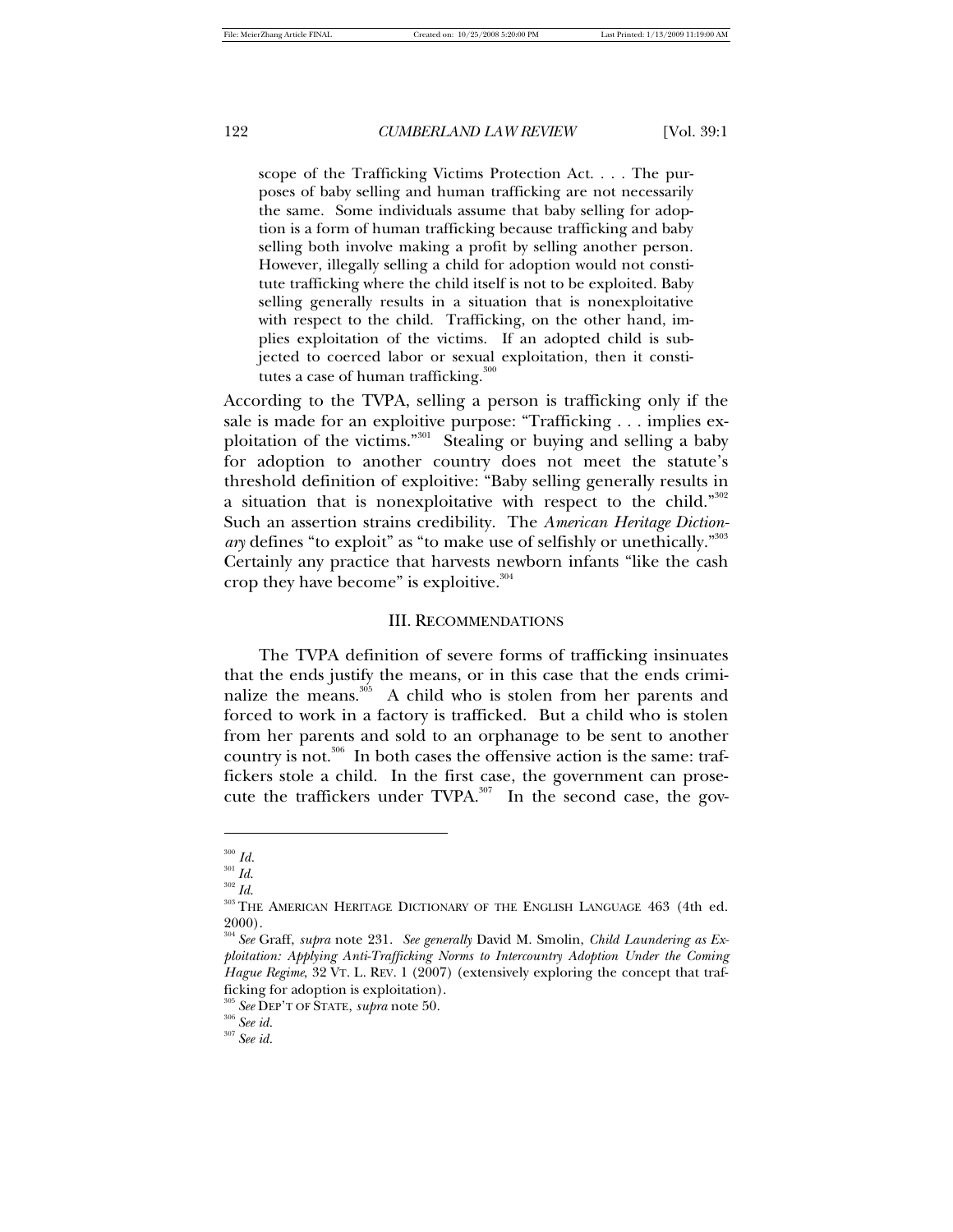ernment cannot.<sup>308</sup> Such a policy seems to serve no purpose, although it may encourage child traffickers to focus their business on supplying orphanages rather than factories. The distinction drawn in the TVPA minimizes the harm done to children and families by corruption in adoption. Excluding this type of trafficking from the reach of the anti-trafficking statute allows it to continue by shielding the traffickers from prosecution and by insinuating that child trafficking for adoption is less offensive than other human trafficking. Excluding child trafficking for adoption from the reach of general anti-trafficking measures hobbles the law without any apparent benefit.

# *A. Anti-Trafficking Measures Should Apply to Baby Buying in Adoption*

The United States should expand the scope of the TVPA to employ it against the traffickers who profit from selling children for adoption because using the TVPA to protect children is consistent with the intent of the CRC, the Hague Convention, and the United States' own statutes relevant to intercountry adoption.<sup>309</sup> The CRC directs officials to "[t]ake all appropriate measures to ensure that, in intercountry adoption, the placement does not result in improper financial gain for those involved in it."<sup>310</sup> The Hague Convention requires the U.S. Central Authority, i.e., the State Department, to take "all appropriate measures to prevent improper financial or other gain in connection to an adoption."<sup>311</sup> The TVPA protections are an appropriate measure to help ensure intercountry adoption does not result in improper financial gain.

The State Department-produced TIP Report evaluates foreign countries' anti-trafficking efforts.<sup>312</sup> Countries are ranked on a tier system, with sanctions available against countries that do not make significant efforts to combat human trafficking.<sup>313</sup> If TVPA were extended to trafficking for adoption, the State Department could use trafficking for adoption as an additional evaluative criterion. Countries that do not make significant progress in fighting trafficking for adoption could be subject to sanctions. The threat of a poor tier placement and sanctions might motivate foreign govern-

<sup>308</sup> *See id.*

<sup>309</sup> *See* 22 U.S.C. § 7101; Convention on Rights of the Child, *supra* note 233; Hague Convention, *supra* note 36.

<sup>310</sup> Convention on Rights of the Child, *supra* note 233.

<sup>311</sup> Hague Convention, *supra* note 36.

<sup>312</sup> *See* 22 U.S.C. § 7107.

<sup>313</sup> *See* DEP'T OF STATE, *supra* note 50.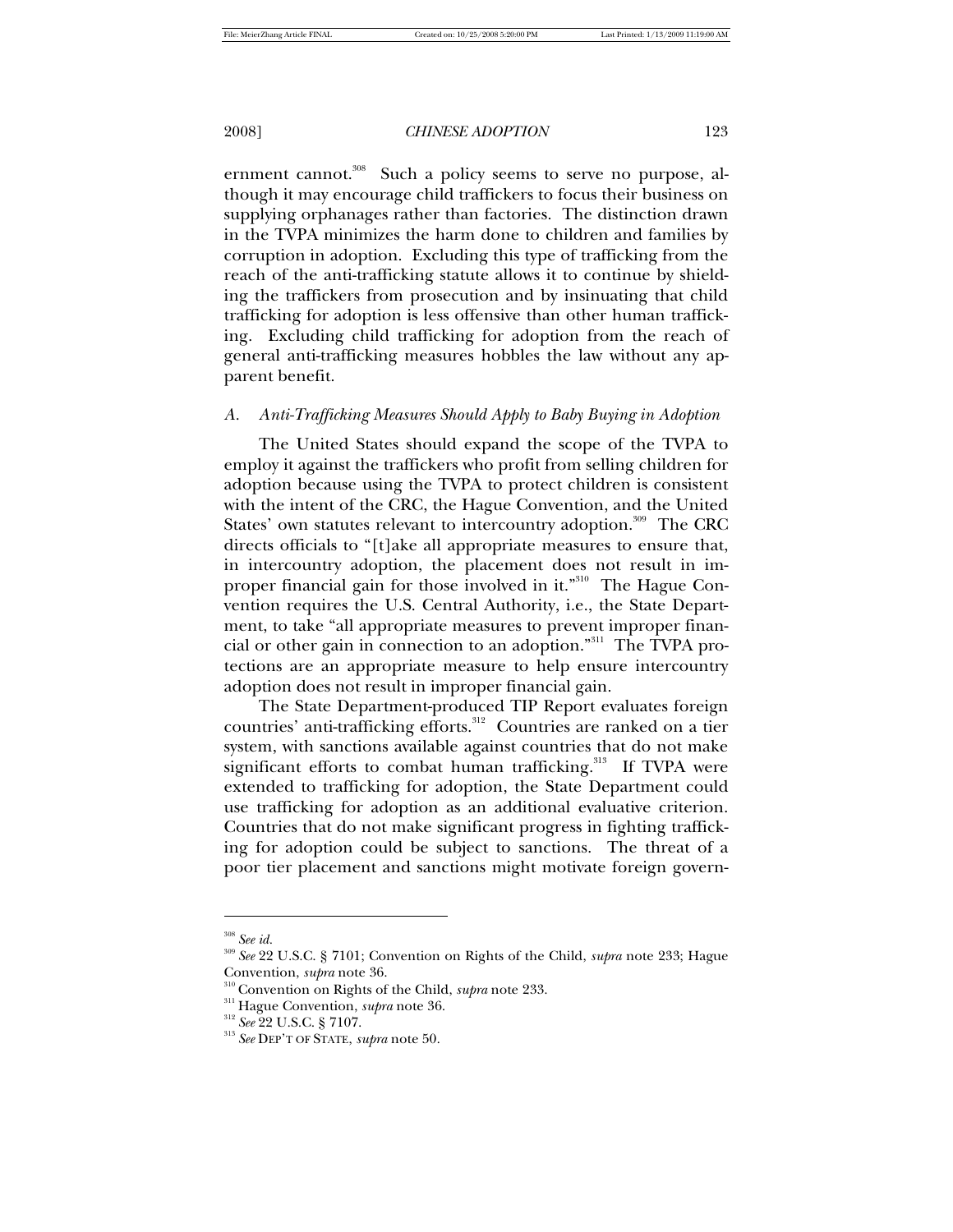ments to enforce measures against improper financial gain in adoptions.

The IAA's stated intent is "to protect the rights of, and prevent abuses against, children, birth families, and adoptive parents . . . and to ensure that such adoptions are in the children's best interests."<sup>314</sup> Two of the TVPA's three prongs are in line with the IAA's purpose. The TVPA aims to prevent human trafficking and to protect victims.<sup>315</sup> The victims of trafficking for adoption include the children, the birth parents, and the adoptive parents. If the definition of "severe forms of trafficking"<sup>316</sup> was expanded, the TVPA could be used to protect these victims of trafficking.

The third prong of the TVPA, prosecution, would fill an identified need in adoption law: the need for criminal sanctions for baby selling. One criticism of the Hague Convention is that it fails to mandate that each country criminalize child trafficking for adoption or punish such traffickers.<sup>317</sup> "The most detrimental failure of the Hague Convention is the fact that it does not provide for specific enumerated punishments for participation in the black market."<sup>318</sup> The TVPA criminalizes human trafficking.<sup>319</sup> Although its jurisdictional reach might not extend to foreign country baby brokers, the prosecutorial measures of the TVPA could be employed to hold U.S. adoption facilitators responsible for their overseas contractors. Even that much reach might provide deterrent value. "If the international community is aware of the punishments that may be imposed for baby selling, those who profit from this practice may be much less likely to participate in the black market."<sup>320</sup>

By removing the distinction between child trafficking for adoption and human trafficking for forced labor or paid commercial sex, Congress would strengthen overall U.S. efforts to combat human trafficking. Currently, the TVPA creates different "levels" of human trafficking.<sup>321</sup> It identifies severe forms, which are subject

 $^{314}$  42 U.S.C. § 14901(b)(2).

<sup>315</sup> *See* 22 U.S.C. § 7101.

 ${\rm ^{316}}$  22 U.S.C. § 7102(14).

<sup>317</sup> Kathleen L. Manley, *Birth Parents: The Forgotten Members of the International Adoption Triad*, 35 CAP. U. L. REV. 627, 657 (2006) (citing Jonathan G. Stein, *A Call To End Baby Selling: Why the Hague Convention on Intercountry Adoption Should Be Modified To Include the Consent Provisions of the Uniform Adoption Act*, 24 T. JEFFERSON L. REV. 39, 45 (2001)).

<sup>318</sup> *Id.* at 661.

<sup>319</sup> *See* 22 U.S.C. § 7101.

<sup>320</sup> Manley*, supra* note 317 (citing Stein, *supra* note 317).

<sup>321</sup> 22 U.S.C. §§ 7102(13)-(14).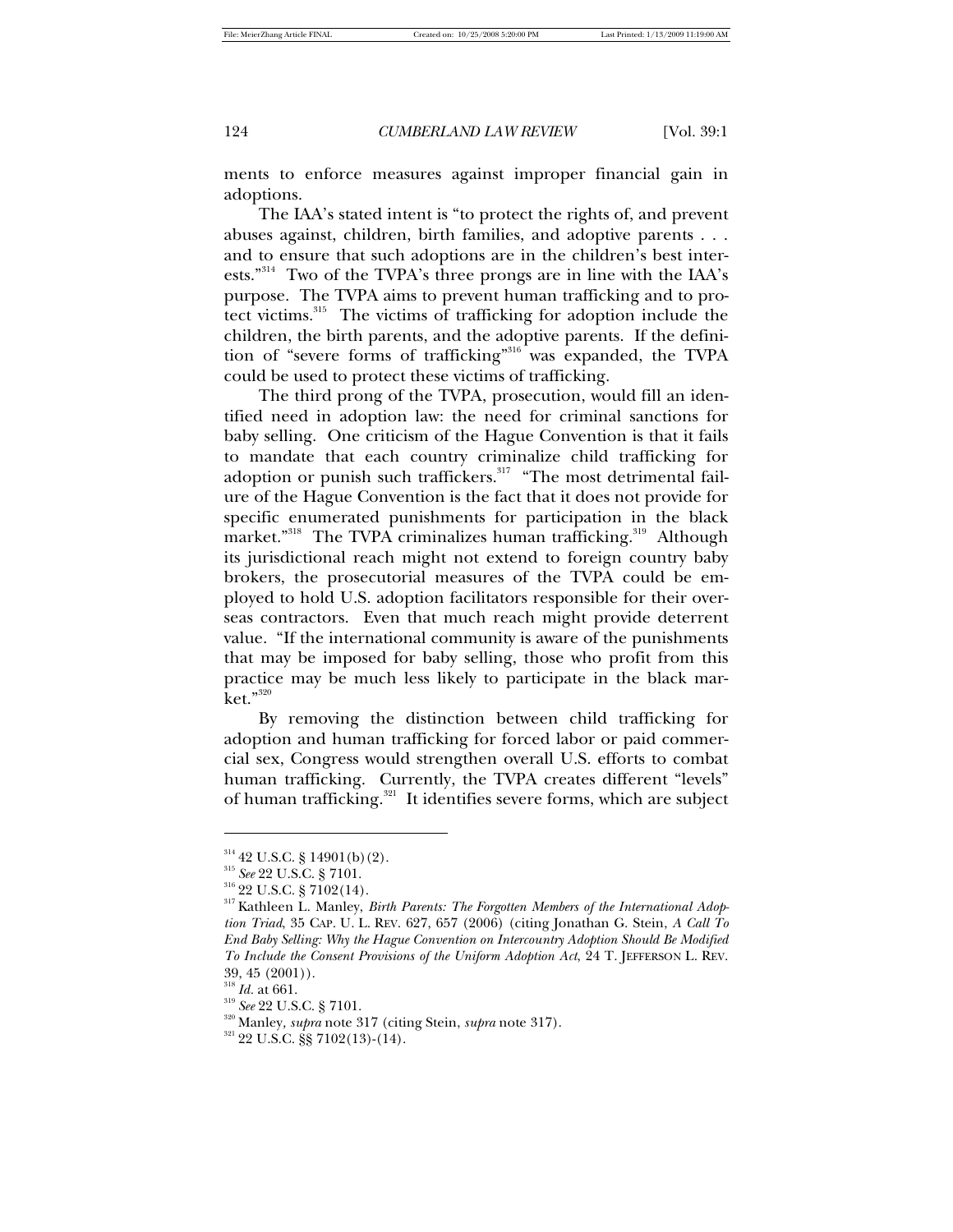to prosecution and leaves unaddressed everything else.<sup>322</sup> The implication is that some kinds of trafficking are not worth prosecuting. Without prosecution, there is no deterrence. The effect of no deterrence may be to actually encourage the "less severe" types of human trafficking.

The trafficking rings that profit from selling individuals might traffic more children for adoption specifically because the consequences of being caught are less severe. Traffickers often operate within organized criminal networks.<sup>323</sup> Like legitimate businesspersons, criminals likely make cost-benefit analysis decisions. If trafficking infants for adoption is less risky than trafficking adults for prostitution, child trafficking for adoption is more attractive. Conversely, expanding the TVPA to include trafficking for adoption sends a clear message that all human trafficking is severe and forbidden.

The TVPA offers an additional advantage over other options for fighting trafficking for adoption. Remedies for victims of trafficking in intercountry adoption are sorely missing from existing intercountry adoption laws. The TVPA creates an opportunity for victims to sue for civil damages.<sup>324</sup> Again, civil remedies may be out of reach when the trafficker is perhaps an unidentified individual in another country, but affiliations between U.S. adoption agencies and their foreign contractors may make it possible for victims to recover from U.S. adoption agencies.<sup>325</sup> Such actions, if successful, could provide additional motivation for U.S. adoption providers to operate ethically and to ensure their agents do the same.

Finally, this change would be relatively easy to implement. The U.S. State Department is a key player in both intercountry adoption and American efforts to fight human trafficking.<sup>326</sup> The United States named the State Department its Central Authority for purposes of the Hague Convention.<sup>327</sup> The State Department also regulates immigration, including the process by which foreign children gain visas to come to the United States. Additionally, the State Department administers the TVPA monitoring and evaluates

1

<sup>327</sup> *See id.* 

<sup>322</sup> *See* 22 U.S.C. § 7101-02.

<sup>323</sup> *See* DEP'T OF STATE, *supra* note 50; U.S. Dep't of State, 2006 Country Reports, http://www.state.gov/g/drl/rls/hrrpt/2006/ (last visited Oct. 28, 2008); *see also*  Radio Free Asia, *supra* note 39 (indicating that Chinese prosecutions of baby trafficking usually involve criminal organizations).

 $324$  22 U.S.C. § 7108(a)(2).

 $^{325}\,Id.$ 

<sup>326</sup> *See generally* Hague Convention, *supra* note 36.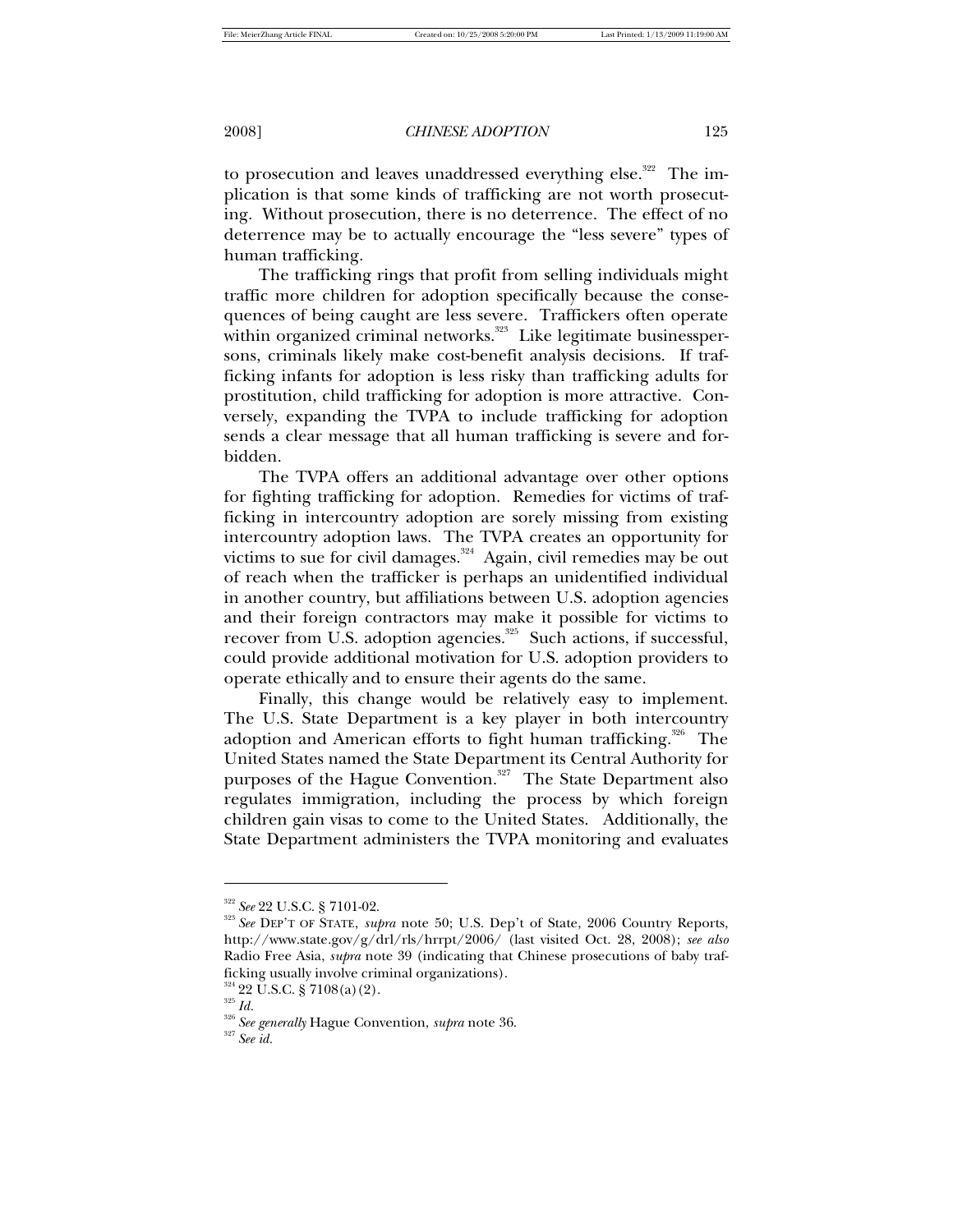foreign states' efforts to fight trafficking in persons each year.<sup>328</sup> Because the State Department is so involved in both adoption and trafficking, it should be relatively easy for the state department to incorporate trafficking for intercountry adoption into the criteria used to evaluate countries for the purpose of its annual TIP Report.

### *B. Additional Recommendations for China*

Trafficking for adoption is a complex issue. Successful prevention will require more than laws saying it is not allowed. It is, at its core, a human trafficking issue and needs to be addressed with all the seriousness of trafficking for other purposes.

Human trafficking, like drug trafficking, must be fought on three fronts: Supply, demand, distribution. You have to address all three at one time instead of just one or the other. Preventive campaigns without the interdiction, without the high penalties that make it high risk, will not work. Likewise, it is important to address the demand side: the customers who purchase trafficked humans. . . . [T]he best possible result, the end goal, is for countries to address their own trafficking problems, to have a national plan of action, to have their own preventive programs and their own law enforcement efforts.<sup>329</sup>

### 1. Recommendations for China

China's recent move to limit intercountry adoptions by restricting the demand is a step in the right direction. Also, the country's initiatives to address trafficking in general should continue and should be expanded to address trafficking for adoption.

Additionally, China could consider the following:

a. Changing its law to make buying children a serious offense

Currently, "while it is illegal to abandon, steal or sell a child, it is not necessarily illegal to buy one."<sup>330</sup> Child buyers who do not harm the children or obstruct rescue operations may not face charges at all. $331$  Criminalizing child buying may provide a disincentive to child trafficking in general. It also would provide an ad-

<sup>328</sup> *See* DEP'T OF STATE, *supra* note 50.

<sup>329</sup> Interview by David Denton & Caroline Vasquez with Laura J. Lederer, Senior Advisor on Trafficking, Office for Global Affairs, in New Haven, Conn. (Mar. 1, 2004).

<sup>330</sup> Claire Dwyer Hogg, *Has Anyone Seen Our Child?*, OBSERVER, Sept. 23, 2007, at 50, *available at*

http://www.guardian.co.uk/theobserver/2007/sep/23/features.magazine77.  $^{331}$   $\hat{Id}.$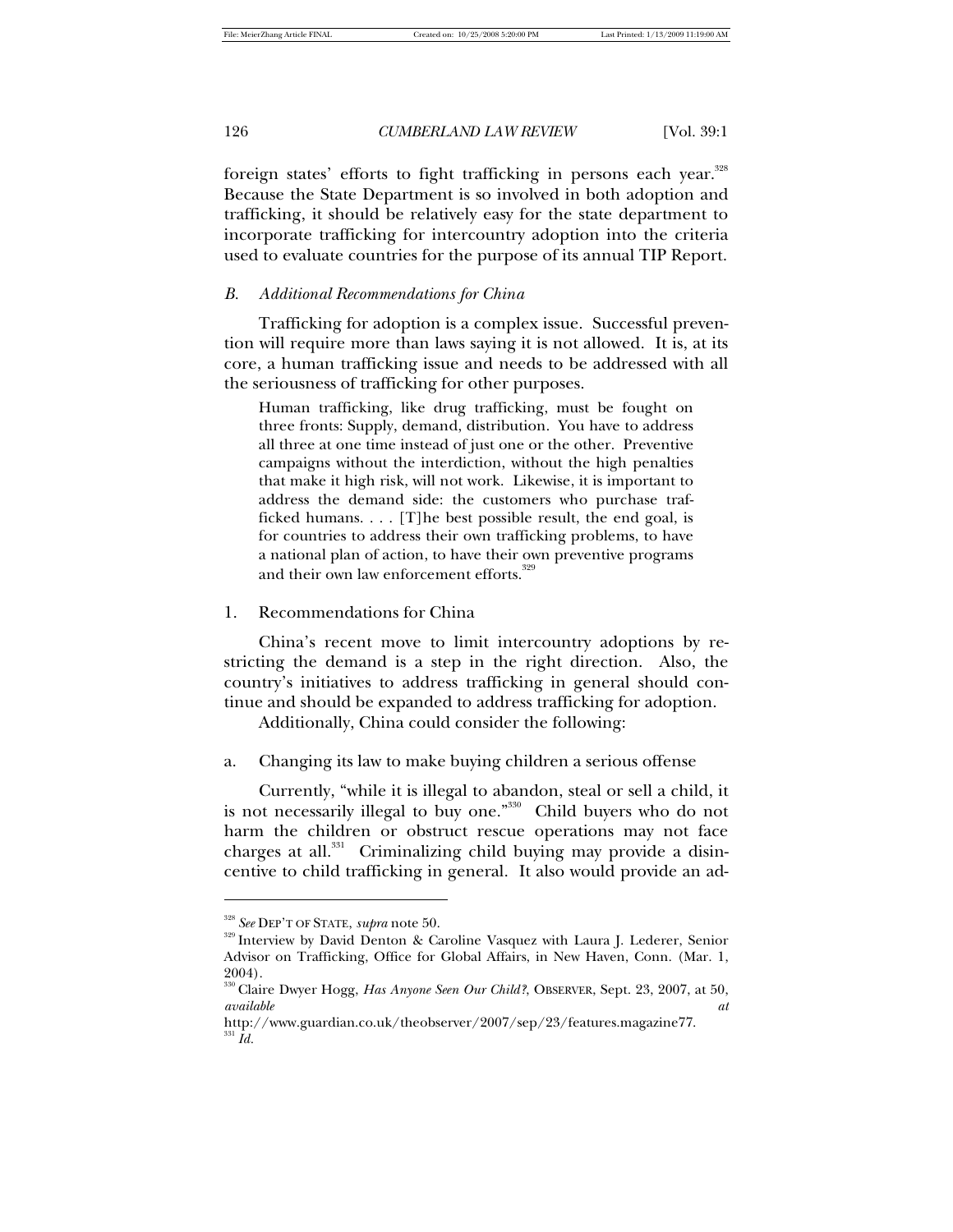ditional measure under which to prosecute orphanage officials who engage specifically in trafficking for adoption.

b. Creating mechanisms to more closely monitor local-level social welfare institutes

China has developed a well-regulated national system of intercountry adoption.<sup>332</sup> Local level operations, however, remain largely independent.<sup>333</sup> The government needs a process that allows better monitoring of children coming into orphanages, as well as the money contributed to them. Transparency and accountability must drive operations at all levels.

### c. Better funding for social welfare institutions

Intercountry adoption proceeds currently fund the operations of participating orphanages. These institutions have come to depend on intercountry adoption, which prompts them to discourage domestic adoption and procure as many babies as possible for foreign adoption.<sup>334</sup> The government must revamp the subsidy system that supports social welfare institutions to minimize the dependence on intercountry adoption as a revenue stream.

d. Encouraging private adoption

China is supposed to prioritize domestic adoption over adoption by foreigners.<sup>335</sup> There is robust demand for children to adopt domestically.<sup>336</sup> However, only 1% of domestic adoptions involve children in the social welfare institutions. China needs to revise its adoption law to *actually* encourage domestic adoption. It needs to regulate how orphanages respond to domestic requests to adopt children, and how they charge fees for those adoptions. Basically, the country needs to create a system of domestic adoption that is just as efficient and robust as the intercountry program.

<sup>332</sup> *See* Luo & Smolin, *supra* note 33, at 602-03.

<sup>333</sup> *See, e.g.*, DOROW, *supra* note 69, at 74, 289.

<sup>334</sup> *See* Stuy, *Hague Agreement*, *supra* note 104.

<sup>335</sup> *See* Posting of Deng Fei to Research-China.org, Self-reflection Within the Chinese System of Adoption, http://research-china.blogspot.com/2006/10/hunanone-year-later-iii-reactions.html (Oct. 17, 2006, 7:04 MDT)

<sup>336</sup> *See* Stuy, *Hague Agreement*, *supra* note 104.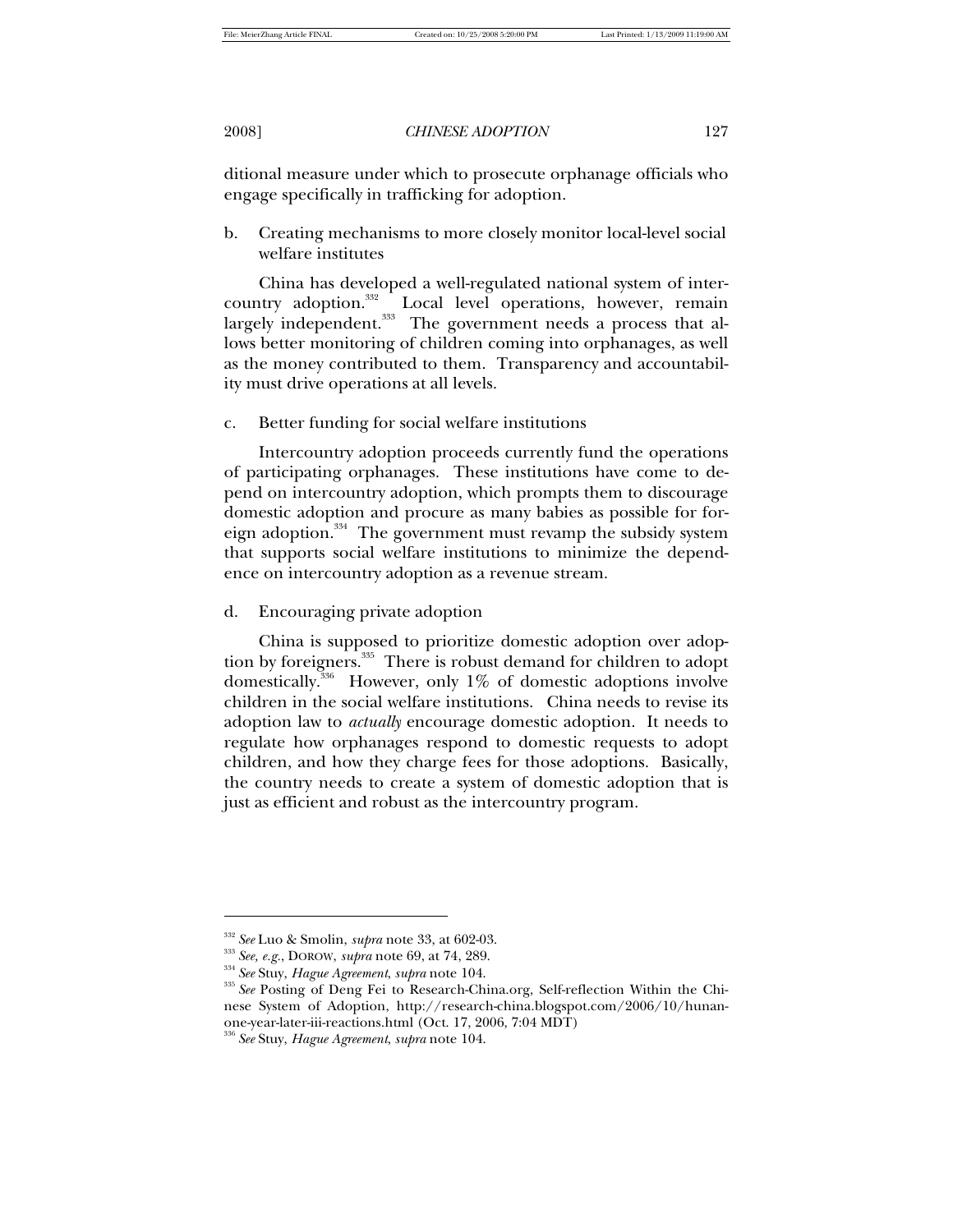e. Creating a penalty-free mechanism for parents to relinquish children

Current Chinese law criminalizes abandonment of a child.<sup>337</sup> To avoid criminal sanctions, parents who decide not to raise a child abandon it anonymously.<sup>338</sup> This involves immediate safety risks to the children, of course, but the practice also creates an easy entry for child traffickers. If China decriminalized child relinquishment, it might be able to better regulate the source of children. Additionally, a system of relinquishment would serve the goals of transparency and accountability in intercountry adoption. Records could be created. Voluntary statements of relinquishment could exist. The circumstances of giving up the baby could be recorded, which would protect the rights of all parties involved: birth parents, child, and adoptive parents. Of course, such a system brings its own issues; voluntary relinquishments can be corrupted, too.

2. Recommendations for the United States

Current measures aimed at regulating adoptions to the United States do little to prevent trafficked children from being adopted. Policymakers should revise regulations to close loopholes that allow corruption in intercountry adoption. Payments for services need particular scrutiny. The U.S. anti-trafficking legislation provides potent tools to fight human trafficking,<sup>339</sup> but does not reach the practice of buying and selling children for adoption. Lawmakers should consider revising the statute to extend its reach. Additionally, the United States should consider the following:

a. More strictly regulating U.S. adoption agencies

Adoption agencies are subject to little or no regulation.<sup>340</sup> Recently, under the Hague Convention, the U.S. government has required them to be accredited. $341$  This is a step in the right direction. The next step might be holding adoption agencies accountable for foreign colleagues and contractors. Currently, agencies have little responsibility for the actions of their foreign associates. To carry the market analogy of adoption forward, consumers ex-

j

<sup>&</sup>lt;sup>337</sup> Hogg, *supra* note 330.<br><sup>338</sup> Carrie Howard

<sup>338</sup> Howard, Searching for Birth Families, http://www.adoptivefamilies.com/articles.php?aid=1562 (last visited Oct. 5, 2008).  $^{339}_{340}$  22 U.S.C. § 7101.<br> $^{340}$  Ethica, Adopt

ADOPTION REGULATION AND CONSUMER PROTECTION 2, http://www.ethicanet.org/AdoptionRegulation.pdf (last visited Oct. 28, 2008). <sup>341</sup> Hague Convention, *supra* note 36.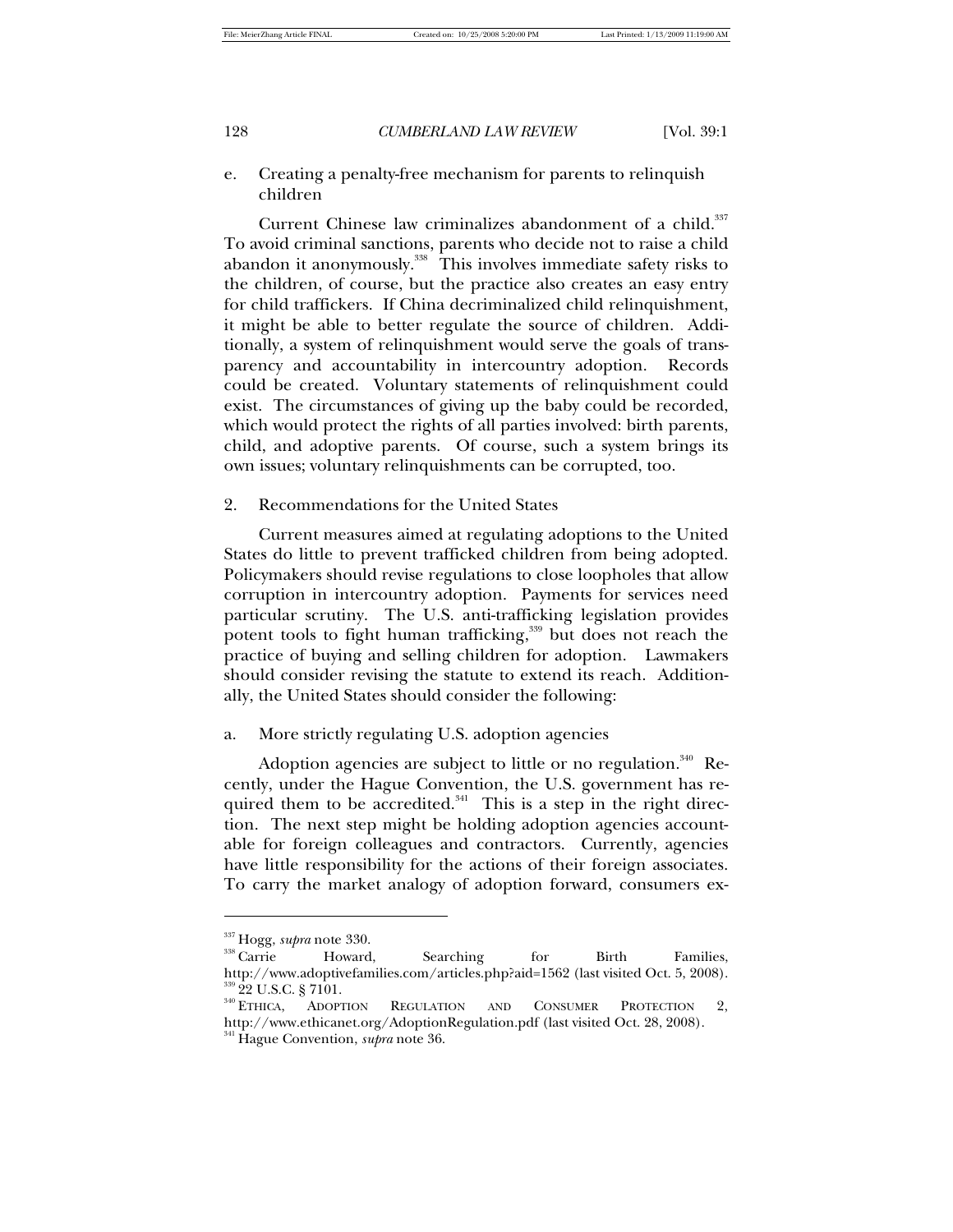pect U.S. companies to ensure goods imported from another country meet minimum standards. Adoption agencies should similarly be expected to ensure they are working with reputable colleagues who put the interests of children, rather than profits, first.

### b. Encouraging documented histories of adoptees

As opposed to domestic U.S. adoptions, the children adopted from other countries often come with little or no pre-adoption history.<sup>342</sup> As the largest receiving country,<sup>343</sup> the United States is in a position to encourage sending countries to document the children available for adoption. More detailed histories are a step toward transparency that protects all parties involved.

### **CONCLUSION**

The Hunan baby trafficking case uncovered vulnerabilities in China's system of intercountry adoption that have not yet been addressed. The supply of children has decreased, even as the demand has risen,<sup>344</sup> and traffickers are taking advantage of that dynamic. The process by which children become available for adoption presents an opportunity for child traffickers. The amount of money that adoptive parents contribute to an orphanage when they adopt provides a huge incentive for orphanage officials to buy babies from traffickers. That incentive is exacerbated by the de facto revenue source that intercountry adoption has become for Chinese social welfare institutions. The Chinese system of intercountry adoption created barriers to domestic adoption, despite a large demand within China for children to adopt. The barriers to officially sanctioned domestic adoption further drive child trafficking as criminal rings take advantage of the opportunity to provide children to Chinese parents who want to adopt them. Besides encouraging trafficking, when China places children with foreign parents rather than with Chinese families, China violates the Hague Convention on Intercountry Adoption.

The Hunan case also highlighted continuing problems in American regulation of adoption. Despite laws that clearly prohibit buying and selling children for adoption, regulations that implement those laws leave gaping holes that continue to allow brokered

<sup>342</sup> *See* Michele Carlson, Home in Homelessness, http://www.michelecarlson.com/writing/Carlson\_Home\_in\_Homlessness.pdf (last visited Oct. 28, 2008).

<sup>343</sup> Dep't of State, *supra* note 114.

<sup>344</sup> *See* Stuy, *Hague Agreement*, supra note 104.